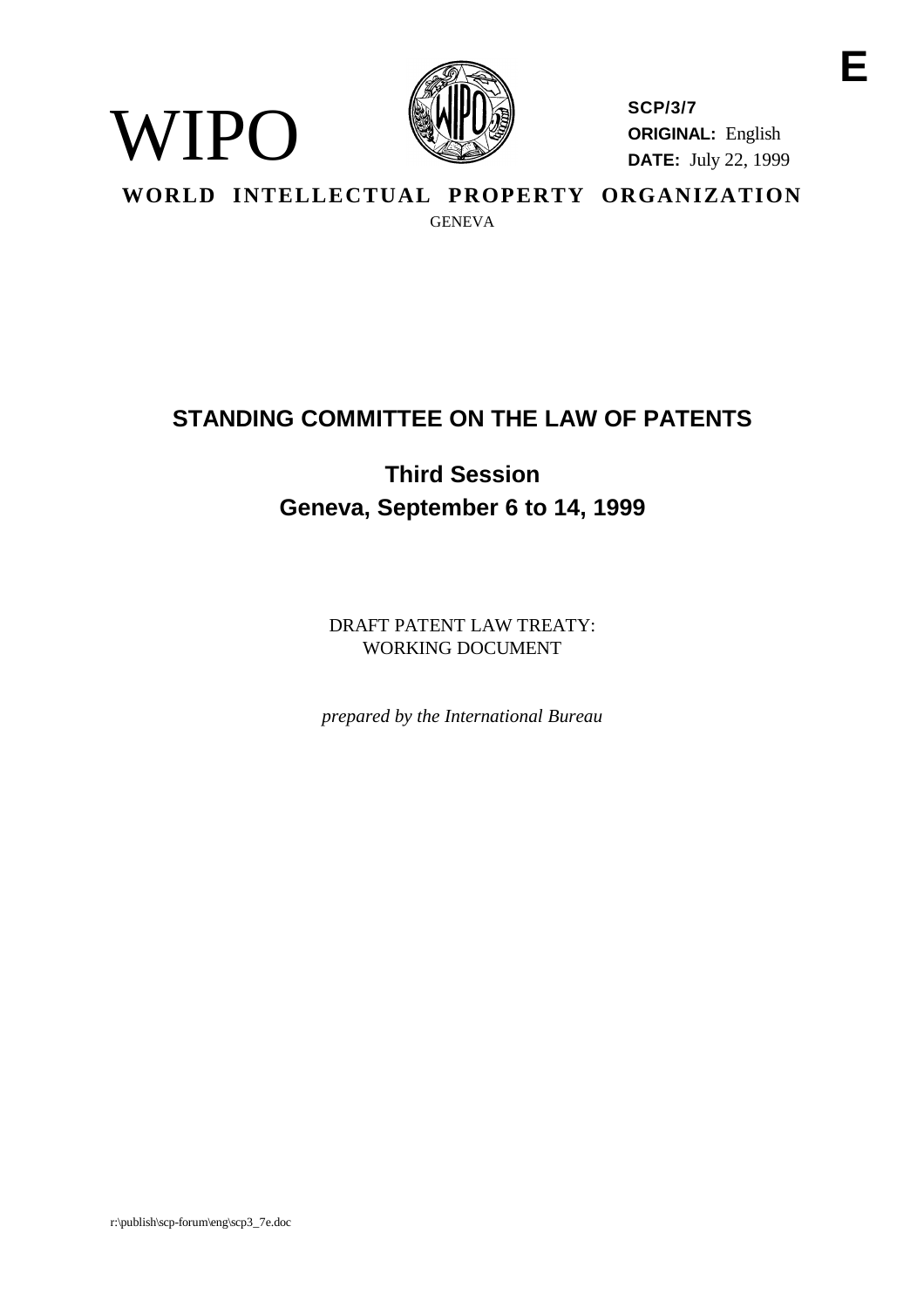### INTRODUCTION

1. The present document contains a revised version of the draft Patent Law Treaty ("PLT"). As agreed at the second session of the SCP, this document, together with document SCP/3/8 which contains draft Regulations under the PLT, constitutes the Working Document for the third session of the SCP. It includes all of the changes incorporated in document SCP/3/2, which take into account the views expressed in the Standing Committee on the Law of Patents at its first session, first part (June 15 to 19, 1998) and second part (November 16 to 20, 1998), and at its second session (April 12 to 23, 1999). In addition, the present document contains a number of drafting suggestions by the International Bureau, which are intended to make the draft as clean, accurate and consistent as possible. The suggestions in the present document supercede the suggestions contained in document SCP/3/2. Notes on the provisions of the draft PLT and Regulations are contained in document SCP/3/3.

2. Suggestions for changes in the text which has been adopted by the SCP, as well as International Bureau proposals as compared to the provisions presented in document SCP/2/3 which were referred to the International Bureau for study, are presented as follows:

(i) provisions which have been adopted by the SCP are indicated within a frame, without underlines or strike-throughs,

(ii) text from document SCP/2/3 which is merely moved to a different location without change in substance, as well as mere consequential changes, are not highlighted,

(iii) redrafted text for provisions referred to the International Bureau is underlined, and

(iv) text of non-adopted provisions which appeared in document SCP/2/3 but which is omitted from the present document is shown as struck-through.

3. For reference, provisions which have been adopted by the SCP are indicated within a frame. As agreed at the first session, first part, such adopted provisions are closed for further discussion, except at the express request of a Member of the Standing Committee or to approve consequential modifications suggested by the International Bureau when redrafting other provisions. Where a modification has been made in the adopted text, the changes in the text are highlighted within the frame. Unless otherwise specified in the document, these changes are consequences of redrafting other provisions referred to the International Bureau for further study or for drafting improvements. Commentaries on certain adopted provisions in which the International Bureau suggests modifications are provided in footnotes of this document.

4. A study with regard to the Interface between the Draft Patent Law Treaty and the Patent Cooperation Treaty, which forms the basis for the change to Article 5(1), (2) and (6) suggested in the present document, is contained in document SCP/3/4.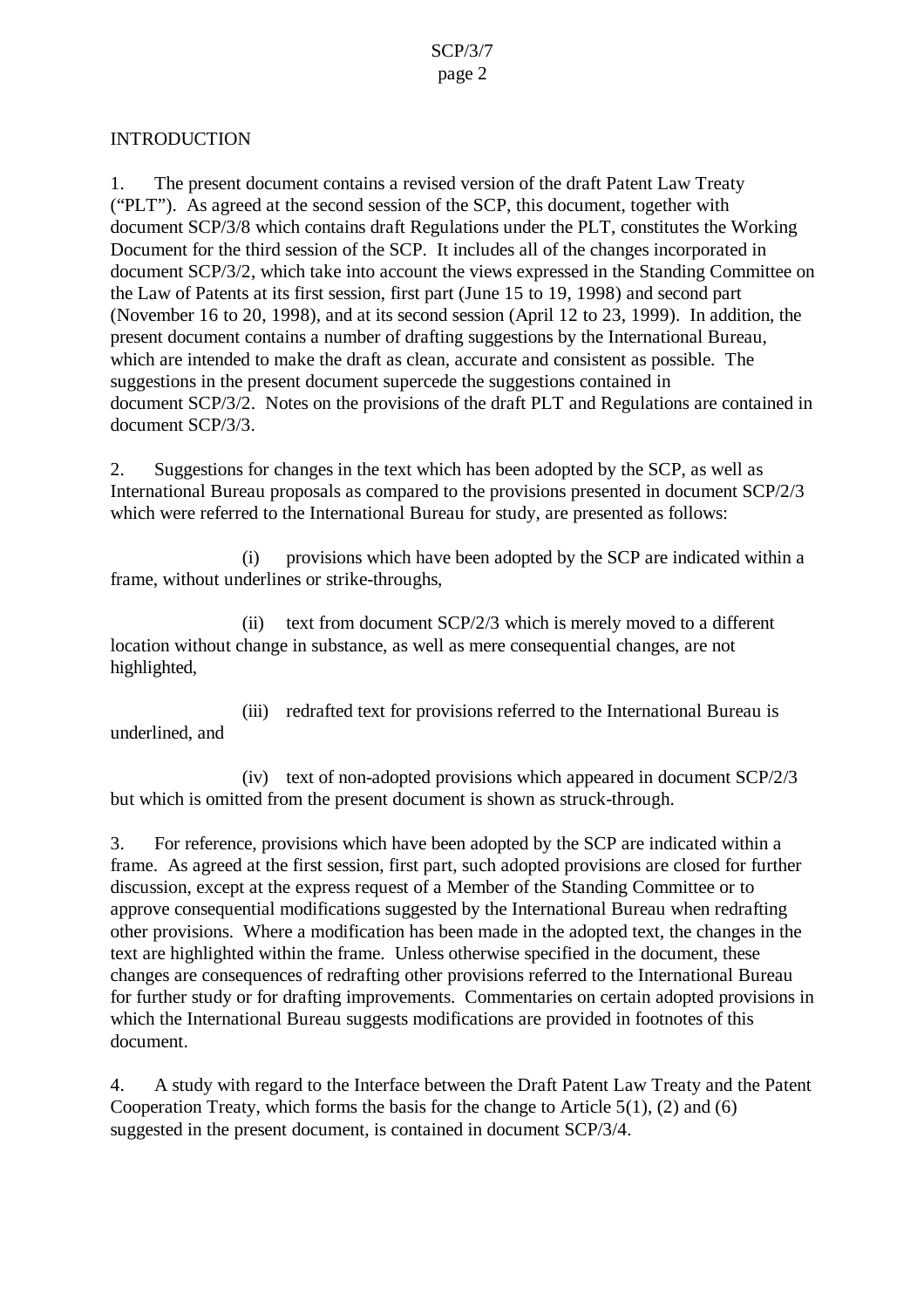## DRAFT TREATY

## *List of the Articles of the Draft Treaty*

| Article 1  | <b>Abbreviated Expressions</b>                                                                   | Page<br>5 |
|------------|--------------------------------------------------------------------------------------------------|-----------|
| Article 2  | Applications and Patents to Which the Treaty Applies                                             | 9         |
| Article 3  | <b>National Security</b>                                                                         | 11        |
| Article 4  | <b>Filing Date</b>                                                                               | 12        |
| Article 5  | Application                                                                                      | 17        |
| Article 6  | Representation                                                                                   | 22        |
| Article 7  | Communications; Addresses                                                                        | 25        |
| Article 8  | Notifications                                                                                    | 28        |
| Article 9  | Validity of Patent; Revocation                                                                   | 29        |
| Article 10 | Relief in Respect of the Non-Compliance<br>With a Time Limit                                     | 30        |
| Article 11 | Continued Processing and Re-instatement of Rights<br>Without a Finding of Due Care by the Office | 32        |
| Article 12 | Re-instatement of Rights After a Finding of<br>Due Care or Unintentionality by the Office        | 33        |
| Article 13 | Correction or Addition of Priority Claim;<br><b>Restoration of Priority Right</b>                | 35        |
| Article 14 | Regulations                                                                                      | 39        |
| Article 15 | <b>Relation to the Paris Convention</b>                                                          | 41        |
| Article 16 | Assembly                                                                                         | 42        |
| Article 17 | <b>International Bureau</b>                                                                      | 45        |
| Article 18 | Revisions                                                                                        | 46        |
| Article 19 | Eligibility for Becoming Party to the Treaty                                                     | 47        |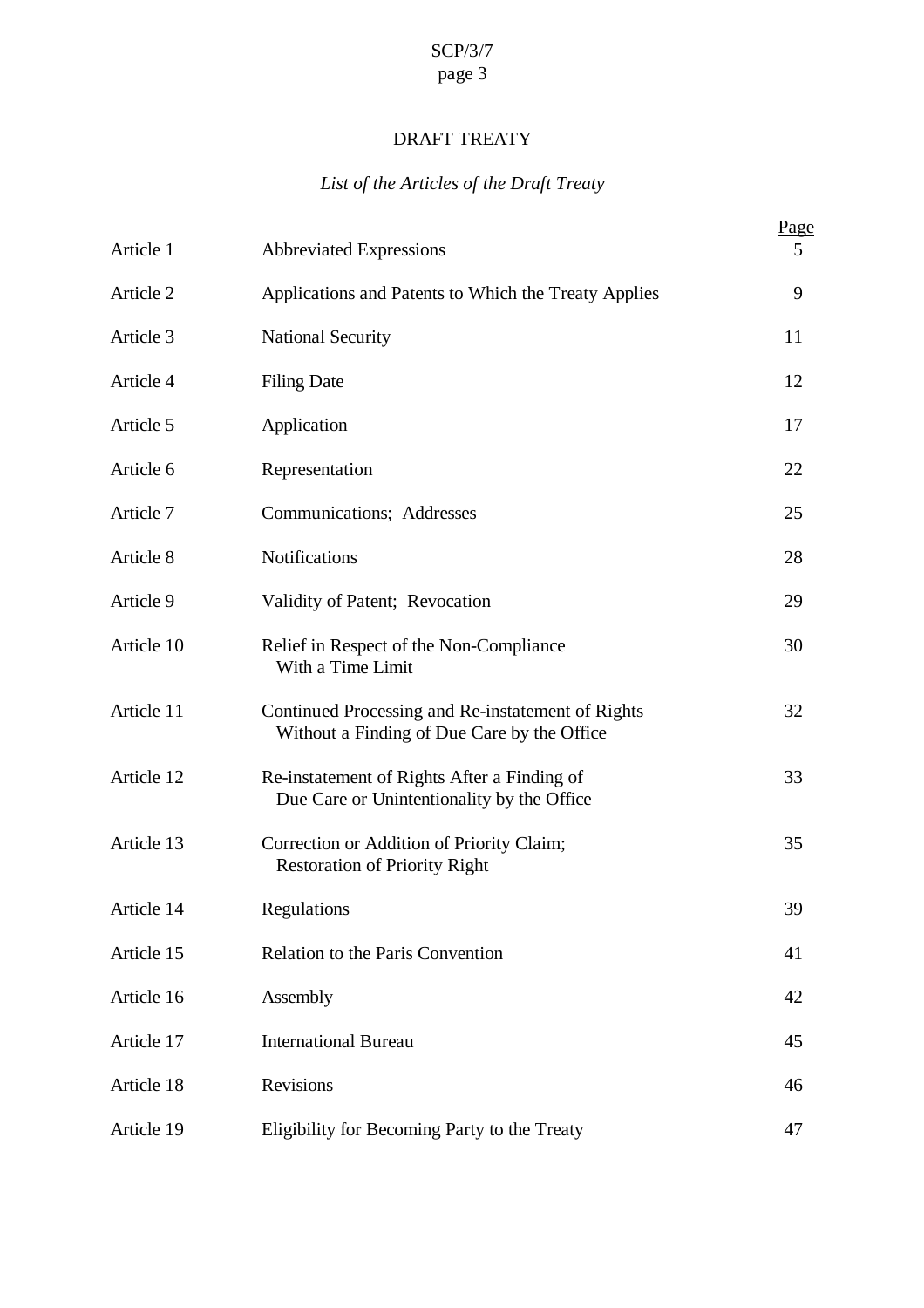| Article 20    | Signature of the Treaty                                           | <u>Page</u><br>49 |
|---------------|-------------------------------------------------------------------|-------------------|
| Article 21    | Entry into Force                                                  | 50                |
| Article 21bis | Application of the Treaty to Existing Applications<br>and Patents | 52                |
| Article 22    | Reservations                                                      | 53                |
| Article 23    | Denunciation of the Treaty                                        | 54                |
| Article 24    | Languages of the Treaty                                           | 55                |
| Article 25    | Depositary; Registration                                          | 56                |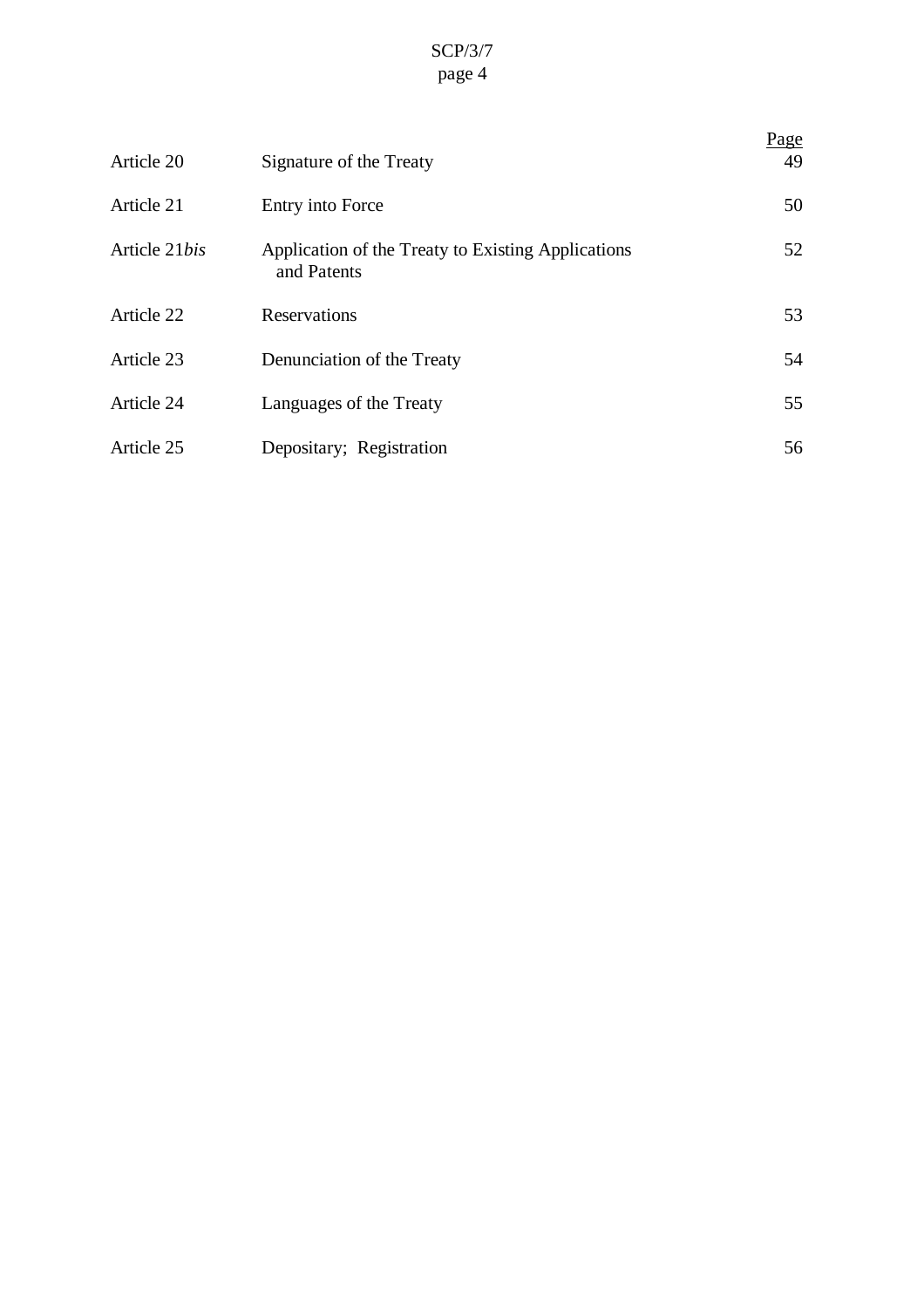### DRAFT TREATY

### *Article 1*

### *Abbreviated Expressions*

For the purposes of this Treaty, unless expressly stated otherwise:

(i) "Office" means the authority of a Contracting Party entrusted with the granting of patents or with other matters covered by this Treaty;

(ii) "application" means an application for the grant of a patent, as referred to in Article 2;

(iii) "patent" means a patent as referred to in Article 2;

(iv) references to a "person" shall be construed as references to both a natural person and a legal entity;

(v) "communication" means any application, or any request, declaration, document, correspondence or information relating to an application or patent, whether relating to a procedure under this Treaty or not, which is filed with the Office by means permitted by the Office;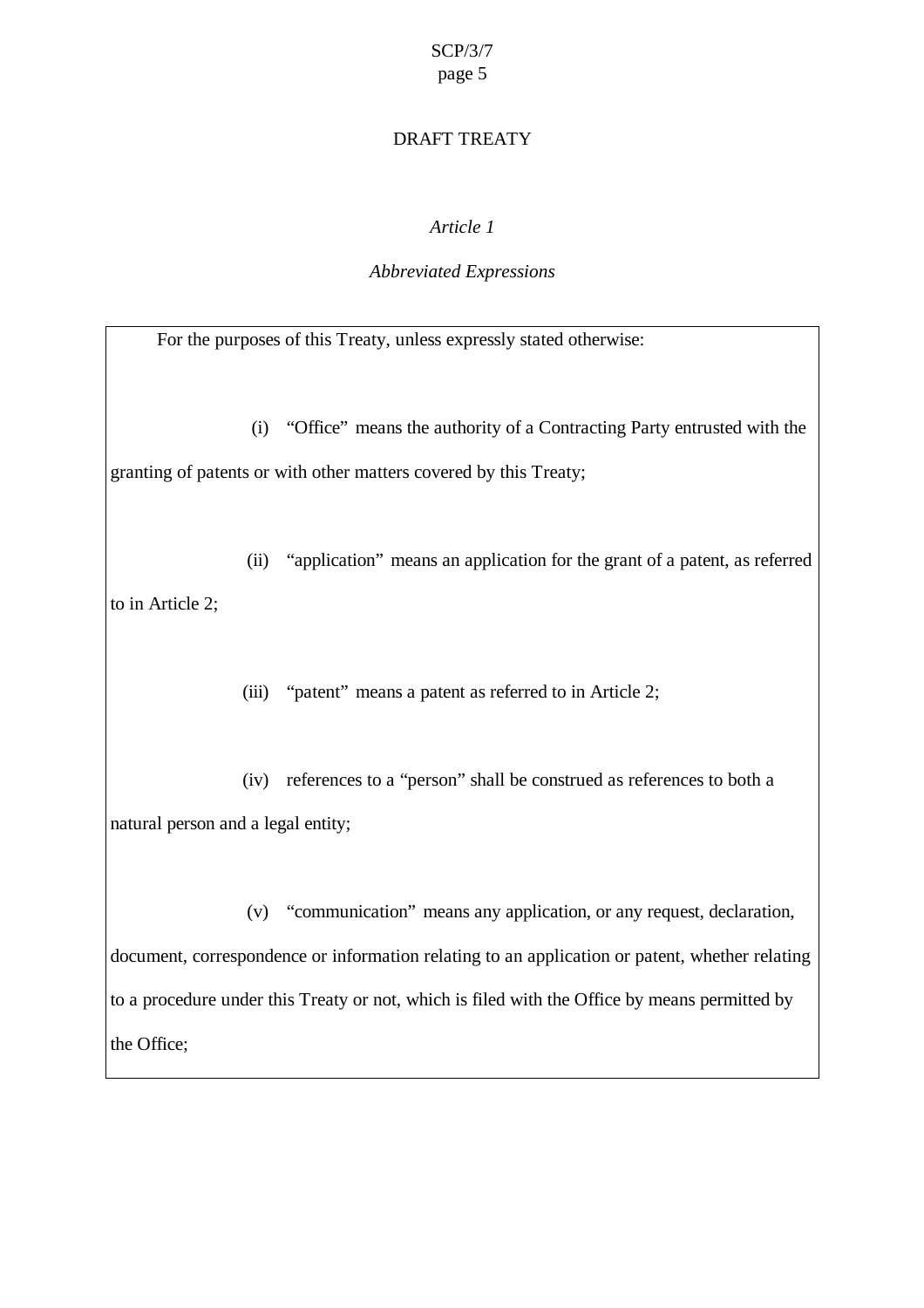[Article 1, continued]

 $\overline{a}$ 

(vi) "records of the Office" means the collection of information maintained by the Office, relating to and including the applications filed with, and the patents granted by, that Office or another authority with effect for the Contracting Party concerned, irrespective of the medium in which such information is maintained;

 $(vii)^1$  "recordal" means recordal any act of including information in the records of the Office;

(viii) "applicant" means the person whom the records of the Office show as the person who is applying for the patent, or as another person who, pursuant to the applicable law, is filing or prosecuting the application;

(ix) "owner" means the person whom the records of the Office show as the owner of the patent;

(x) "representative" means any person, firm or partnership that can be a representative under the applicable law;

<sup>&</sup>lt;sup>1</sup> The wording recommended by the International Bureau is modeled after Note 1.06 in document SCP/3/3 and is suggested for the sake of clarity.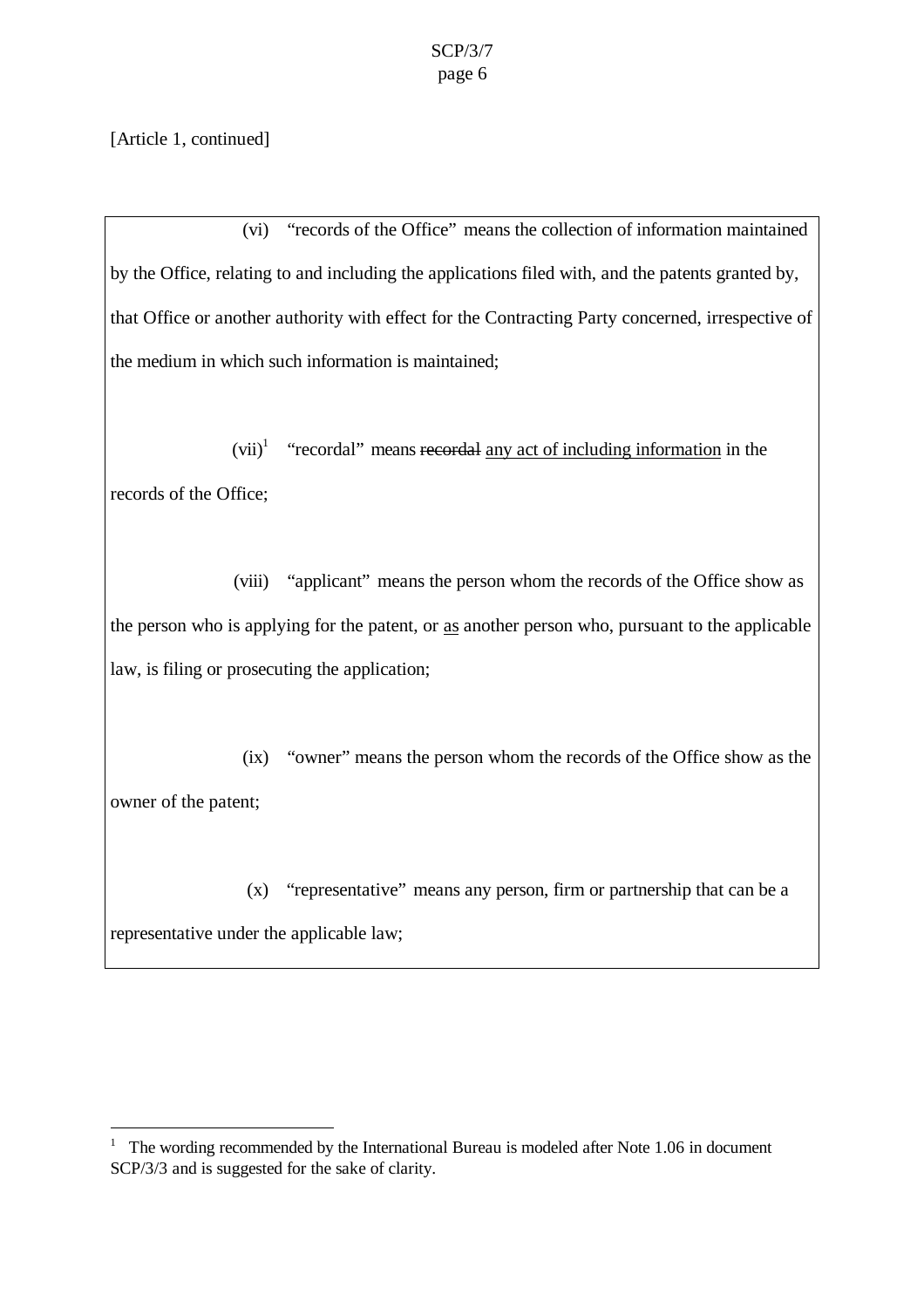[Article 1, continued]

(xi) "signature" means any means of self-identification;

(xii) "a language accepted by the Office" means any one language accepted by the Office for the relevant procedure before the Office;

 $(xiii)<sup>2</sup>$  "translation" means a translation into a language <u>or, where appropriate</u>, a transliteration into an alphabet or character set, accepted by the Office;

(xiv) "procedure before the Office" means any procedure in proceedings before the Office with respect to an application or patent;

(xv) except where the context indicates otherwise, words in the singular include the plural, and *vice versa*, and masculine personal pronouns include the feminine;

(xvi) "Paris Convention" means the Paris Convention for the Protection of Industrial Property, signed on March 20, 1883, as revised and amended;

 $\overline{a}$ 

 $2\;\;$  In order to simplify the text, the International Bureau recommends that the definition of the term "translation" also cover a transliteration, where appropriate.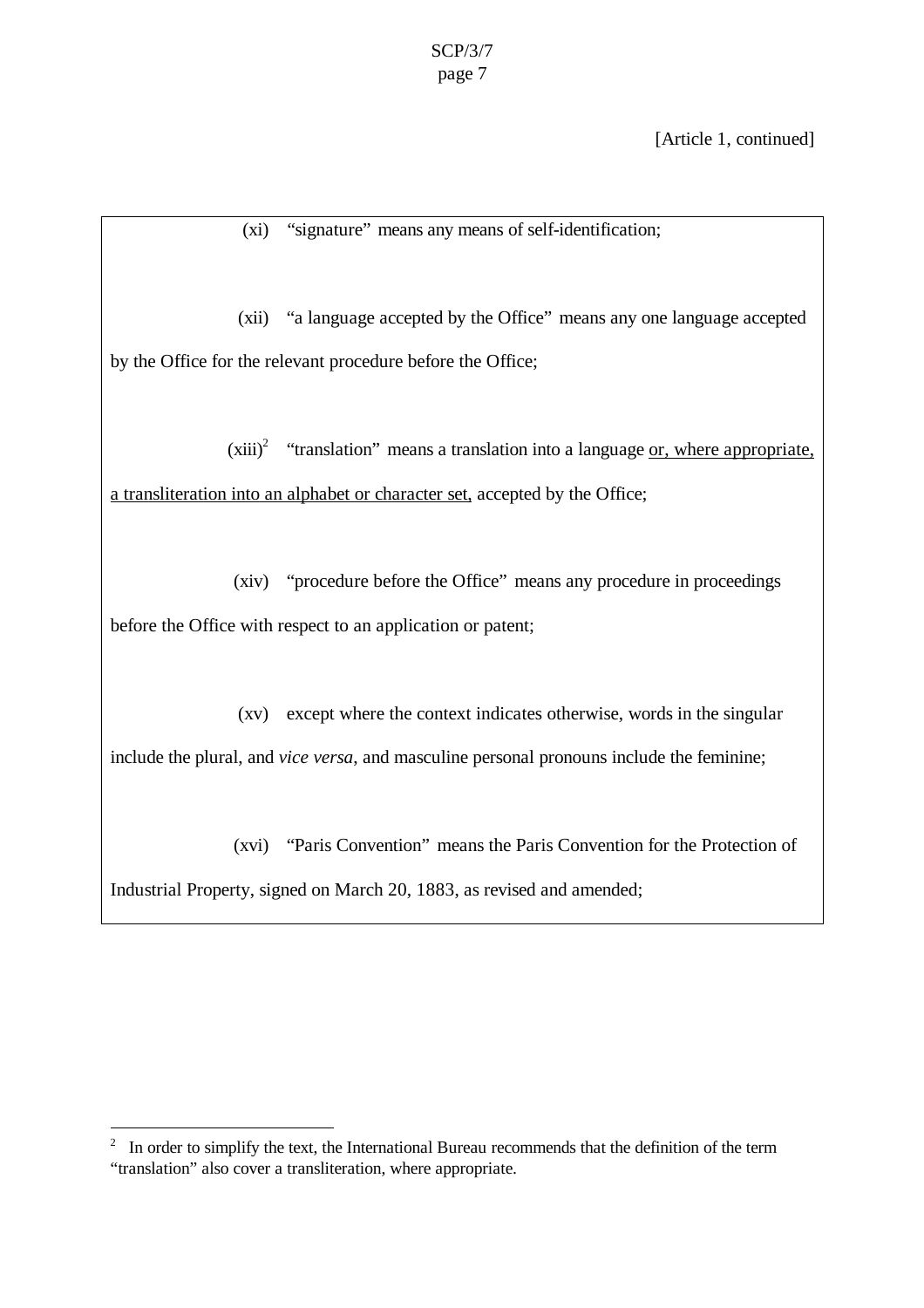[Article 1, continued]

(xvii) "Patent Cooperation Treaty" means the Patent Cooperation Treaty ("PCT"), signed on June 19, 1970, as amended and modified;

(xviii) "Contracting Party" means any State or intergovernmental organization party to this Treaty;

(xix) "Organization" means the World Intellectual Property Organization;

(xx) "International Bureau" means the International Bureau of the Organization;

(xxi) "Director General" means the Director General of the Organization.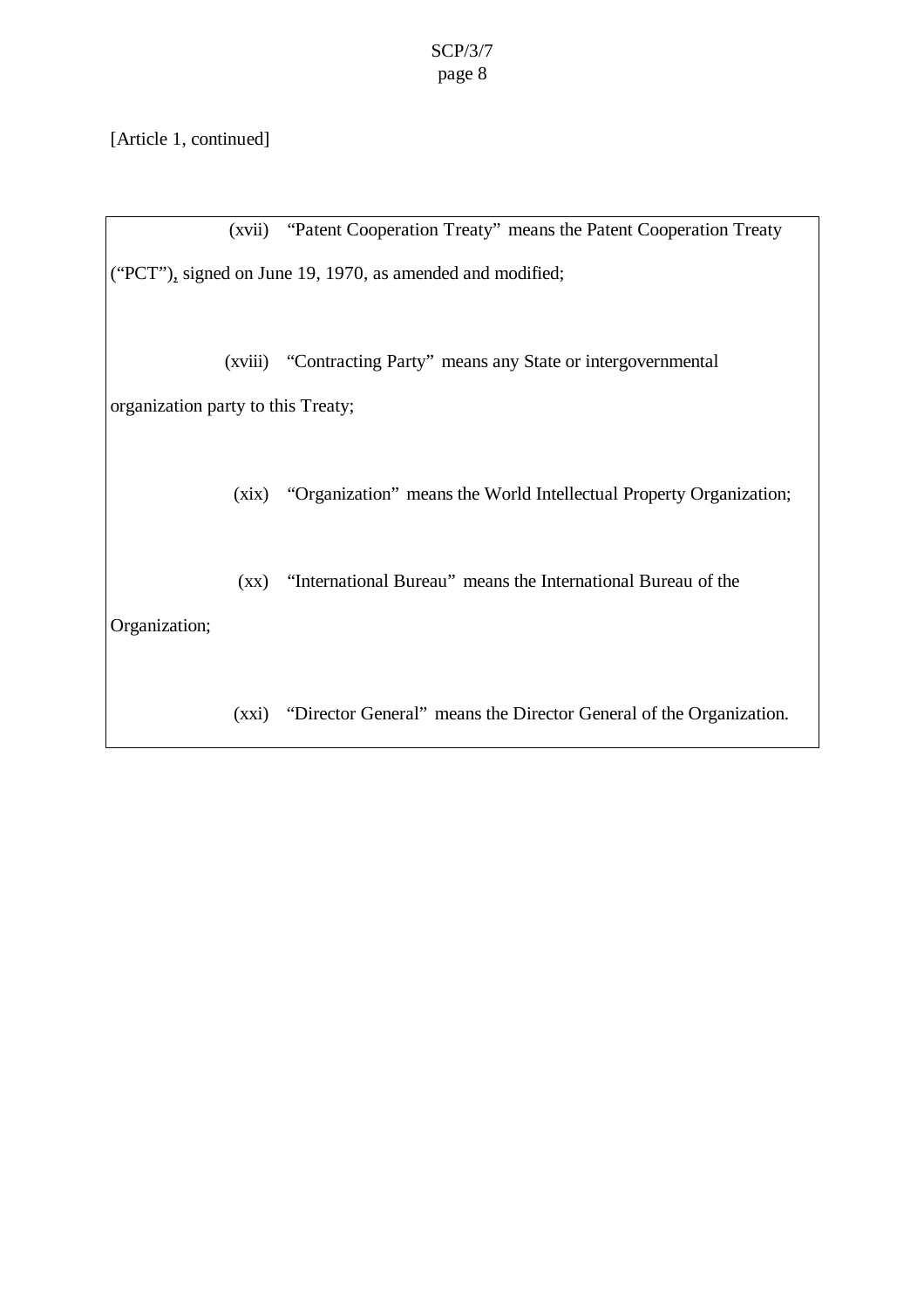### *Article 2*

## *Applications and Patents to Which the Treaty Applies*

(1) [*Applications*] (a) The provisions of this Treaty and the Regulations shall apply to national and regional applications for patents for invention, and for patents of addition, which are filed with or for the Office of a Contracting Party, and which are:

(i) types of applications that can be filed as international applications under the Patent Cooperation Treaty;

(ii) divisional applications for patents for invention, or for patents of addition, as referred to in Article 4G(1) or (2) of the Paris Convention.

(b)<sup>3</sup> Subject to the provisions of the Patent Cooperation Treaty,  $t$  The provisions of this Treaty and the Regulations shall apply to international applications for patents for invention, and for patents of addition, under the Patent Cooperation Treaty:

(i) in respect of the time limits applicable in the Office of any Contracting

Party under Articles 22 and 39(1) of the Patent Cooperation Treaty;

 $\overline{a}$ 

<sup>&</sup>lt;sup>3</sup> The International Bureau recommends the deletion of the words "Subject to the provisions of the Patent Cooperation Treaty". This would avoid, for example, that PCT Rule 51bis.1(d) precludes the application of Article 5(6) of this Treaty to international applications under the PCT once they enter into the "national phase".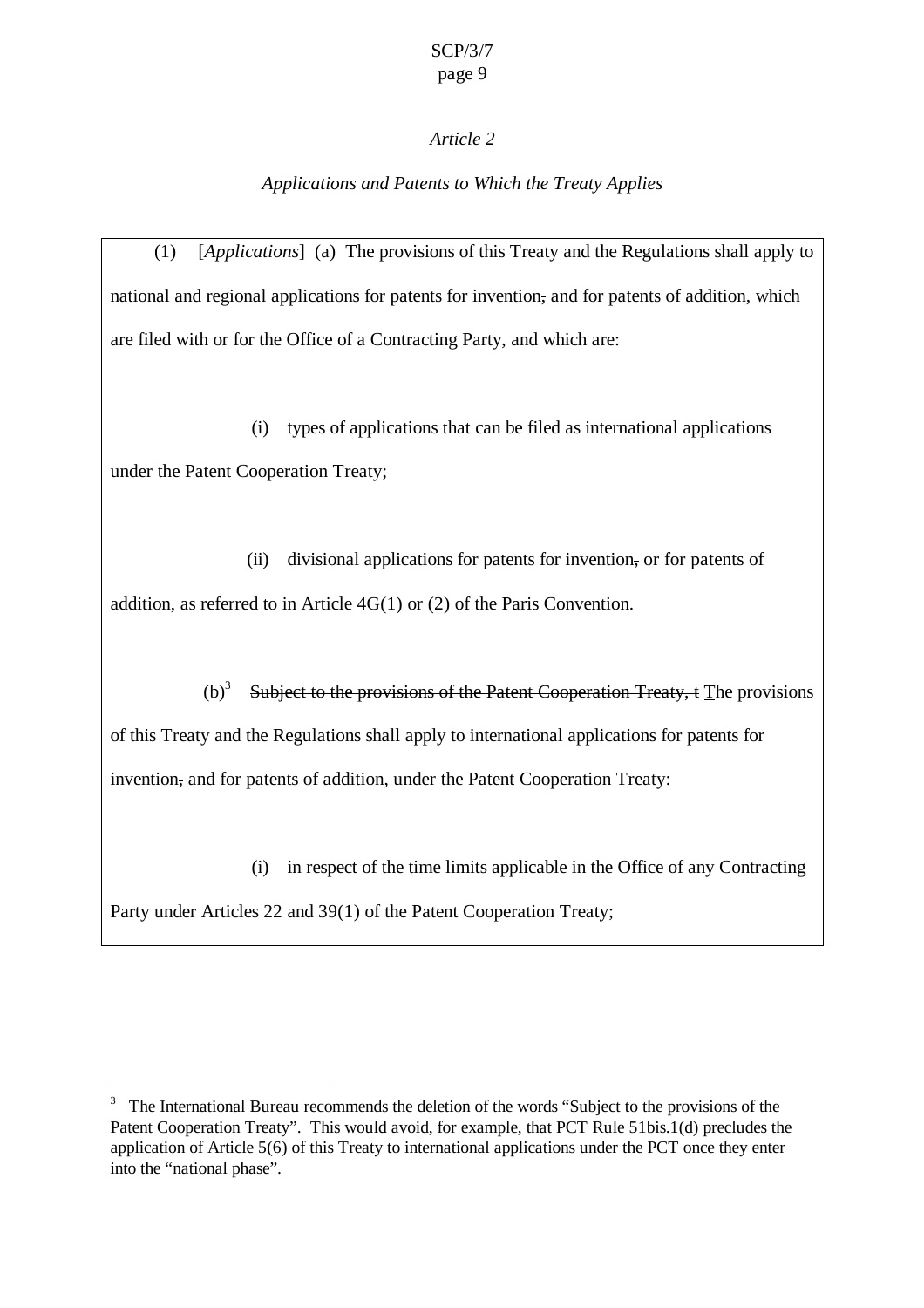[Article 2(1)(b), continued]

(ii) from the date on which processing or examination of the international application may start under Article 23 or Article 40 of that Treaty.

(2) [*Patents*] The provisions of this Treaty and the Regulations shall apply to patents for invention, and to patents of addition, which have been granted with effect for a Contracting Party.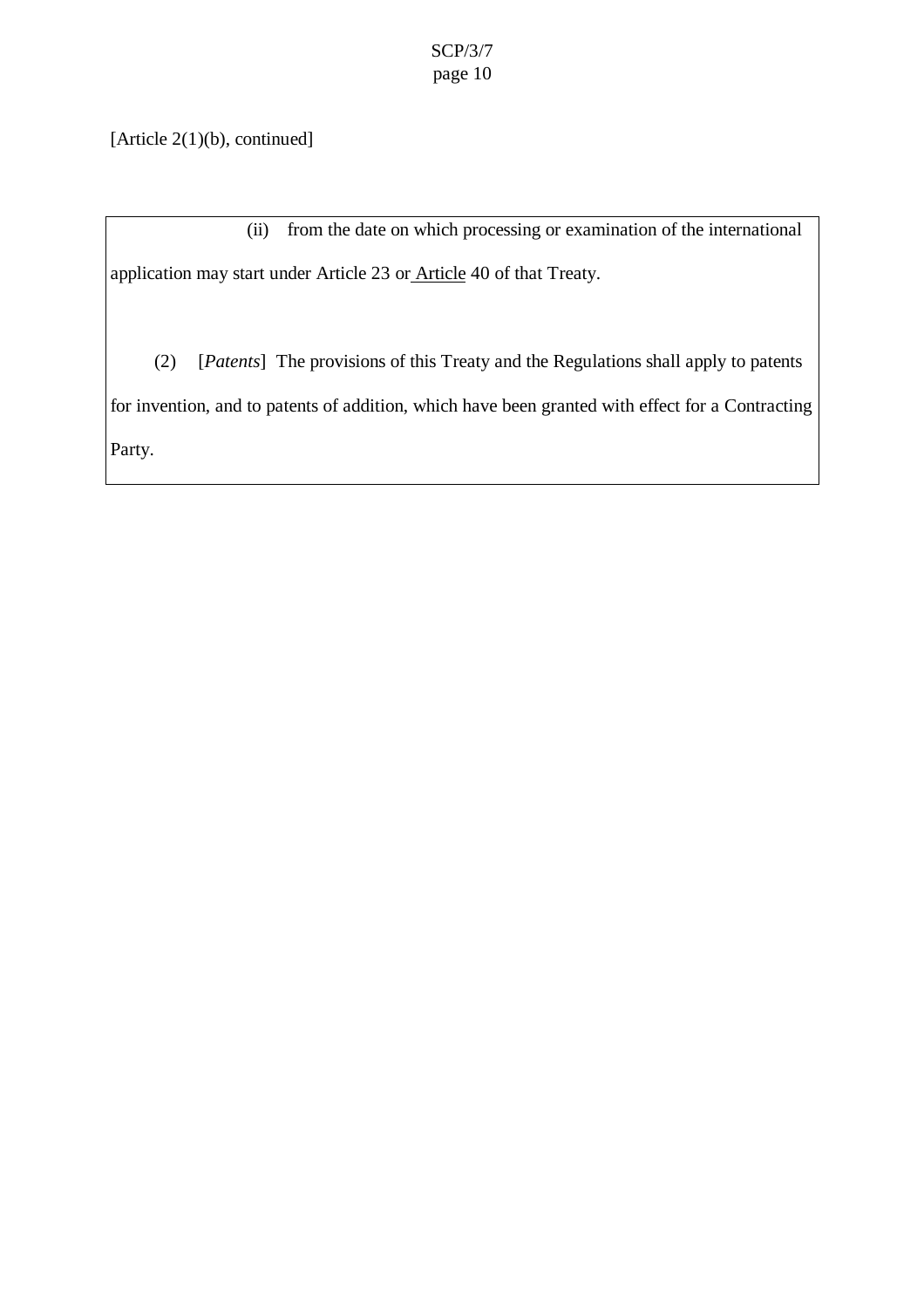## *Article 3*

## *National Security*

Nothing in this Treaty and the Regulations shall limit the freedom of any Contracting

Party to take any action deemed necessary for the preservation of its national security.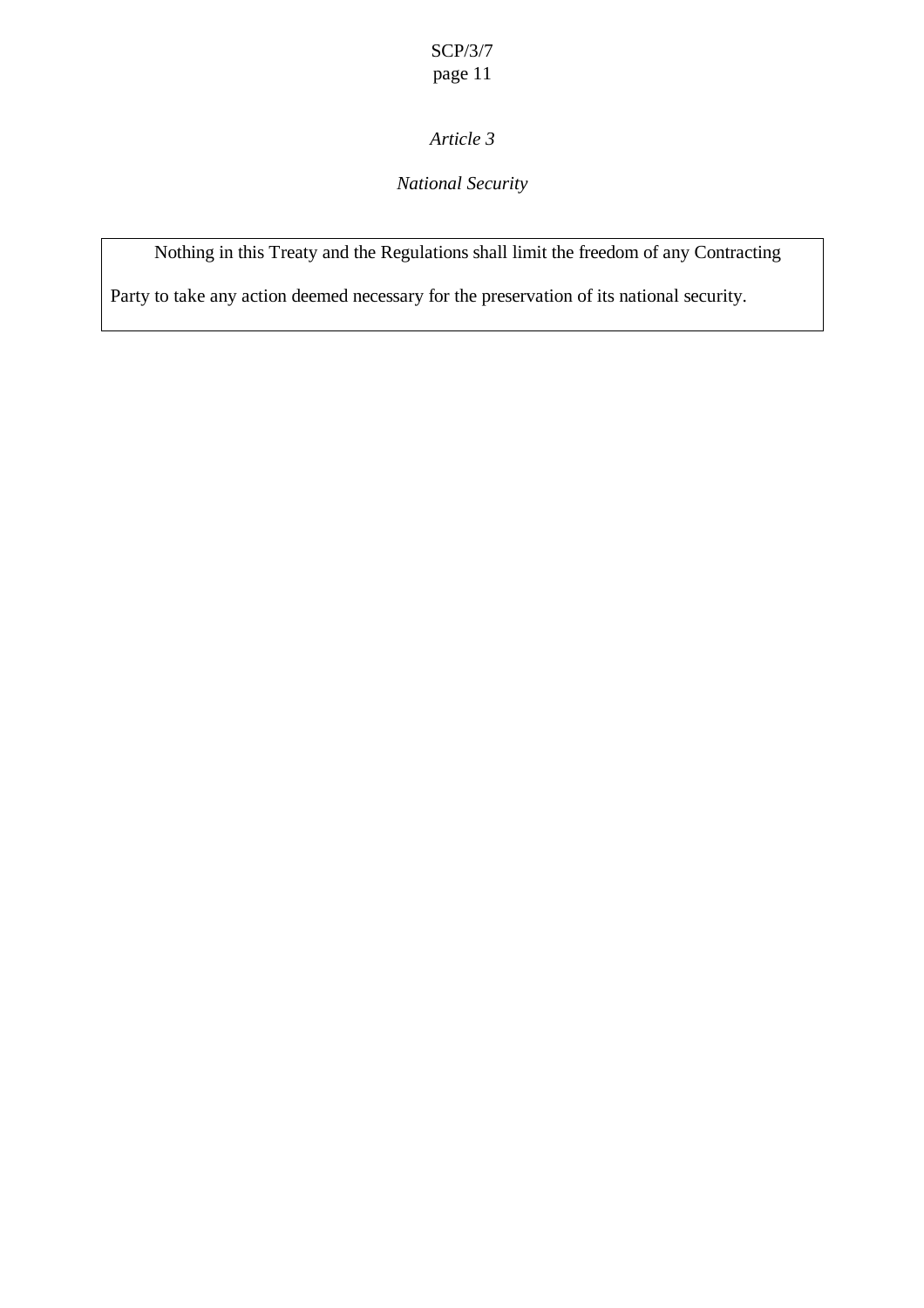## *Filing Date*

(1) [*Elements of Application*] (a) Subject to paragraphs (2) to (8), a Contracting Party shall provide that the filing date of an application shall be [no later than] the date on which its Office has received all of the following elements, filed, at the option of the applicant, on paper or by means permitted by the Office:

(i) an express or implicit indication to the effect that the elements are intended to be an application;

(ii) indications allowing the identity of the applicant to be established or allowing the applicant to be contacted by the Office;

(iii) a part which on the face of it appears to be a description.

(b) A Contracting Party may, for the purposes of the filing date, accept a drawing as the element referred to in subparagraph (a)(iii).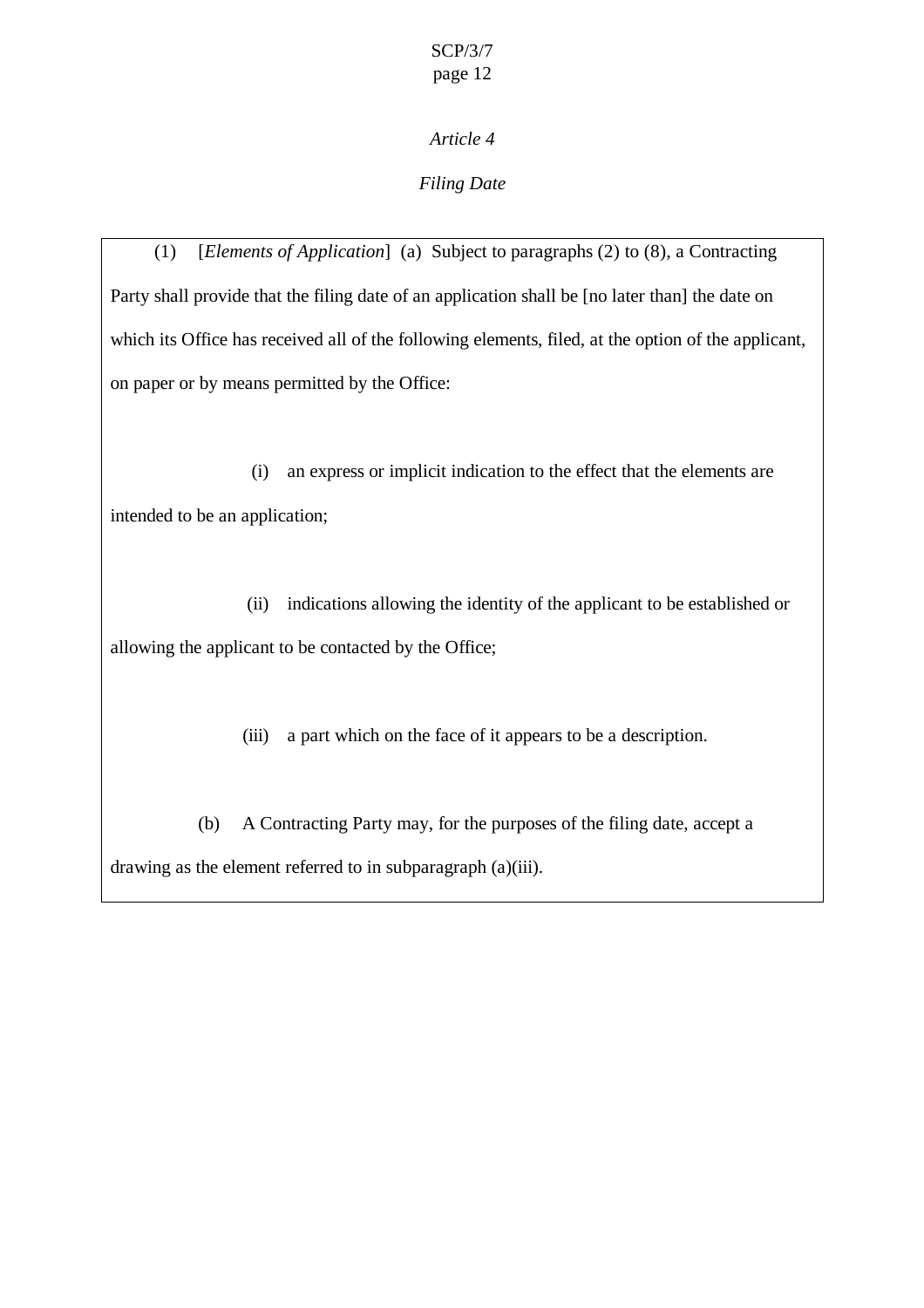[Article 4, continued]

(2)  $[Language]$  (a)<sup>4</sup> A Contracting Party may require that t The indications referred to in paragraph  $(1)(a)(i)$  and  $(ii)$  may be required to be in a language accepted by the Office.

(b) The part referred to in paragraph  $(1)(a)(iii)$  may, for the purposes of the filing date, be filed in any language.

(3) [*Notification*] Where the application does not comply with one or more of the requirements of paragraphs (1) and (2), the Office shall, as soon as practicable, notify the applicant, giving an opportunity to comply with any such requirement, and to make observations, within the relevant time limit prescribed in the Regulations.

(4) [*Subsequent Compliance with Requirements*] (a) Where one or more of the requirements referred to in paragraphs (1) and (2) are not complied with in the application as initially filed, the filing date shall, subject to subparagraph (b) and paragraph (5), be [no later than] the date on which all of the requirements referred to in paragraphs (1) and (2) are subsequently complied with.

 $\overline{a}$ 

<sup>4</sup> The International Bureau recommends that this modification be made for drafting consistency with other relevant provisions of the Treaty.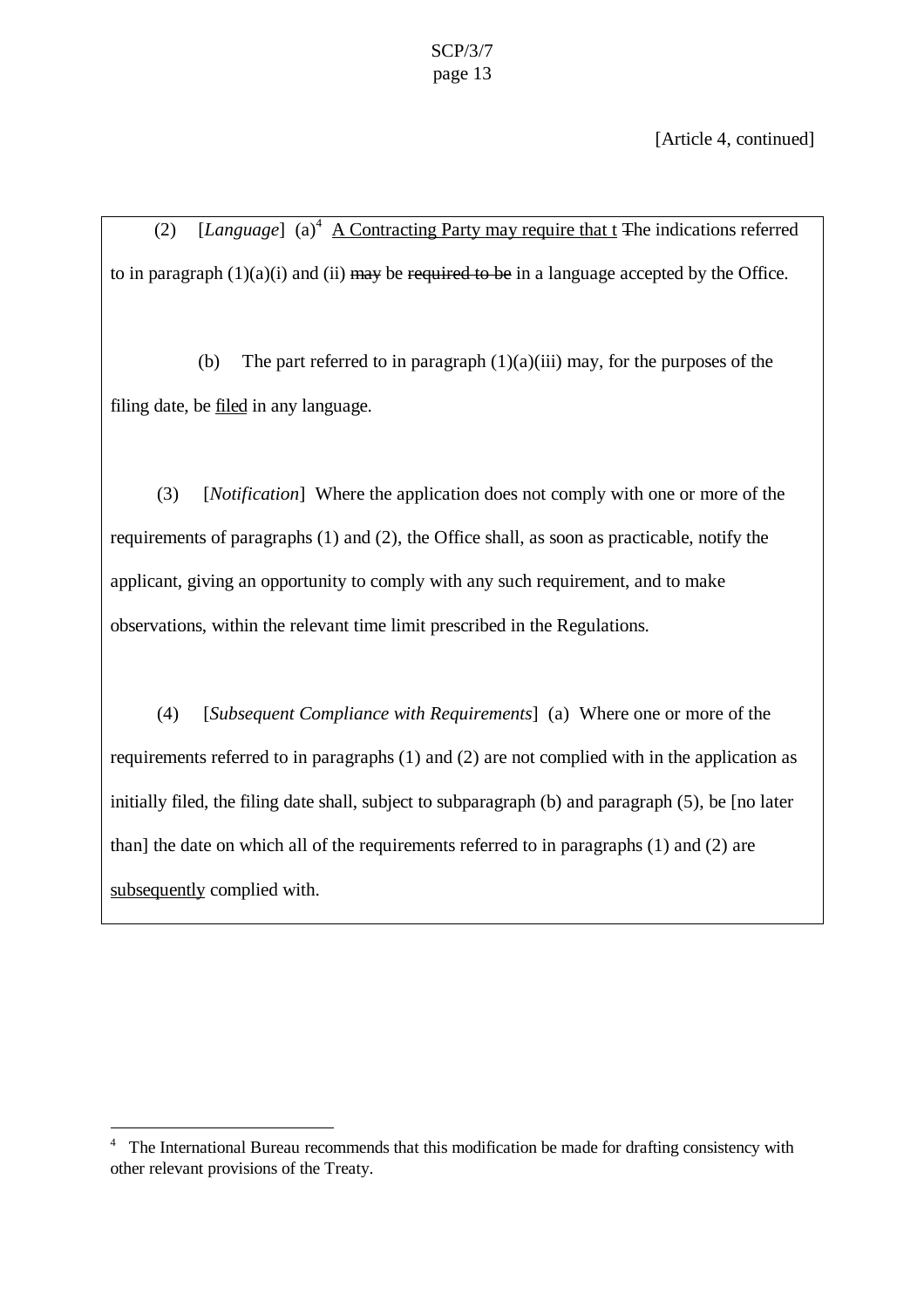[Article 4(4), continued]

(b) A Contracting Party may provide that, where one or more of the requirements referred to in subparagraph (a) are not complied with within the time limit prescribed in the Regulations, the application shall be regarded as not having been filed. Where the application is regarded as not having been filed, the Office shall notify the applicant accordingly, indicating the reasons therefore.

(5) [*Notification Concerning Missing Part of Description or Drawing*] Where, in establishing the filing date, the Office finds that a part of the description appears to be missing from the application, or that the application refers to a drawing which appears to be missing from the application, the Office shall promptly notify the applicant accordingly.

(6) [*Filing Date Where Missing Part of Description or Drawing Is Filed*] (a) Where a missing part of the description or a missing drawing is filed with the Office within the time limit prescribed in the Regulations, that part of the description or drawing shall be included in the application, and, subject to subparagraphs (b) and (c), the filing date shall be [no later than] the date on which the Office has received that part of the description or that drawing, or the date on which all of the requirements referred to in paragraphs (1) and (2) are complied with, whichever is later.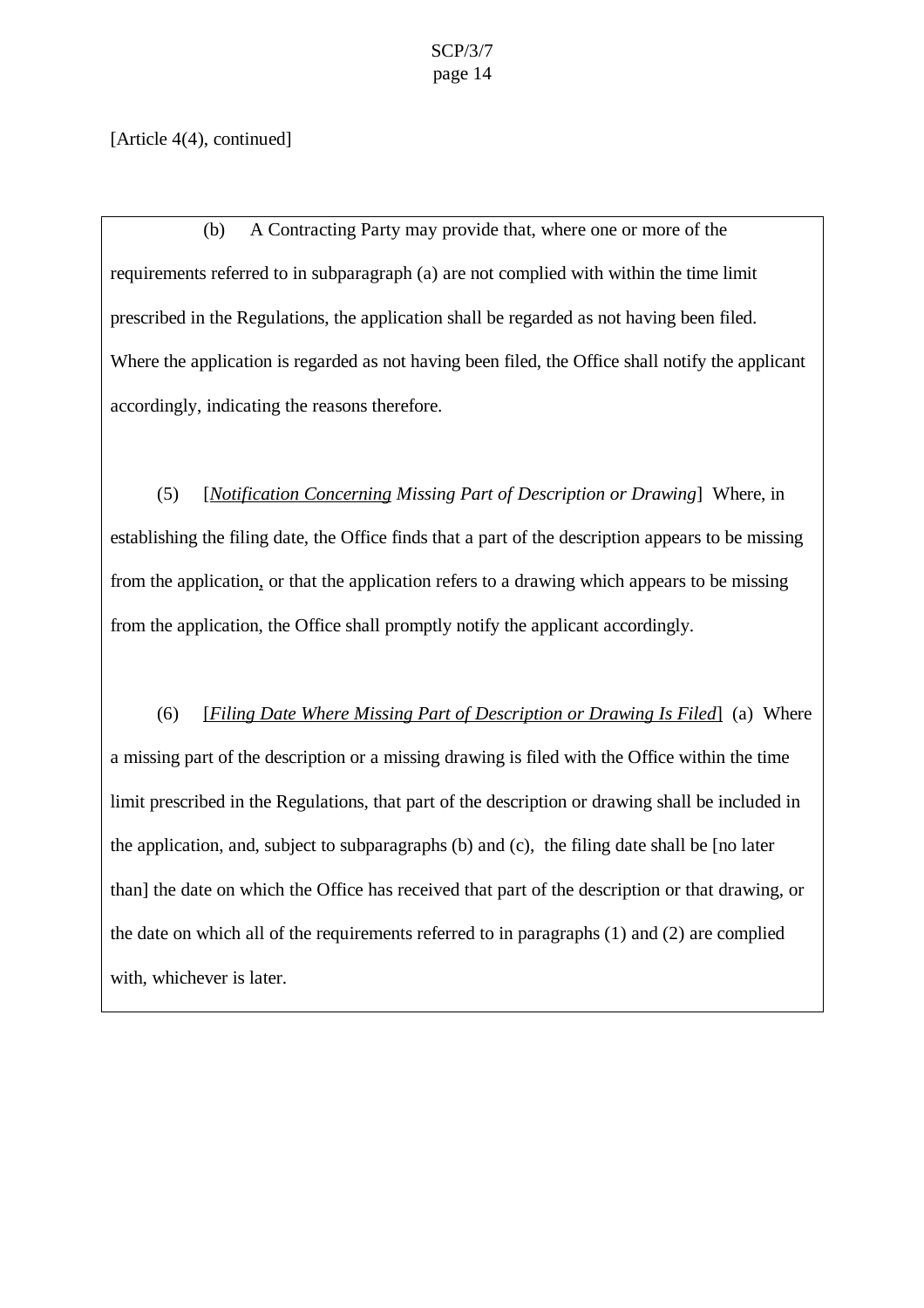[Article 4(6), continued]

(b) Where the missing part of a description or missing drawing is filed under subparagraph (a) to rectify its omission from an application which, at the time of filing, claims the priority of an earlier application, the filing date shall, at upon the request of the applicant filed within a time limit prescribed in the Regulations, and subject to the requirements prescribed in the Regulations, be [no later than] the date on which all the requirements referred to in paragraphs (1) and (2) are complied with.

(c) Where the missing part of the description or the missing drawing filed under subparagraph (a) is withdrawn within a time limit fixed by the Contracting Party, the filing date shall be [no later than] the date on which the requirements referred to in paragraphs (1) and (2) are complied with.

(7) [*Replacing Description and Drawings by Reference to a Previously Filed Application*] (a) Subject to the requirements prescribed in the Regulations, a reference, in a language accepted by the Office, to a previously filed application shall, for the purposes of the filing date of the application, replace the description and any drawings.

(b) Where the requirements referred to in subparagraph (a) are not complied with, the application may be considered as not having been filed.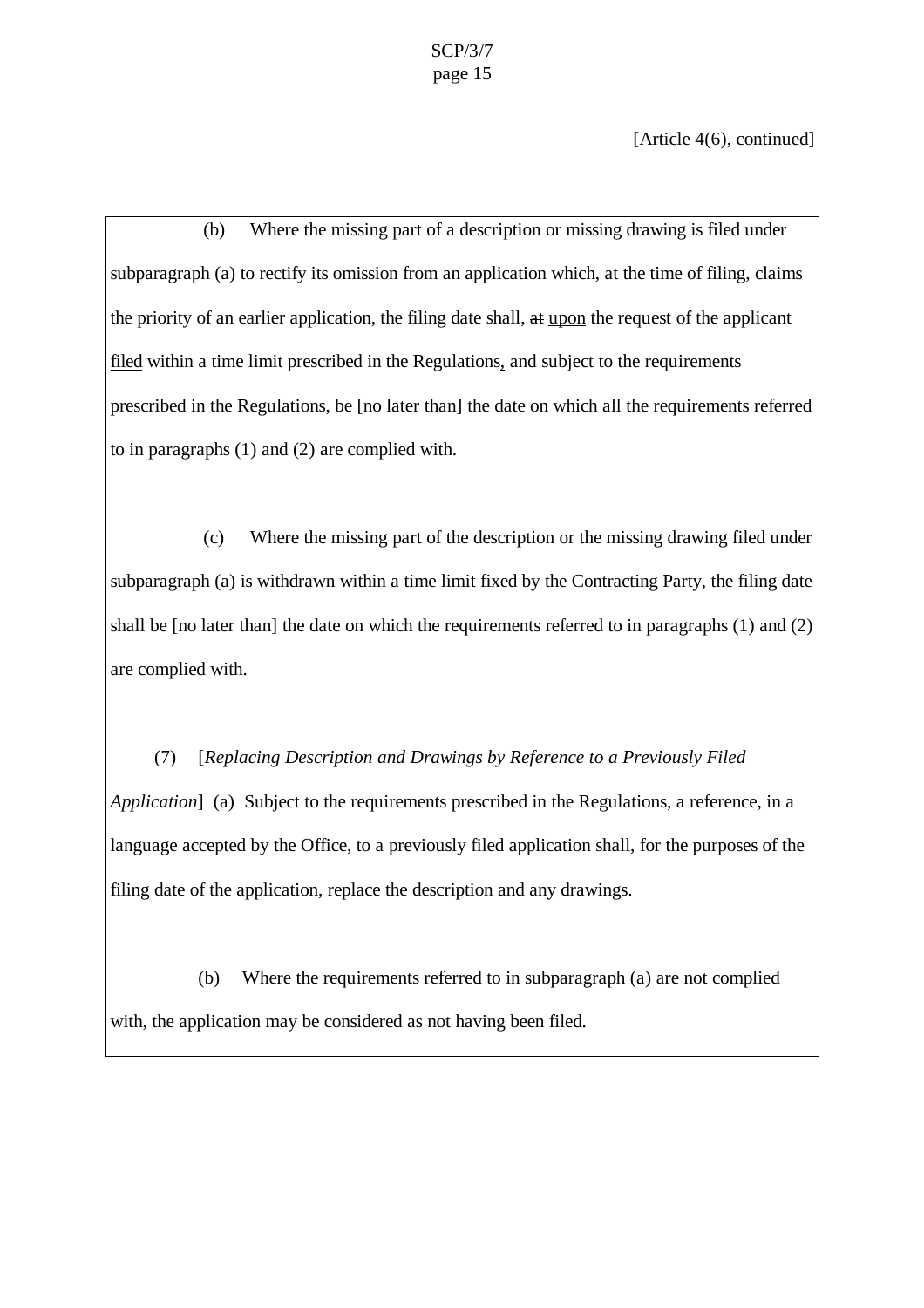[Article 4, continued]

(8) [*Exceptions*] Nothing in this Article shall limit:

(i) the right of an applicant under Article  $4G(1)$  or (2) of the Paris

Convention to preserve, as the date of a divisional application referred to in that Article, the date of the initial application referred to in that Article and the benefit of the right of priority, if any;

(ii) the freedom of any Contracting Party to apply any requirements necessary to accord the benefit of the filing date of an earlier application to any type of application prescribed in the Regulations.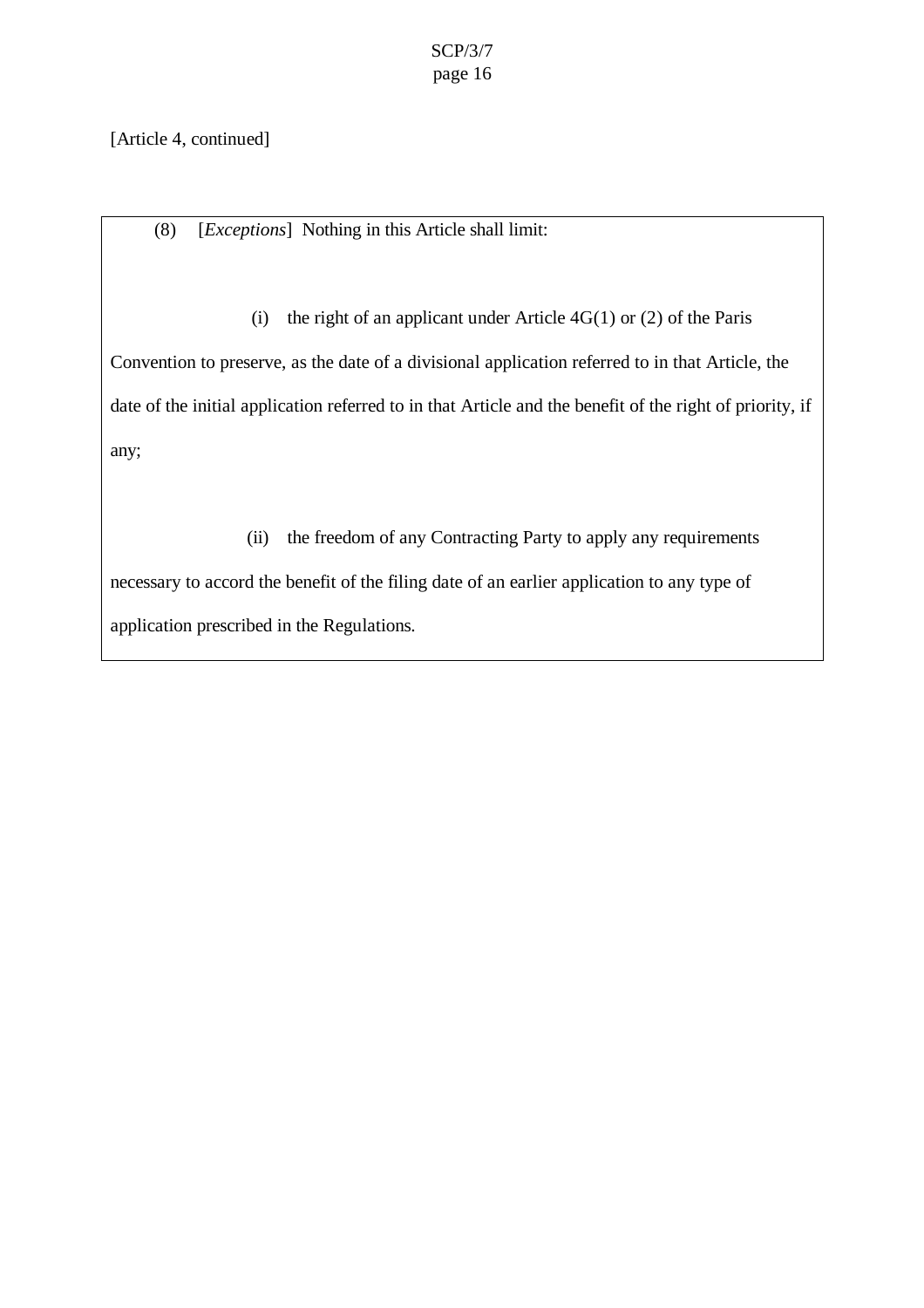## *Application*

 $(1)^5$  [*Form or Contents of Application*] <u>(a) Except where otherwise provided for by</u> this Treaty or prescribed in the Regulations, and subject to paragraph  $(6)$ , no  $N\Theta$  Contracting Party shall require compliance with any requirement relating to the form or contents of an application different from or additional to the requirements relating to the form or contents: those

(i) which are provided for in respect of international applications under the Patent Cooperation Treaty:

except where otherwise provided for by this Treaty or prescribed in the Regulations, it being understood that

(ii) which, under the Patent Cooperation Treaty, may be provided for under the national law once the processing of the international application has started in the designated Office.

(b) Notwithstanding subparagraph (a), a Contracting Party shall be free to provide for requirements which, from the viewpoint of applicants, are more favorable than the requirements applicable under the Patent Cooperation Treaty.

 $\overline{a}$ 

<sup>&</sup>lt;sup>5</sup> The commentary concerning the modification recommended by the International Bureau is contained in document SCP/3/4.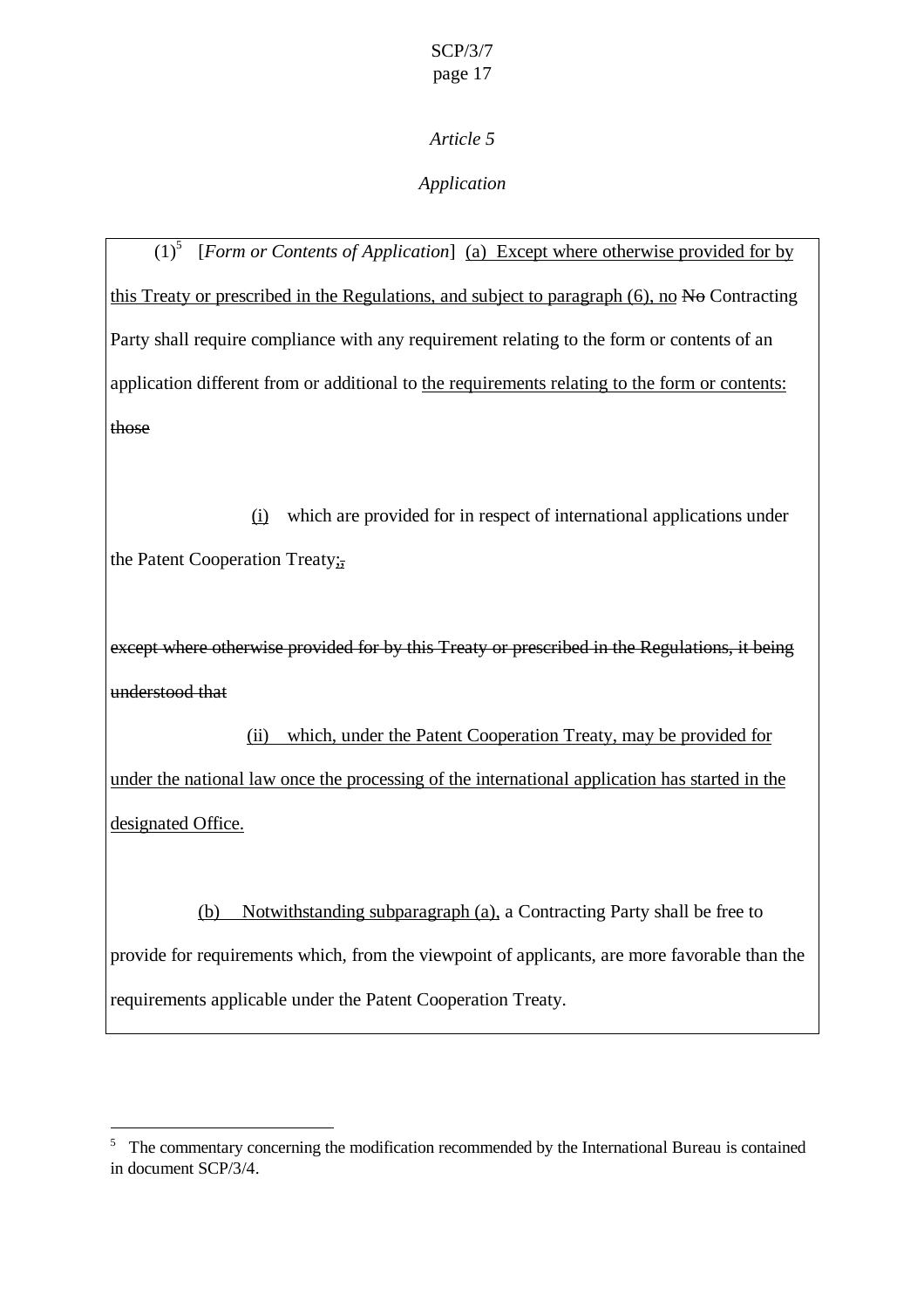[Article 5(1), continued]

 $\overline{a}$ 

(c) Nothing in this paragraph is intended to be construed as prescribing anything that would limit the freedom of a Contracting Party to prescribe such substantive conditions of patentability as it desires.

 $(2)^6$  [*Request Form or Format*] (a) A Contracting Party may require that the contents of an application which correspond to the mandatory contents of the request of an international application under the Patent Cooperation Treaty be presented on a request Form or in a format prescribed by that Contracting Party.

(b) Notwithstanding subparagraph (a), and subject to Article 7(1), a Contracting Party shall accept the presentation of the contents referred to in subparagraph (a):

(i) on a request Form, filed on paper, if that request Form corresponds to the Patent Cooperation Treaty Request Form with any modifications provided for in the Regulations.;

(ii) on a Patent Cooperation Treaty Request Form, if that request Form is accompanied by an indication to the effect that the applicant wishes the application to be treated as a national application, in which case the Request Form shall be deemed to incorporate the modifications referred to in item (i);

<sup>&</sup>lt;sup>6</sup> The commentary concerning the modification recommended by the International Bureau is contained in document SCP/3/4.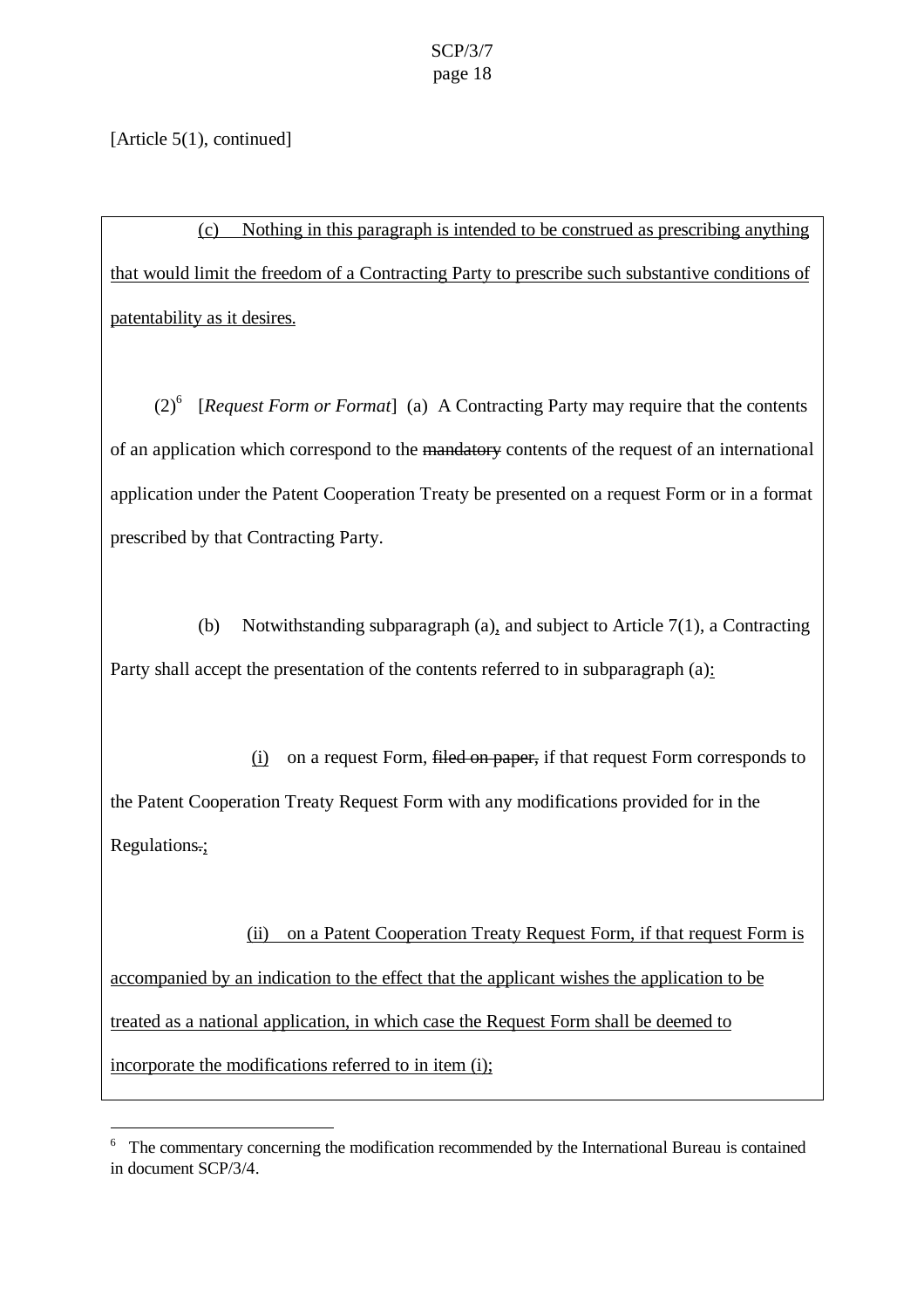[Article 5(2)(b), continued]

(iii) on a Patent Cooperation Treaty Request Form which contains an indication to the effect that the applicant wishes the application to be treated as a national application, if such a request Form is available under the Patent Cooperation Treaty.

(c) Notwithstanding subparagraph (a), and subject to Article 7(1), a

Contracting Party shall accept the presentation of the contents referred to in subparagraph (a) in a format, if that format corresponds to the Model International Request Format provided for in the Regulations.

(3)<sup>7</sup> [*Translation<del>; Transliteration*</del>] A Contracting Party may require a translation or, where appropriate, a transliteration, of any part of the application that is not in a language accepted by its Office.

(4) [*Fees*] A Contracting Party may require that fees be paid in respect of the application.

<sup>&</sup>lt;sup>7</sup> The deletion recommended by the International Bureau is consequential to the modification in Article  $1(xiii)$ .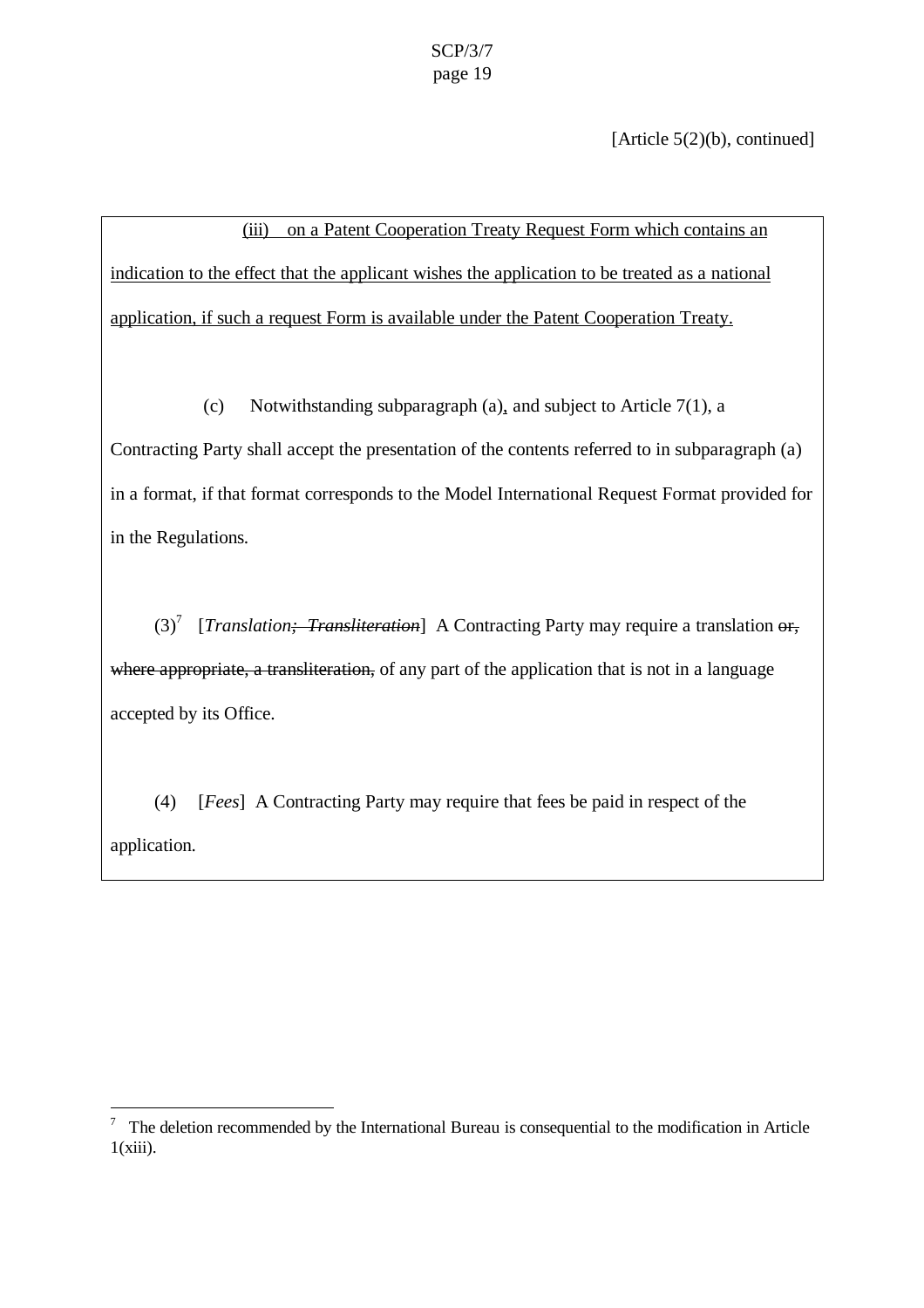### [Article 5, continued]

 $\overline{a}$ 

(5) [*Priority Document*] Where the priority date of an earlier application is claimed, a Contracting Party may require that a copy of the earlier application, and a translation where the earlier application is not in a language accepted by the Office, be filed with the Office in accordance with the Regulations.

 $(6)^8$ [*Evidence*] A Contracting Party may require that evidence be filed with its Office in the course of the processing of the application only where that Office may reasonably doubt the veracity of any matter contained in the request Form or format referred to in paragraphs  $(1)$  and  $(2)$ , or in a declaration of priority, or the accuracy of any translation required under referred to in paragraph (3) or (5).

(7) [*Notification*] Where one or more of the requirements applied by the Contracting Party under paragraphs (1) to (5) are not complied with, or where evidence is required by the Office under paragraph (6), the Office shall notify the applicant, giving an opportunity to comply with any such requirement, and to make observations, within the relevant time limit prescribed in the Regulations.

<sup>8</sup> The commentary concerning the modification recommended by the International Bureau is contained in document SCP/3/4.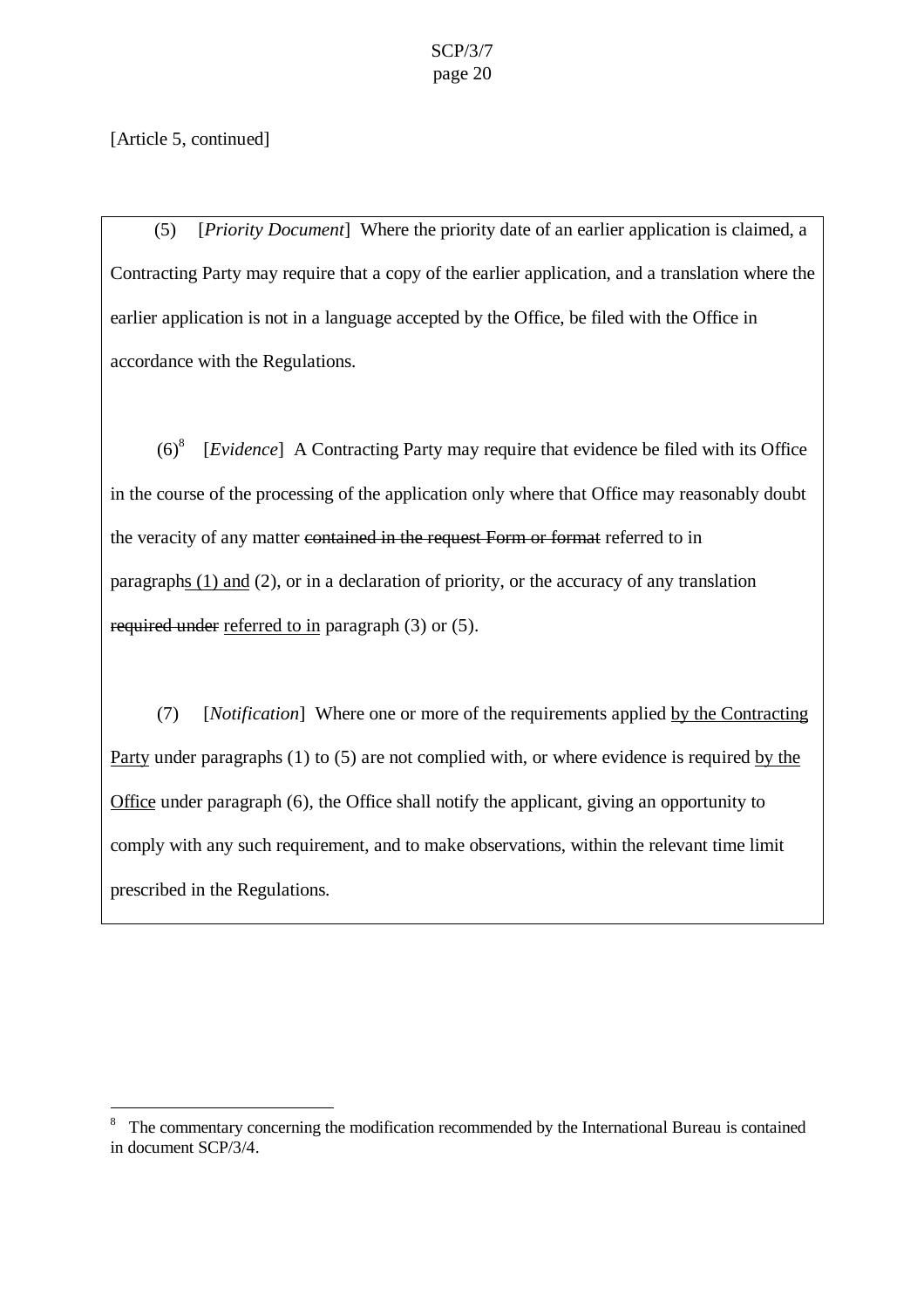[Article 5, continued]

(8) [*Non-Compliance with Requirements*] (a) Where one or more of the requirements applied by the Contracting Party under paragraphs (1) to (6) are not complied with within the time limit prescribed in the Regulations, the Contracting Party may, subject to subparagraph (b) and Article 4, apply such sanction as is provided for in its law.

(b) Where any requirement applied by the Contracting Party under

paragraph (1), (5) or (6) in respect of a priority claim is not complied with within the time limit prescribed in the Regulations, the priority claim may be considered non-existent. Subject to Article 4(7)(b), no other sanctions may be applied.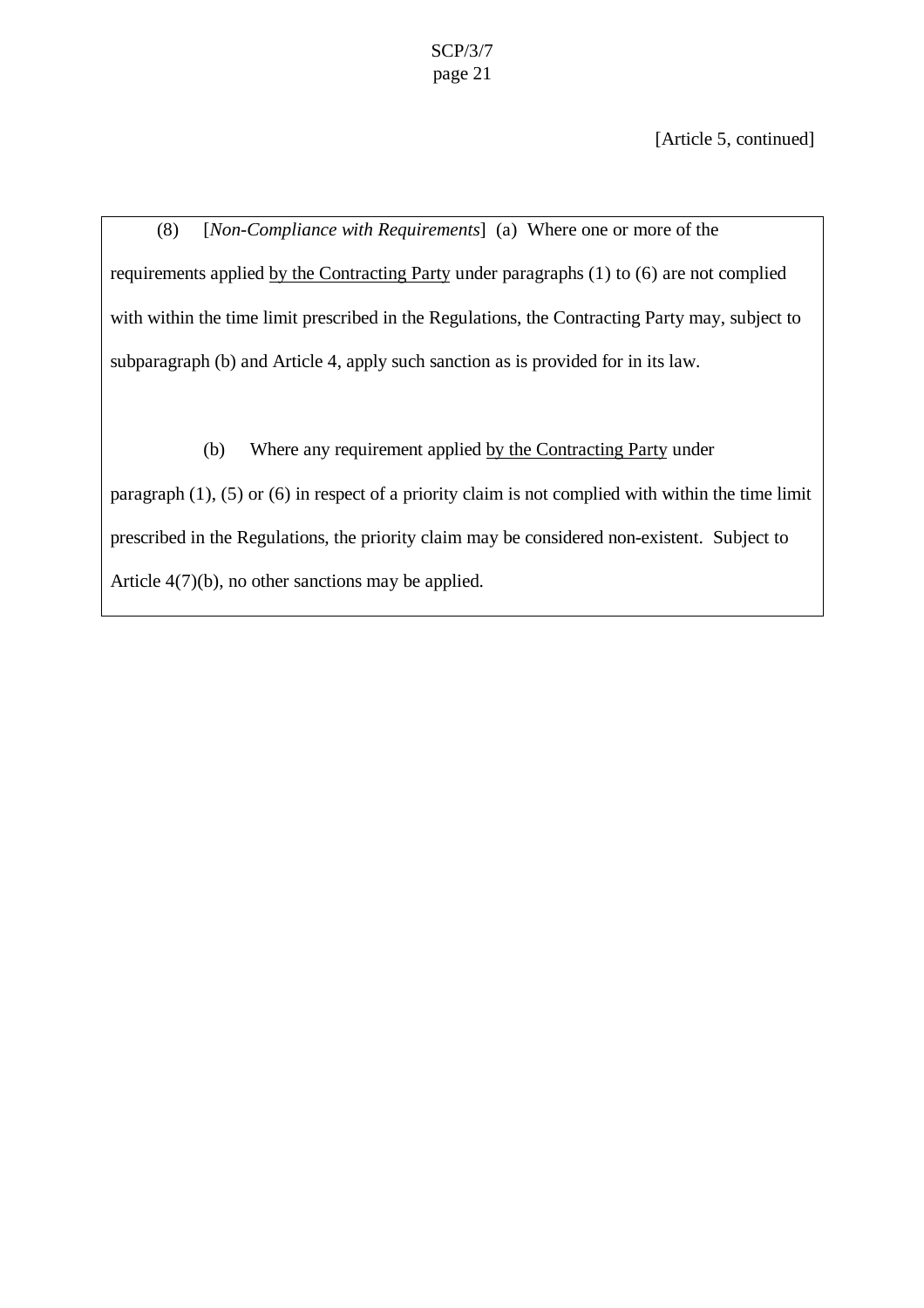## *Representation*

(1) [*Representatives*] (a) A Contracting Party may require that a representative appointed for the purposes of any procedure before the Office:

(i) have the right, under the applicable law, to practice before the Office in respect of applications and patents;

(ii) provide an address on a territory prescribed by the Contracting Party.

(b) Subject to subparagraph (c), an act, with respect to any procedure before the Office, by or in relation to a representative who complies with the requirements applied by the Contracting Party under subparagraph (a), shall have the effect of an act by or in relation to the applicant, owner or other interested person who appointed that representative.

(c) Any Contracting Party may provide that, in the case of an oath or declaration or the revocation of a power of attorney, the signature of a representative shall not have the effect of the signature of the applicant, owner or other interested person who appointed that representative.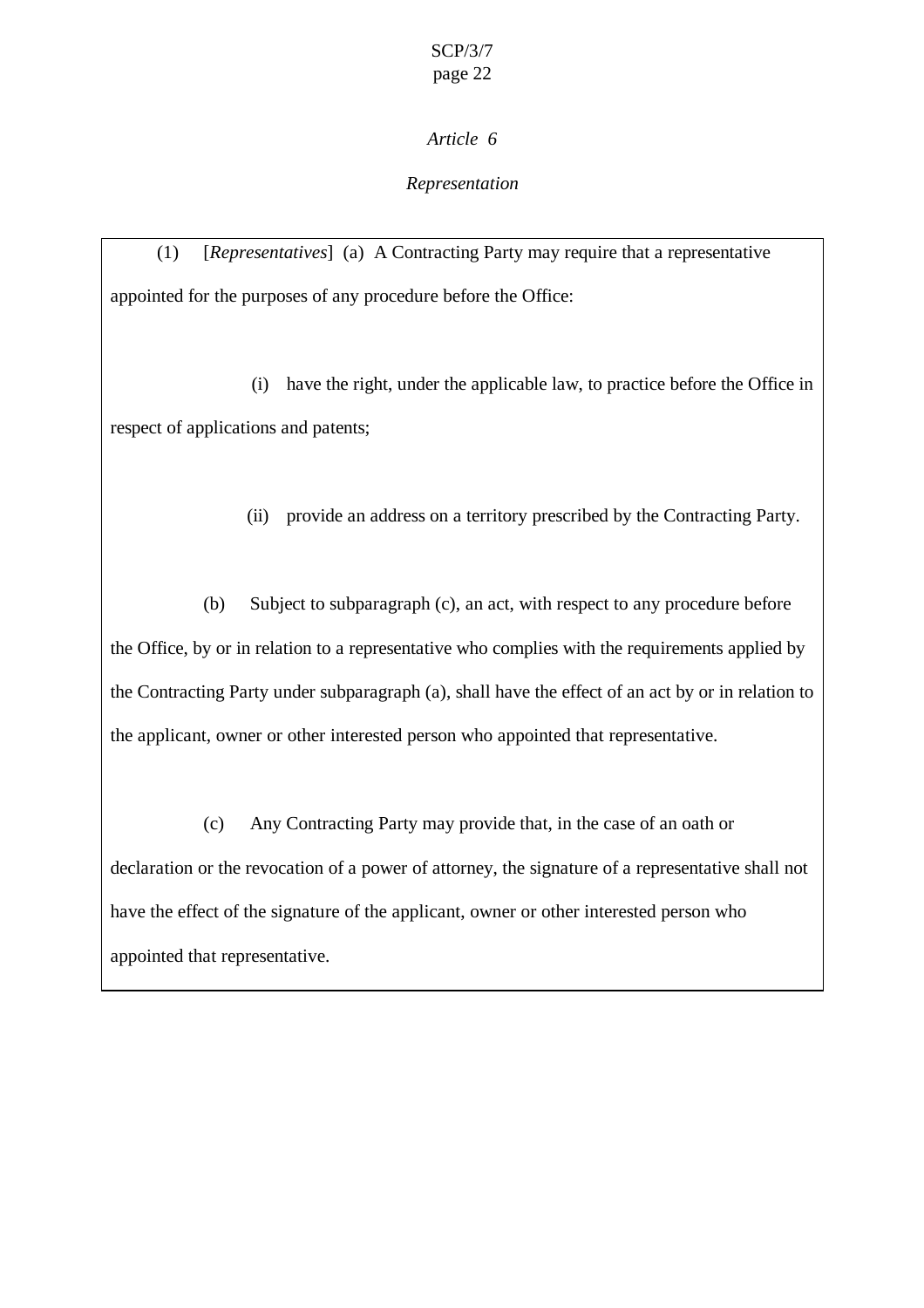[Article 6, continued]

(2) [*Mandatory Representation*] A Contracting Party may require that an applicant, owner or other interested person appoint a representative for the purposes of any procedure before the Office after the filing date, other than: (i) the payment of maintenance fees;  $[(ii)$  any procedure referred to in Article 4; [(iii) the payment of fees;] [(iv) the filing of a translation;]  $[(v)$  any other procedure as prescribed in the Regulations;  $]$ (vi) the issue of a receipt or notification by the Office in respect of any procedure referred to in items (i) to (v). (3) [*Appointment of Representative*] A Contracting Party shall accept that the appointment of the representative be filed with the Office in a manner prescribed in the Regulations.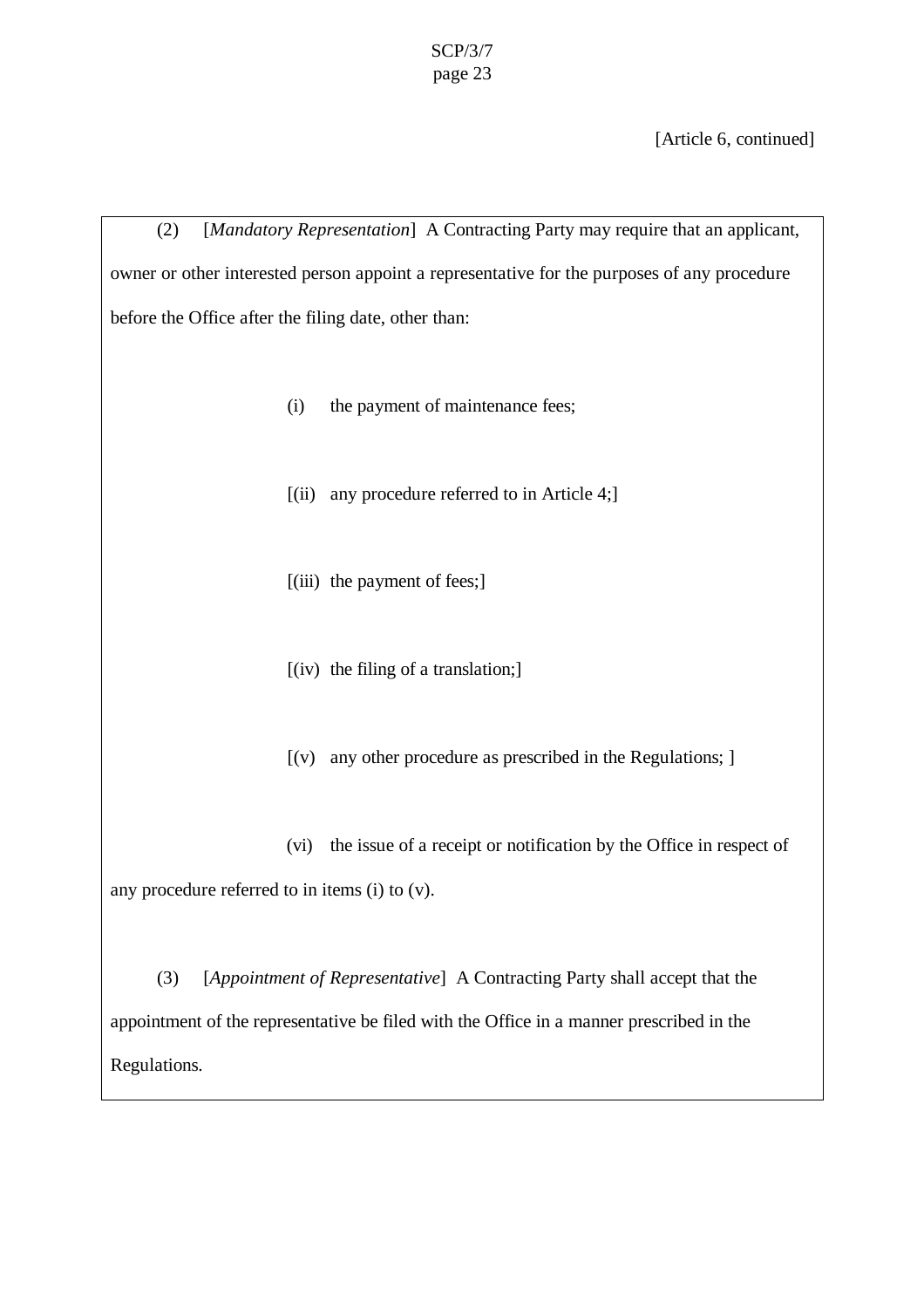[Article 6, continued]

 $\overline{a}$ 

 $(4)^9$ [*Prohibition of Other Requirements*] No Contracting Party may require that formal requirements other than those referred to in paragraphs (1) to (3) be complied with in respect of the matters dealt with in those paragraphs, except where otherwise provided for by this Treaty or prescribed in the Regulations.

(5) [*Notification*] Where one or more of the requirements applied under paragraphs (1) to (3) are not complied with, or where evidence is required under the Regulations pursuant to paragraph (3), the Office shall notify the applicant, owner or other interested person, giving an opportunity to comply with any such requirement, and to make observations, within the relevant time limit prescribed in the Regulations.

(6) [*Non-Compliance with Requirements*] Where one or more of the requirements applied under paragraphs (1) to (3) are not complied with within the time limit prescribed in the Regulations, the Contracting Party may apply such sanction as is provided for in its law.

<sup>9</sup> The modification is recommended in order to allow a Contracting Party to impose formal requirements other than those referred to in paragraphs (1) to (3), for example, the requirements under Article 7 and Rule 8.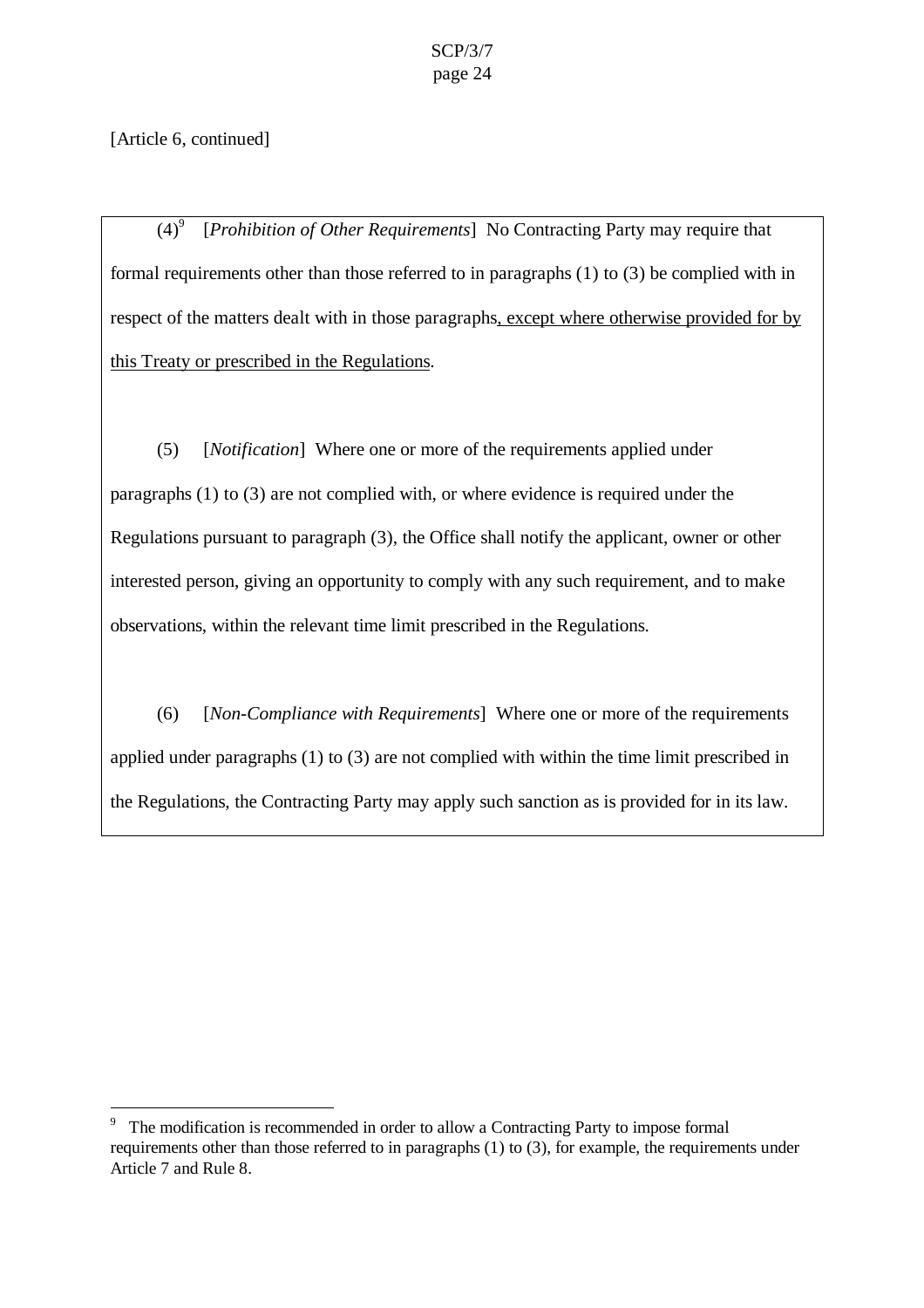## *Article 7*

### *Communications; Addresses*

(1) [*Form, Format and Means of Filing of Communications*] (a) Except for the establishment of a filing date under Article 4(1), the Regulations shall, subject to subparagraphs (b) and (c), set out the requirements which a Contracting Party shall be permitted to apply as regards the form, format and means of filing of communications.

 $(b)$ <sup>10</sup> No Contracting Party shall be obliged to accept the filing of communications in a form, or by means, other than on paper.

(c) No Contracting Party shall be obliged to exclude the filing of communications on paper.

(d) A Contracting Party shall accept the filing of communications on paper for the purpose of complying with a time limit.

(2) [*Language of Communications*] A Contracting Party may, except where otherwise provided for by this Treaty or the Regulations, require that a communication be in a language accepted by the Office.

 $\overline{a}$ 

<sup>&</sup>lt;sup>10</sup> The modification is recommended for further drafting consistency with subparagraph (c).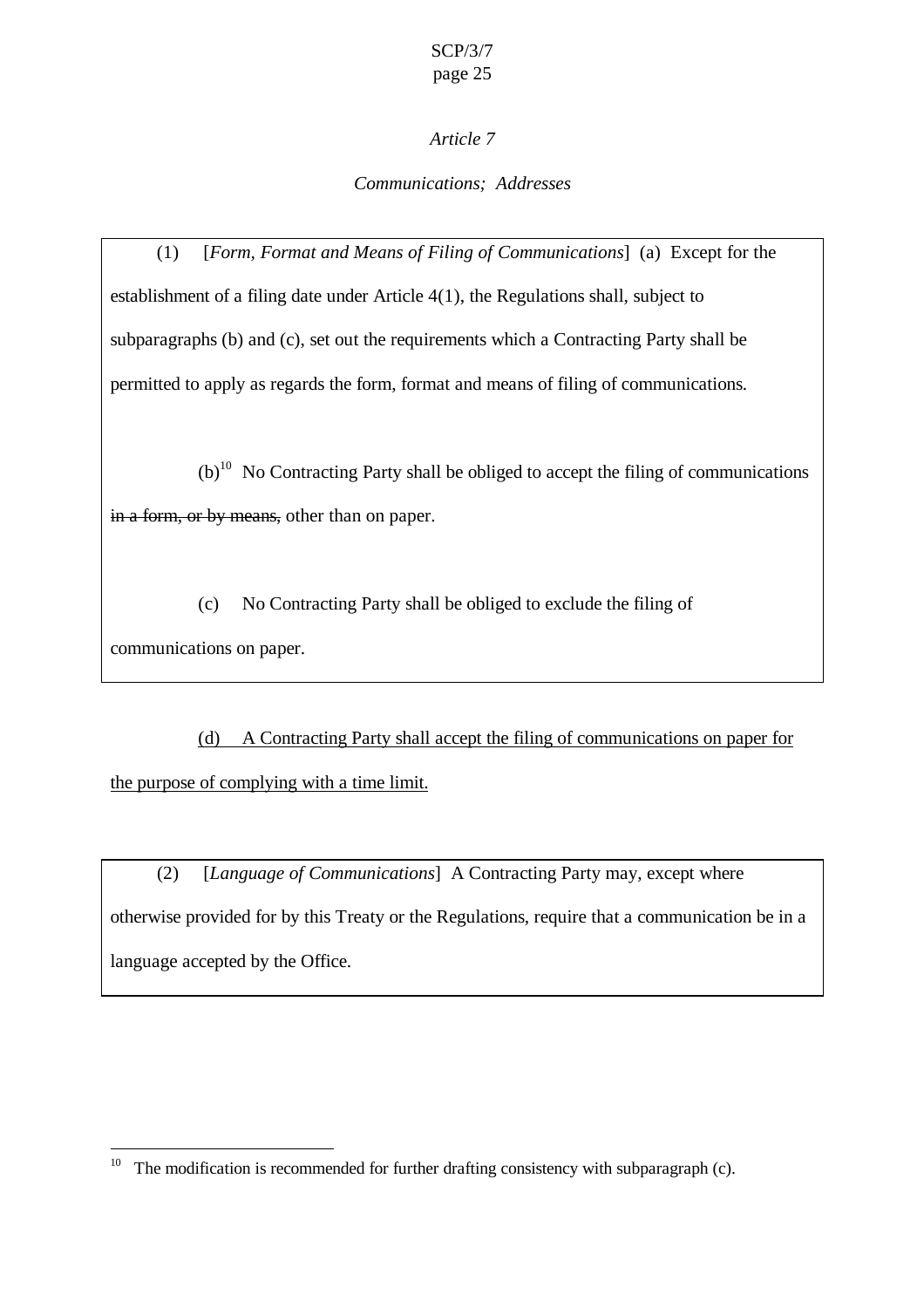[Article 7, continued]

(3) [*Model International Forms; Model International Formats*] Notwithstanding paragraph (1)(a), and subject to paragraph (1)(b), a Contracting Party shall accept the presentation of the contents of a communication on a Form or in a format which corresponds to a Model International Form or a Model International Format provided for in the Regulations, if any.

(4) [*Signature of Communications*] (a)Where a Contracting Party requires a signature for the purposes of any communication, that Contracting Party shall accept any signature that complies with the requirements prescribed in the Regulations.

(b) No Contracting Party may require the attestation, notarization, authentication, legalization or other certification of any signature which is communicated to its Office, except as prescribed in the Regulations.

(c) Subject to subparagraph (b), a Contracting Party may require that evidence be filed with the Office where the Office may reasonably doubt the authenticity of any signature.

(5) [*Indications in Communications*] A Contracting Party may require that any communication contain one or more indications prescribed in the Regulations.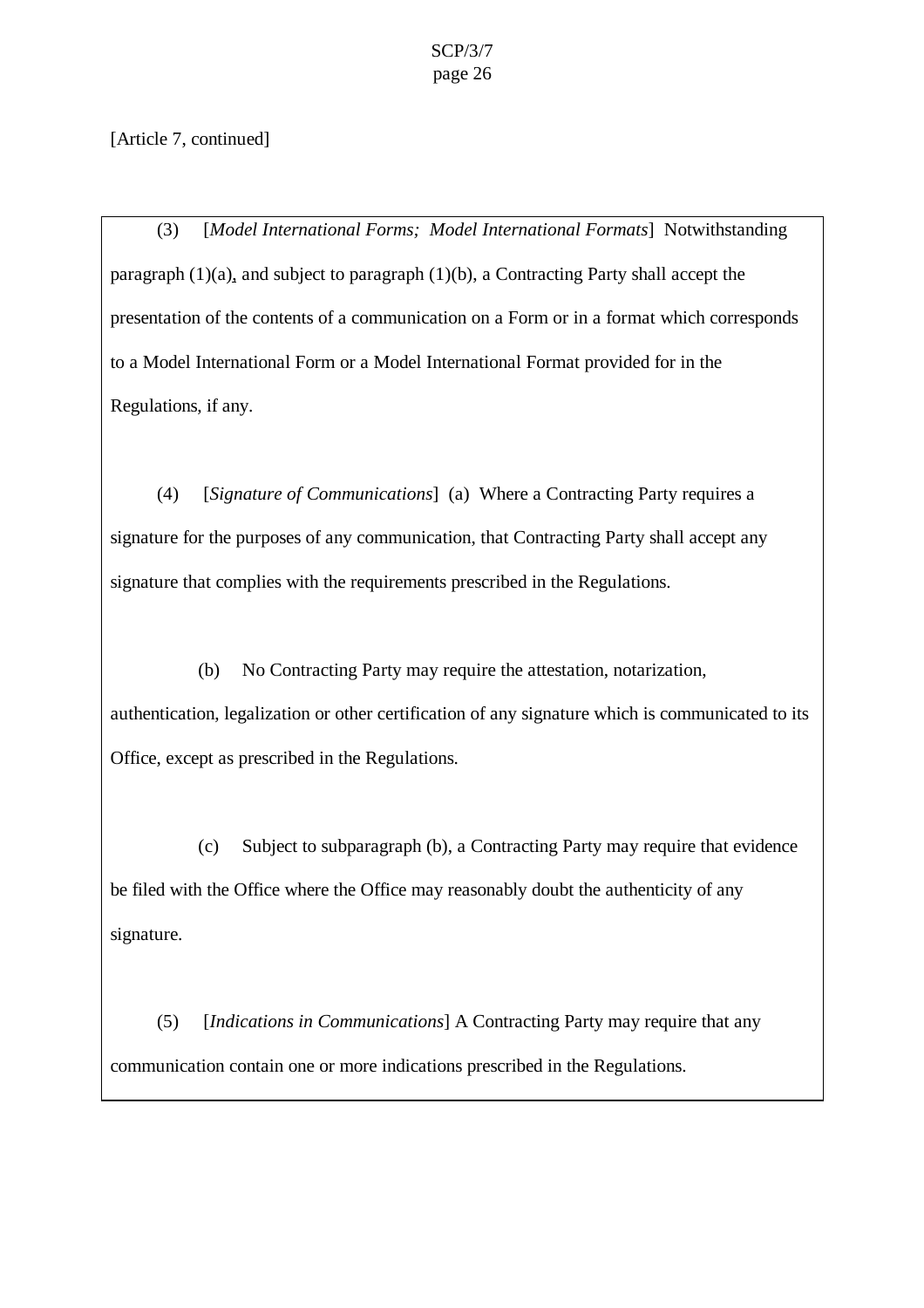[Article 7, continued]

(6) [*Address for Correspondence and Address for Legal Service*] A Contracting Party may, subject to any provisions prescribed in the Regulations, require that an applicant, owner or other interested person indicate:

- (i) an address for correspondence;
- (ii) an address for legal service;
- (iii) any other address provided for in the Regulations.

(7) [*Notification*] Where one or more of the requirements applied under paragraphs  $(1)$  to  $(3)$ ,  $(4)(a)$  and  $(b)$ ,  $(5)$  and  $(6)$  are not complied with in respect of communications, or where evidence is required under paragraph  $(4)(c)$ , the Office shall notify the applicant, owner or other interested person, giving an opportunity to comply with any such requirement, and to make observations, within the relevant time limit prescribed in the Regulations.

(8) [*Non-Compliance with Requirements*] Where one or more of the requirements applied under paragraphs (1) to (6) are not complied with within the time limit prescribed in the Regulations, the Contracting Party may, subject to Article 4 and to any exceptions prescribed in the Regulations, apply such sanction as is provided for in its law.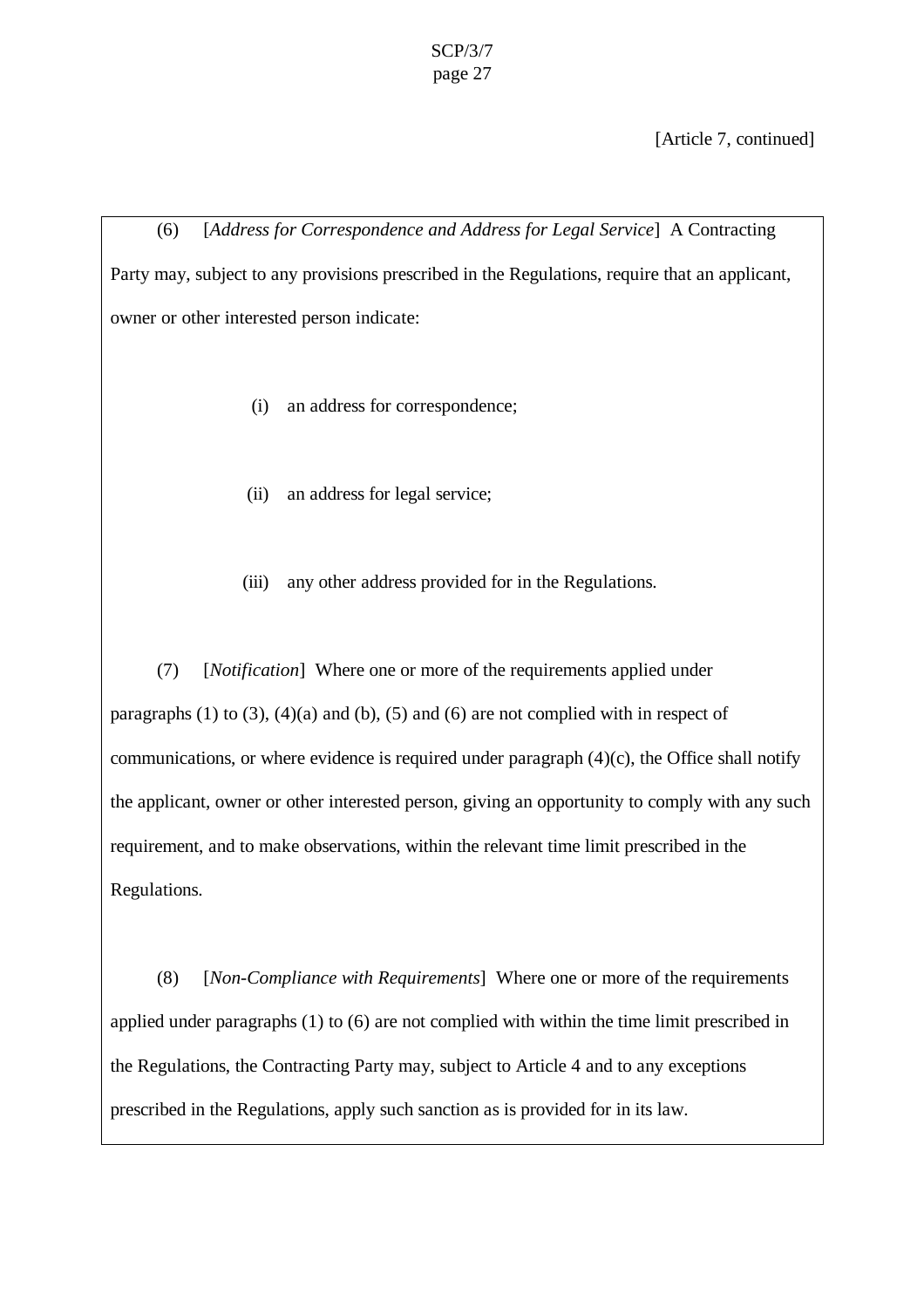*Notifications*

(1) [*Sufficient Notification*] Any notification under this Treaty or the Regulations which is sent by the Office to an address for correspondence or address for legal service indicated under Article 7(6), or any other address provided for in the Regulations for the purpose of this that provision, and which complies with the provisions with respect to that notification, shall constitute a sufficient notification for the purposes of this Treaty and the Regulations.

(2) [*If Indications Allowing Contact Were Not Filed*] Nothing in this Treaty and in the Regulations shall oblige a Contracting Party to send a notification to an applicant, owner or other interested person, if indications allowing that applicant, owner or other interested person to be contacted have not been filed with the Office.

(3) [*Failure to Notify*] Subject to Article 9(1), where an Office does not notify an applicant, owner or other interested person of a failure to comply with any requirement under this Treaty or the Regulations, that absence of notification does not relieve that applicant, owner or other interested person of the obligation to comply with that requirement.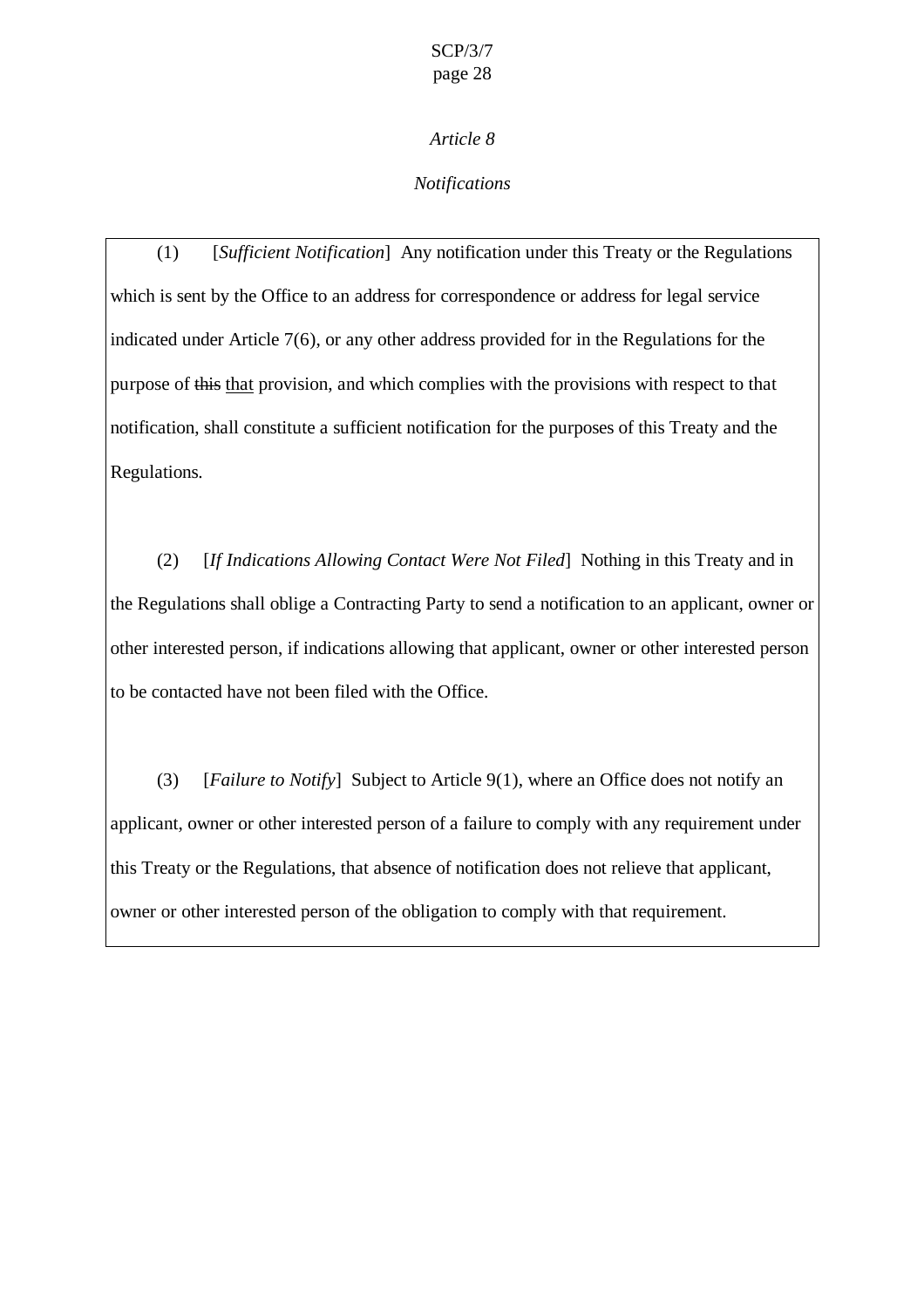### *Article 9*

### *Validity of Patent; Revocation*

(1) [*Validity of Patent Not Affected by Non-Compliance with Certain Formal Requirements*] Once a patent has been granted, it may not be revoked or invalidated, either totally or in part, by the Office, or by a court, a board of appeal or any other competent authority of a Contracting Party, on the ground of non-compliance with one or more of the formal requirements with respect to an application referred to in Articles 5(1), (2), (4) and (5) and  $7(1)$  to  $(4)$ , except where the non-compliance with the formal requirement occurred as a result of a fraudulent intention.

(2) [*Opportunity to Make Observations, Amendments or Corrections in Case of Intended Revocation or Invalidation*] A patent may not be revoked or invalidated, either totally or in part, by the Office, a court, a board of appeal or any other competent authority of a Contracting Party, without the owner being given at least one opportunity to make observations on the intended revocation or invalidation, and to make amendments and corrections where permitted under the applicable law, within a reasonable time limit.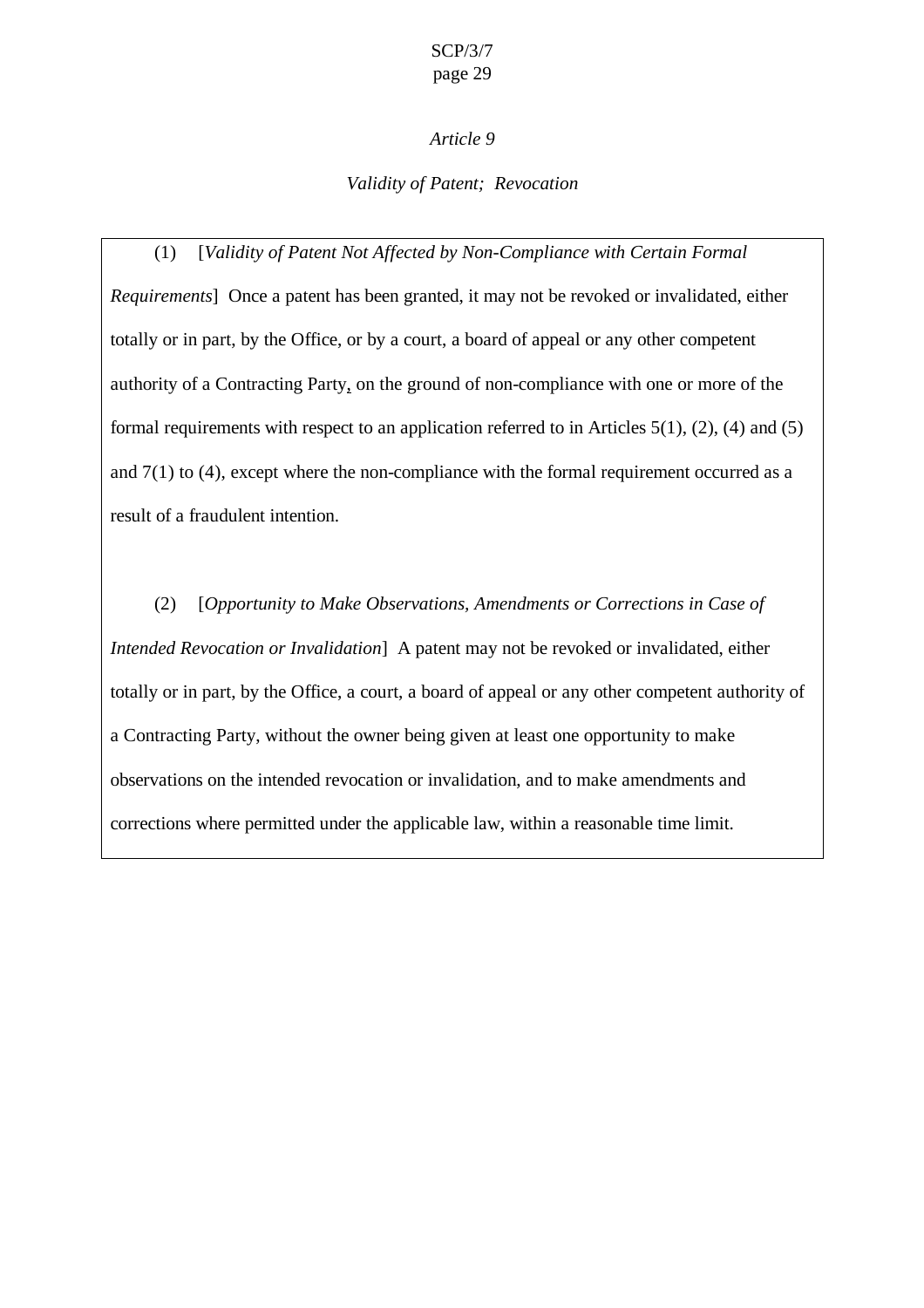### *Article 10*

## *Relief in Respect of the Non-Compliance With a Time Limit*

(1) [*Obligation*] A Contracting Party shall provide for relief in respect of non-compliance with a time limit fixed by the Office for an action in a procedure before the Office in respect of an application or a patent, if:

(i) a request to that effect is made to the Office in accordance with the requirements prescribed in the Regulations;

(ii) the request is made within the time limit prescribed in the Regulations.

(2) [*Form of Relief*] The consequence of the relief referred to in paragraph (1) shall be at least that the time limit fixed by the Office shall be considered to have been met without a loss of rights, or, at the option of the Contracting Party, that there shall be continued processing with regard to the application or patent and, if necessary, re-instatement of the rights of the applicant or owner with respect to that application or patent.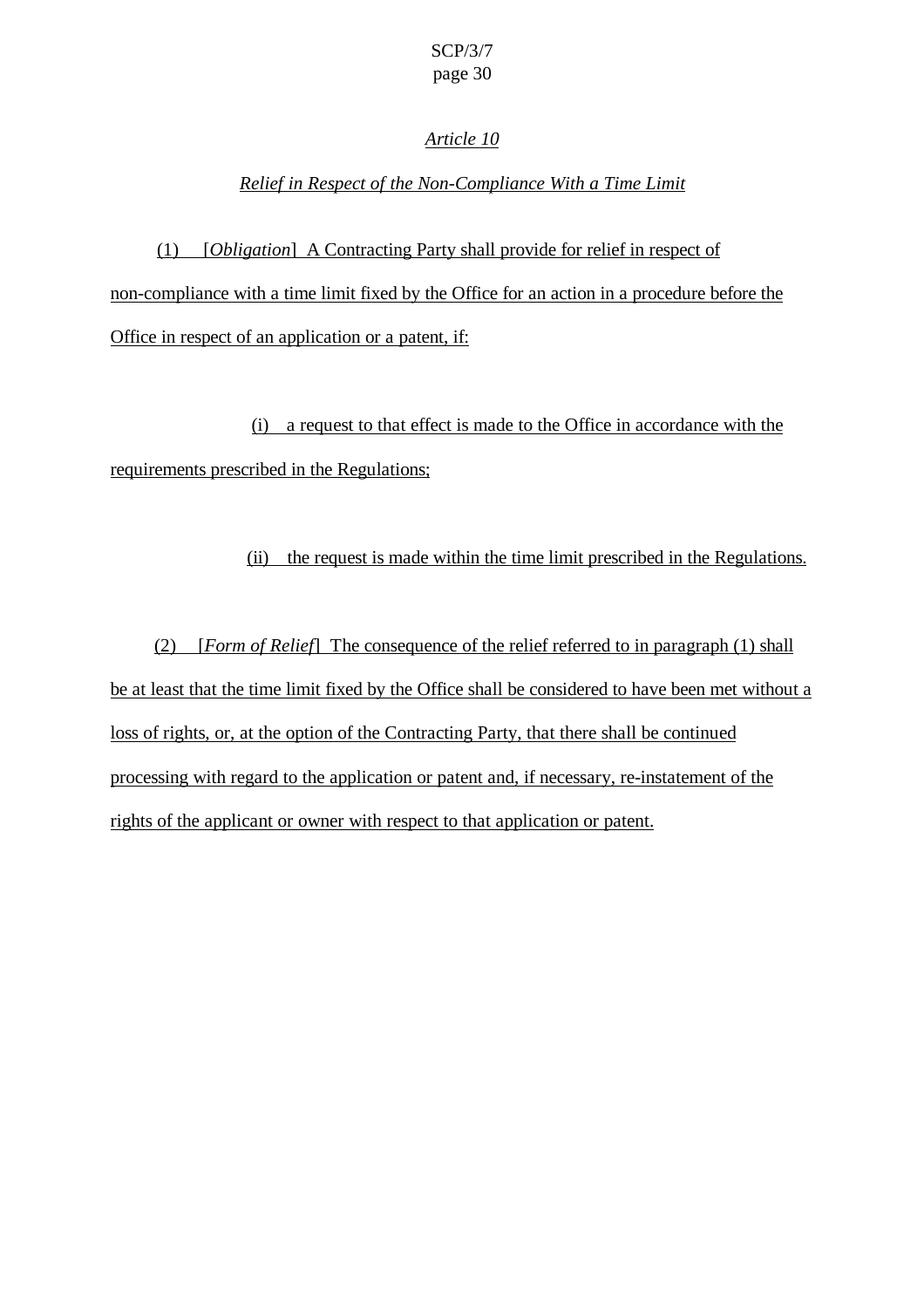[Article 10, continued]

(3) [*Exceptions*] No Contracting Party shall be required to provide for the relief referred to in paragraph (1) with respect to the exceptions prescribed in the Regulations.

(4) [*Fees*] A Contracting Party may require that a fee be paid in respect of a request under paragraph (1).

(5) [*Prohibition of Other Requirements*] No Contracting Party may require that requirements other than those referred to in paragraphs (1) to (4) be complied with in respect of the relief provided for under paragraph (1), except where otherwise provided for by this Treaty or prescribed in the Regulations.

(6) [*Opportunity to Make Observations in Case of Intended Refusal*] A request under paragraph (1) may not be refused without the applicant or owner being given at least one opportunity to make observations on the intended refusal within a reasonable time limit.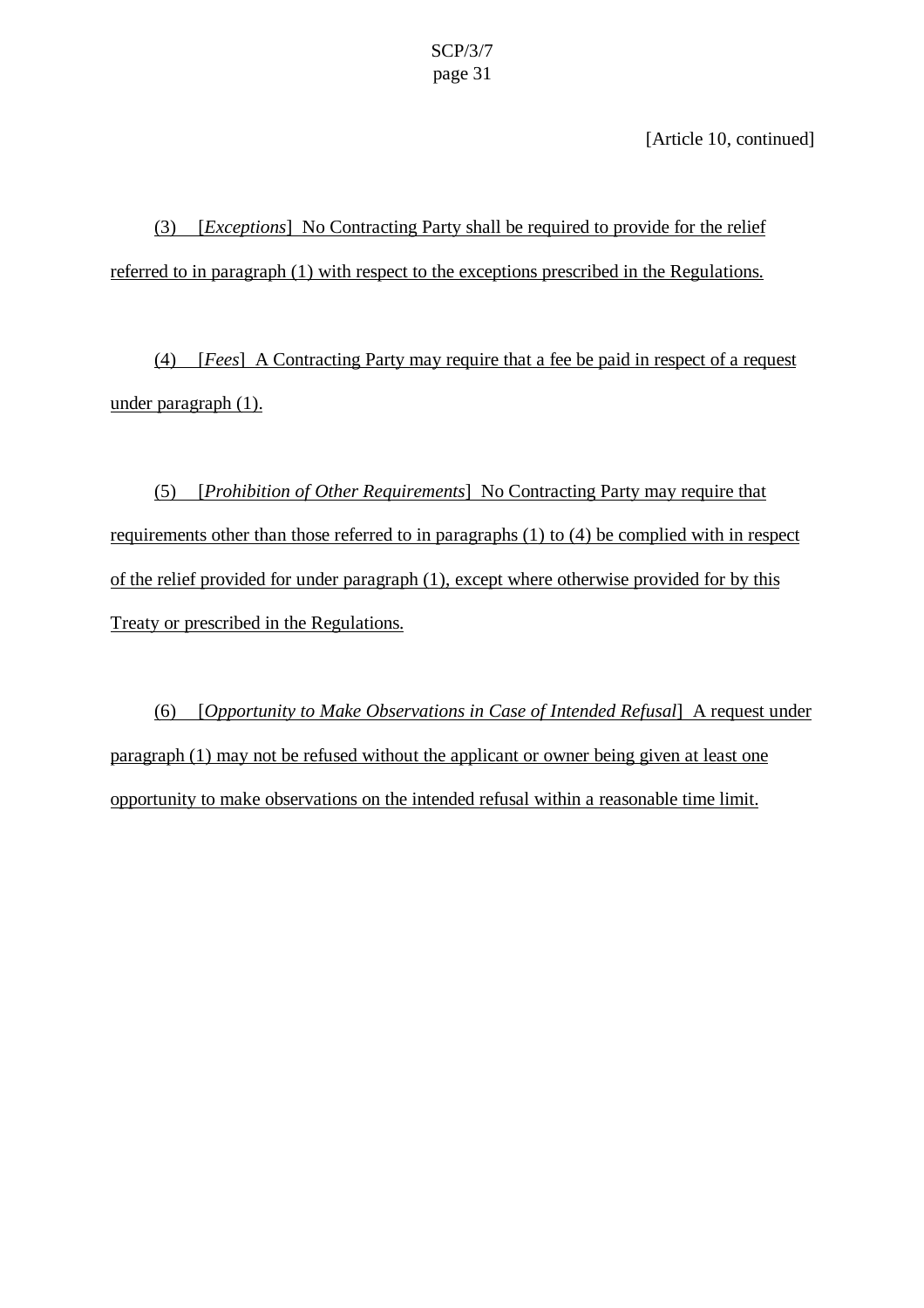## *Article 11*

## *Continued Processing and Re-instatement of Rights Without a Finding of Due Care by the Office*

[To be deleted, with consequential re-numbering of Articles, if the recommendation concerning

draft Article 10 is accepted by the SCP.]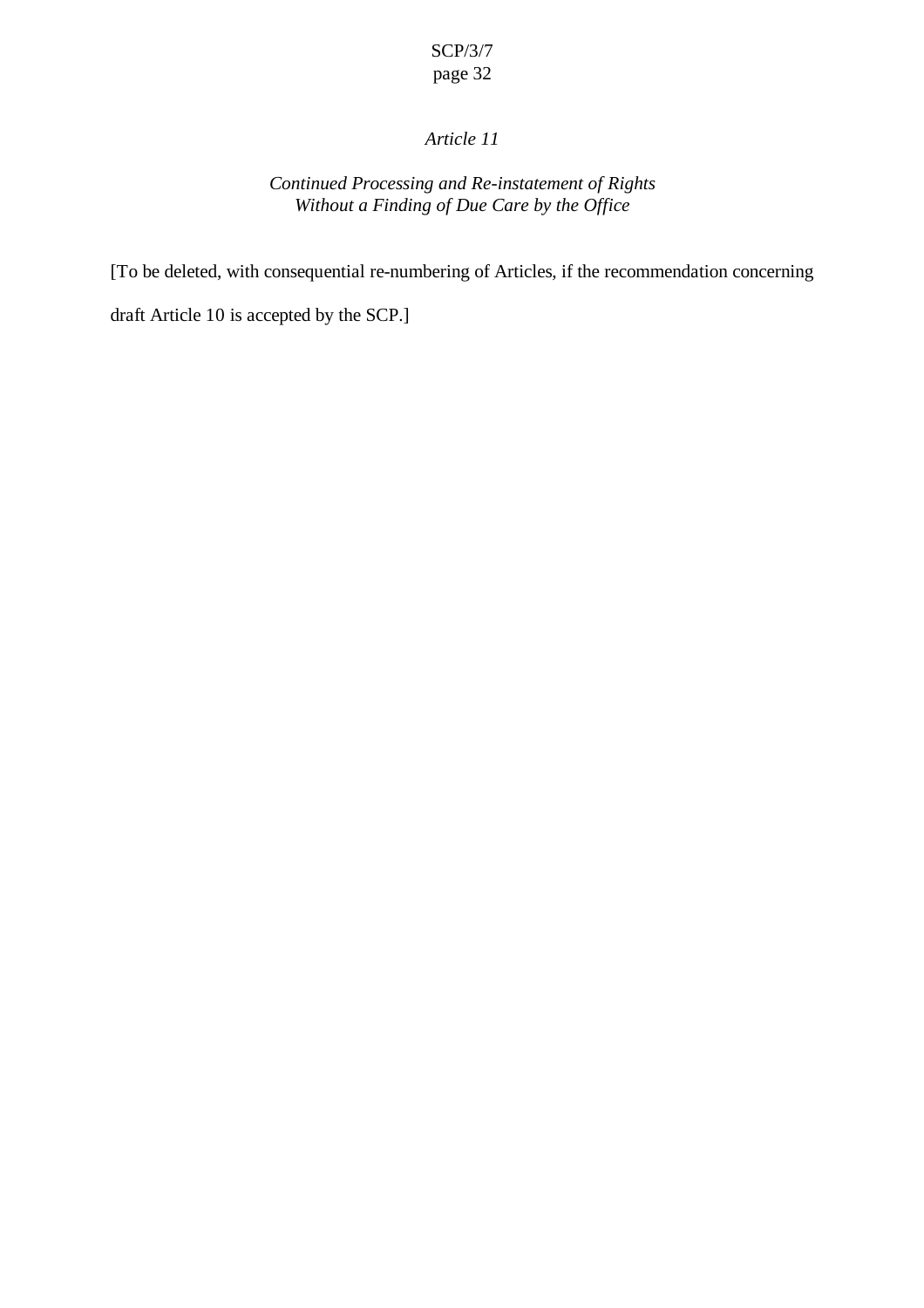### *Article 12*

# *Re-instatement of Rights After a Finding of Due Care or Unintentionality by the Office*

(1) [*Request*] Where an applicant or owner has failed to comply with a time limit for an action in a procedure before the Office, and that failure has the direct consequence of causing a loss of rights with respect to an application or patent, the Office shall re-instate the rights of the applicant or owner with respect to the application or patent concerned, if:

(i) a request to that effect is made to the Office in accordance with the requirements prescribed in the Regulations;

(ii) the request is made, and all of the requirements in respect of which the time limit for the said action applied are complied with, within the time limit prescribed in the Regulations;

(iii) the failure to comply with the time limit for the said action applied has the direct consequence of causing a loss of rights with respect to the application or patent;

 $(i\arrow ii)$  the request states the grounds on which it is based; and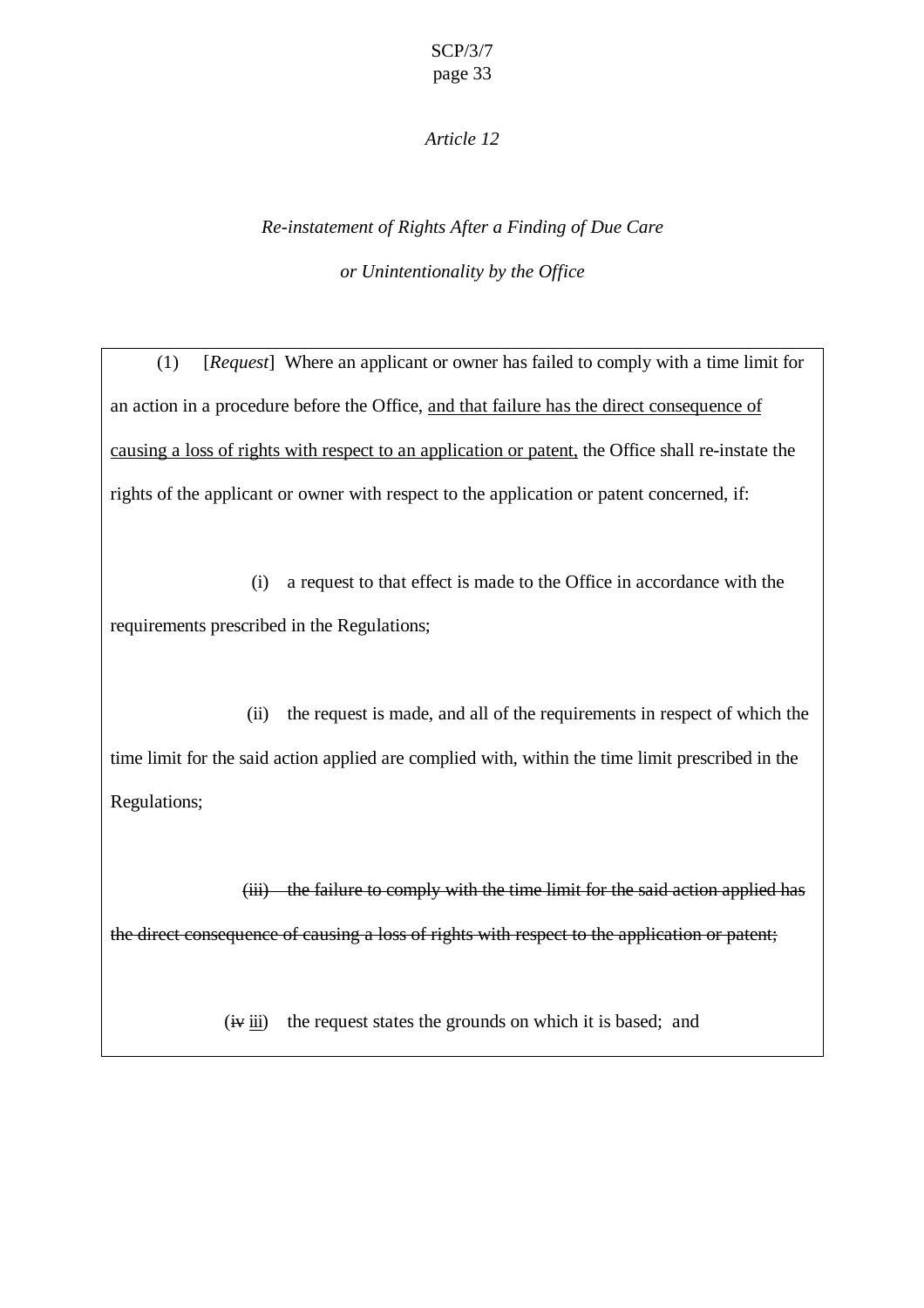[Article 12(1), continued]

 $(v, iv)$  the Office finds that the failure to comply with the time limit occurred in spite of all due care required by the circumstances having been taken or, at the option of the Contracting Party, that any delay was unintentional.

(2) [*Exceptions*] No Contracting Party shall be required to provide for the re-instatement of rights under paragraph (1) with respect to the exceptions prescribed in the Regulations.

(3) [*Fees*] A Contracting Party may require that a fee be paid in respect of a request under paragraph (1).

(4) [*Evidence*] A Contracting Party may require that a declaration or other evidence in support of the grounds referred to in paragraph  $(1)(iv)$  be filed with the Office within a time limit fixed by the Office.

(5) [*Opportunity to Make Observations in Case of Intended Refusal*] A request under paragraph (1) may not be refused, totally or in part, without the requesting party being given at least one opportunity to make observations on the intended refusal within a reasonable time limit.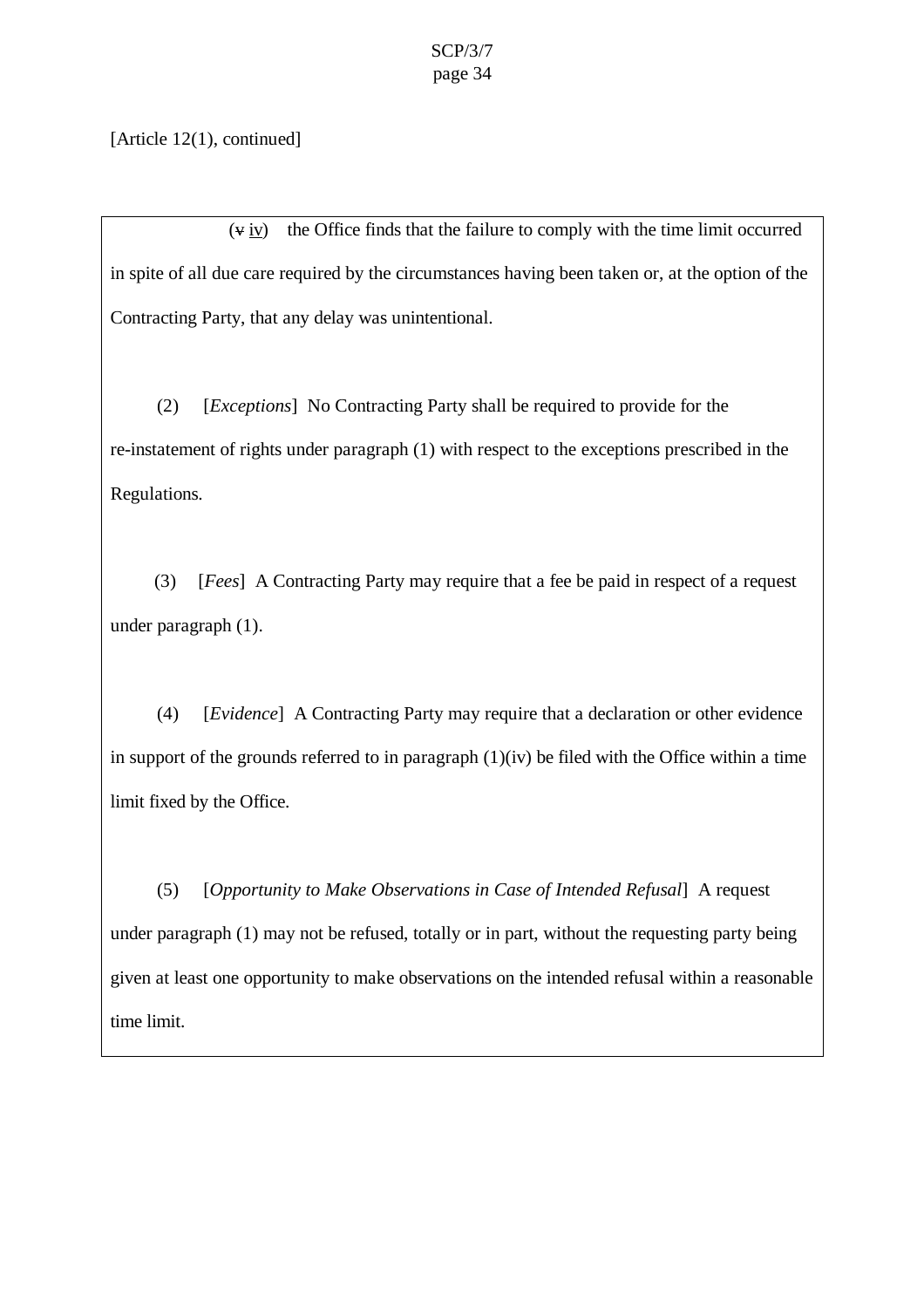### *Correction or Addition of Priority Claim; and Restoration of Priority Claim Right*

(1) [*Correction or Addition of Priority Claim*] The Office shall, upon a request made in a communication to the Office signed by the applicant, add a priority claim to  $\Lambda$  Contracting Party may provide for the correction or addition of a priority claim with respect to an application ("the subsequent application"), if:

(i) a request to that effect is made to the office in accordance with the requirements prescribed in the Regulations;

and

(ii) the request is made within the time limit prescribed in the Regulations;

(iii) the filing date of the subsequent application is not later than the date of the expiration of the priority period calculated from the filing date of the earlier application whose priority is claimed.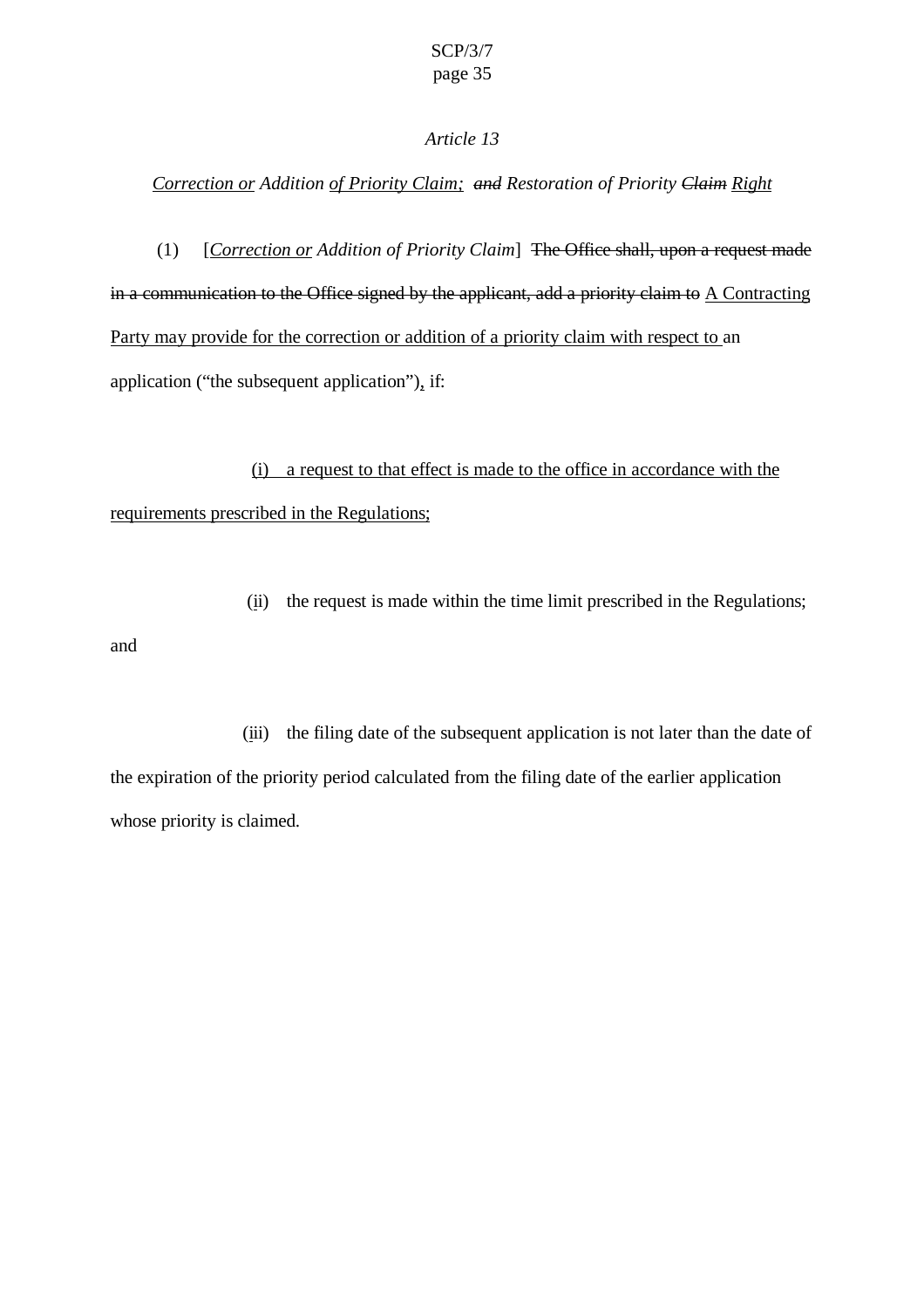[Article 13, continued]

(2) [*Delayed Filing of the Subsequent Application*] Where an application ("the subsequent application") which claims or could have claimed the priority of an earlier application has a filing date which is later than the date on which the priority period expired, but within the time limit prescribed in the Regulations, the Office shall restore the right of priority, upon a request made in a communication to the Office signed by the applicant, if:

(i) the request is made before the expiration of the said time limit and before any technical preparations for publication of the subsequent application have been completed a request to that effect is made in accordance with the requirements prescribed in the Regulations;

### (ii) the request is made within the time limit prescribed in the Regulations;

(iii) the request states the ground on which it is based; and

 $(iiiiv)$  the Office finds that the failure to file the subsequent application within the priority period occurred in spite of all due care required by the circumstances having been taken or, at the option of the Contracting Party, was unintentional; and.

(iv) where the application did not claim the priority of the earlier application, the request is accompanied by the priority claim.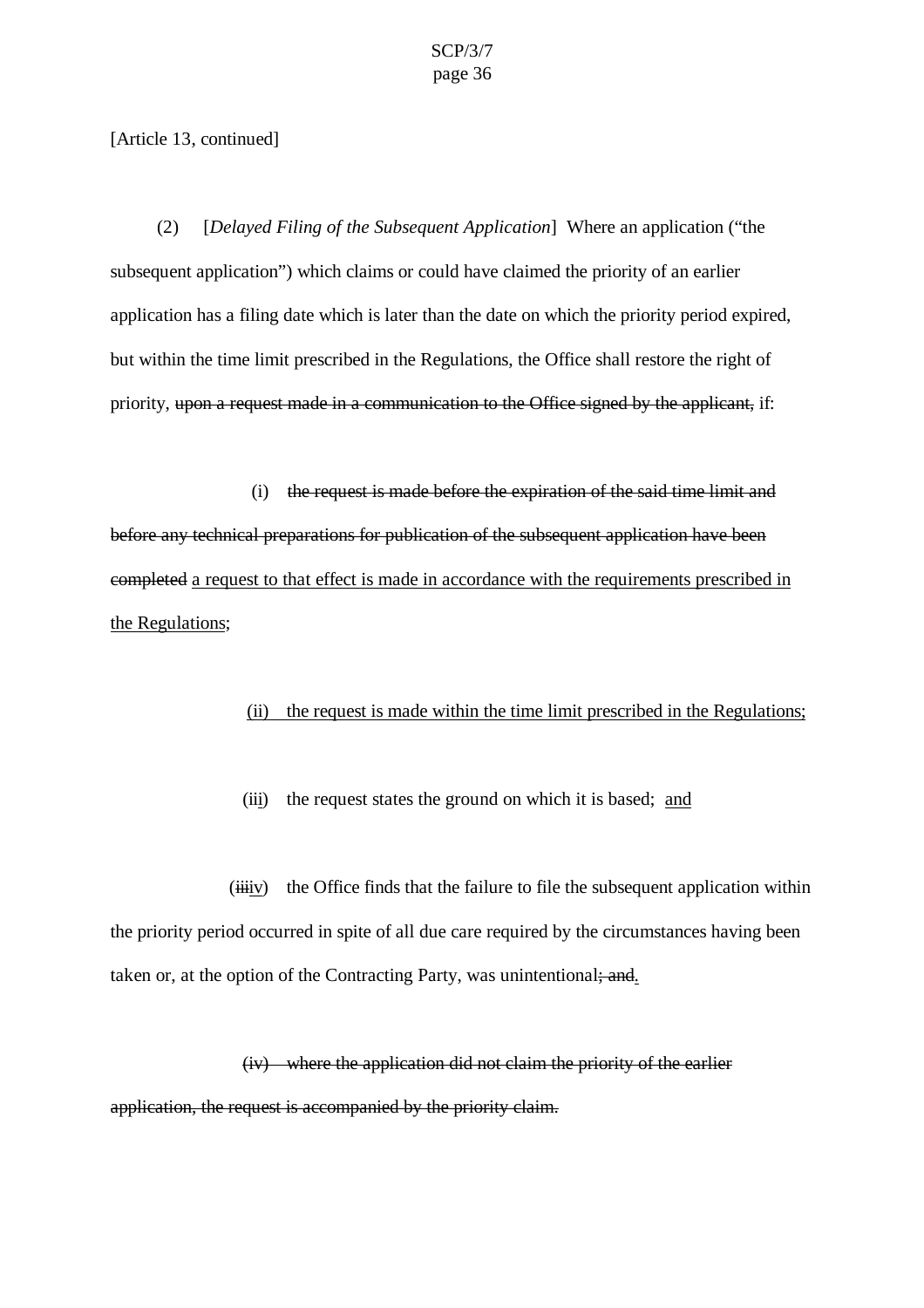[Article 13, continued]

(3) [*Failure to File a Copy of Earlier Application*] (a) Where a copy of an earlier application required under Article  $5(5)(a)$  is not filed with the Office within the time limit referred to in prescribed in the Regulations pursuant to that Article, the Office shall restore the right of priority, upon a request made, in a communication to the Office signed by the applicant, within that time limit, if:

#### (i) a request to that effect is made in accordance with the requirements

prescribed in the Regulations the request for restoration indicates the Office to which the request for a copy of an earlier application had been made and the date of that request; and

(ii) the Office finds that the request for the copy to be provided had been filed with the Office with which the earlier application was filed, within the time limit prescribed in the Regulations.

(b) A Contracting Party may require that:

(i) a declaration or other evidence in support of the request referred to in subparagraph (a) be furnished to the Office within a time limit fixed by the Office;

(ii) the copy of the earlier application referred to in subparagraph (a) be furnished to the Office within the time limit prescribed in the Regulations.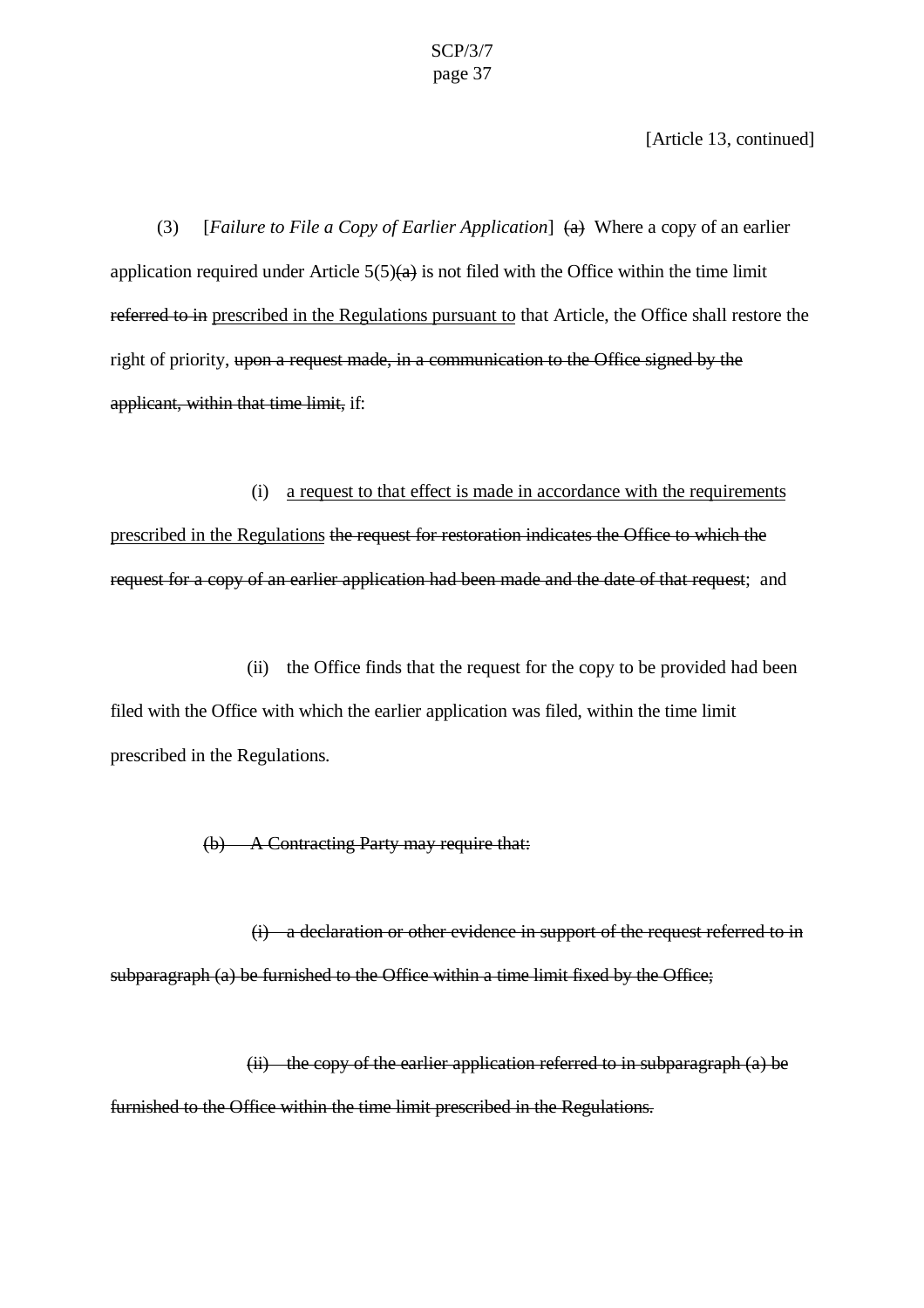[Article 13, continued]

(4) [*Request Form or Format*] Article 11(3) shall apply, *mutatis mutandis*, to requests under paragraphs (1) to (3).

(5) [*Requests Filed on Paper or in Electronic Form or by Other Means*] Article 5(3) shall apply, *mutatis mutandis*, to requests under paragraphs (1) to (3).

(5) [*Language*] Article 5(3) shall apply, *mutatis mutandis*, to requests under paragraphs  $(1)$  to  $(3)$ .

(46) [*Fees*] A Contracting Party may require that a fee be paid in respect of Article 5(4) shall apply, *mutatis mutandis*, to a requests under paragraphs (1) to (3).

(57) [*Opportunity to Make Observations*] A request under paragraphs (1) to (3) may not be refused, totally or in part, without the requesting party being given at least one opportunity to make observations on the intended refusal within a reasonable time limit.

[(9) [*Intervening Rights*] Article 14(9) shall apply, *mutatis mutandis*, where a request under paragraphs (1) to (3) is allowed.]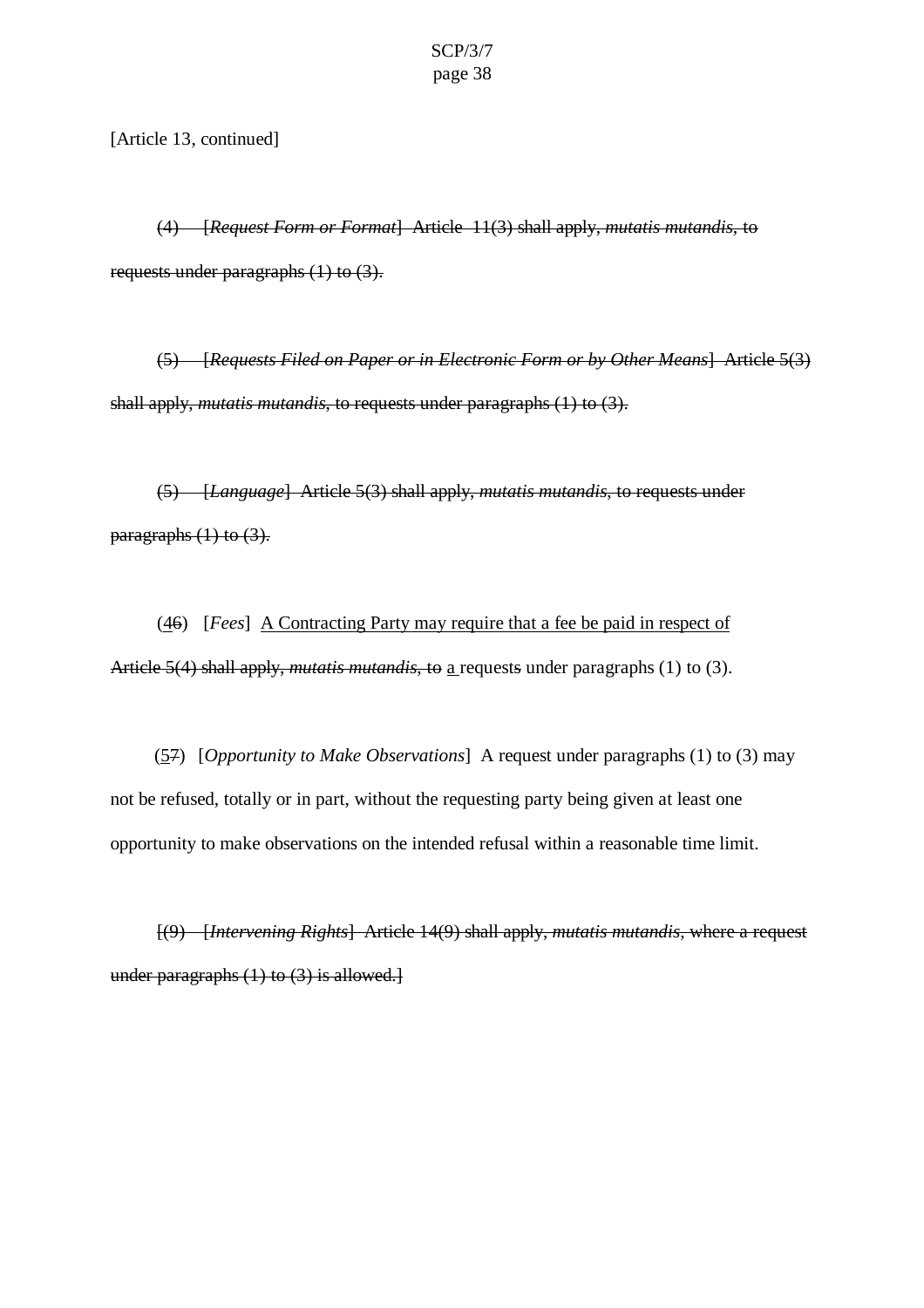## *Regulations*

(1) [*Content*] (a) The Regulations annexed to this Treaty provide rules concerning: (i) matters which this Treaty expressly provides are to be "prescribed in the Regulations"; (ii) details useful in the implementation of the provisions of this Treaty; (iii) administrative requirements, matters or procedures. (b) The Regulations also provide rules concerning the formal requirements which a Contracting Party shall be permitted to apply in respect of requests for: (i) recordal of change in name and address; (ii) recordal of change in applicant or owner; (iii) recordal of a licensing agreement or security interest; (iv) correction of a mistake.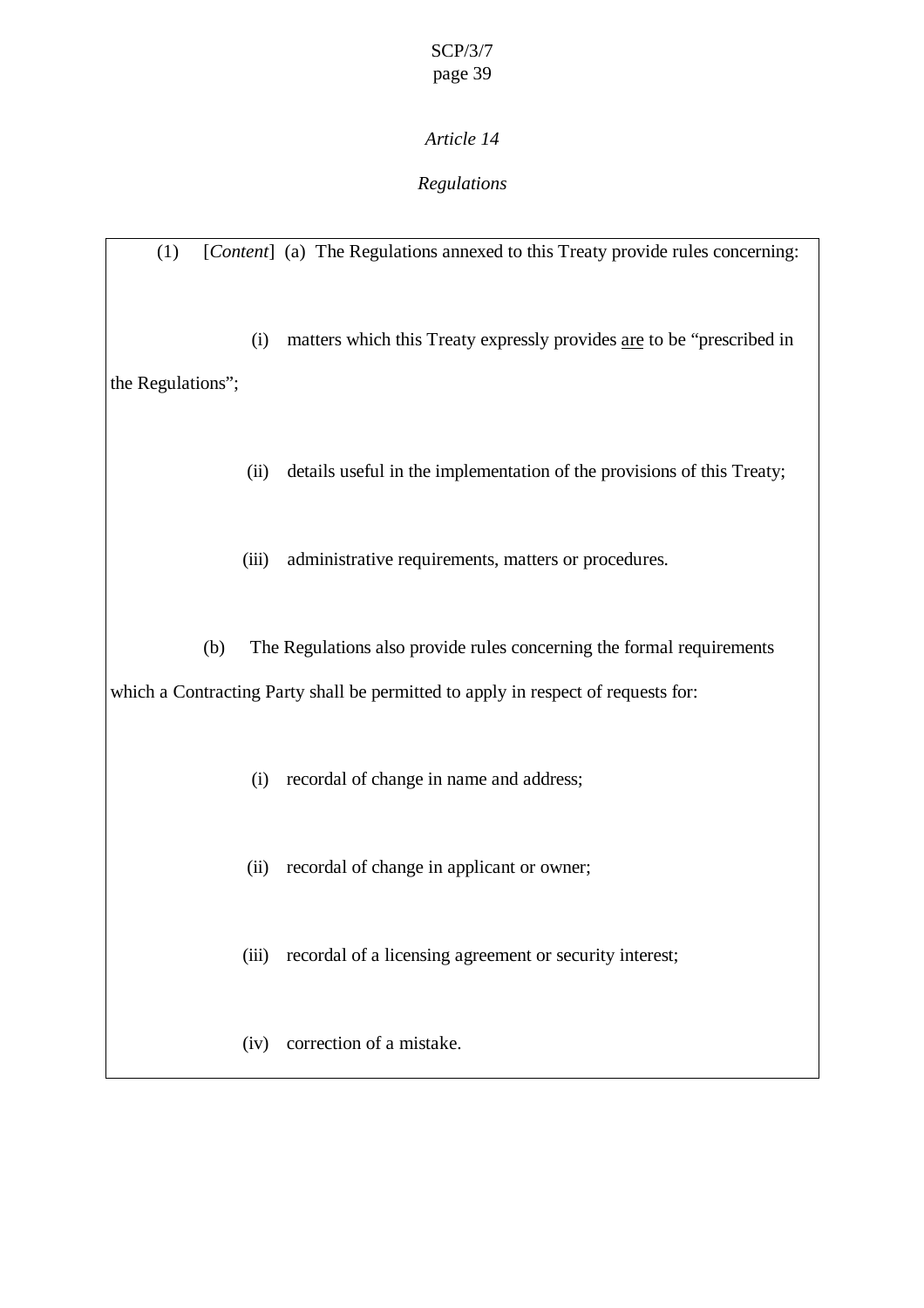[Article 14(1), continued]

 $\overline{a}$ 

(c) The Regulations also provide for the establishment of Model International Forms and Model International Formats, and for the establishment of the modifications referred to in Article 5(2)(b), by the Assembly, with the assistance of the International Bureau.

(2) [*Amending the Regulations*] (a) The Assembly may amend the Regulations and shall determine the conditions for the entry into force of each amendment.

(b) Subject to paragraph (3), any amendment of the Regulations shall require three-fourths of the votes cast.

(3) [*Requirement of Unanimity*] (a) The Regulations may specify provisions of the Regulations which may be amended only by unanimity.

 $(b)^{11}$  Any amendment of the Regulations resulting in an the addition of provisions to, or the deletion of provisions from, the list of provisions specified in the Regulations pursuant to subparagraph (a) as requiring unanimity for amendment shall require unanimity.

(4) [*Conflict Between the Treaty and the Regulations*] In the case of conflict between the provisions of this Treaty and those of the Regulations, the former shall prevail.

<sup>&</sup>lt;sup>11</sup> The modification is recommended by the International Bureau for purposes of clarity.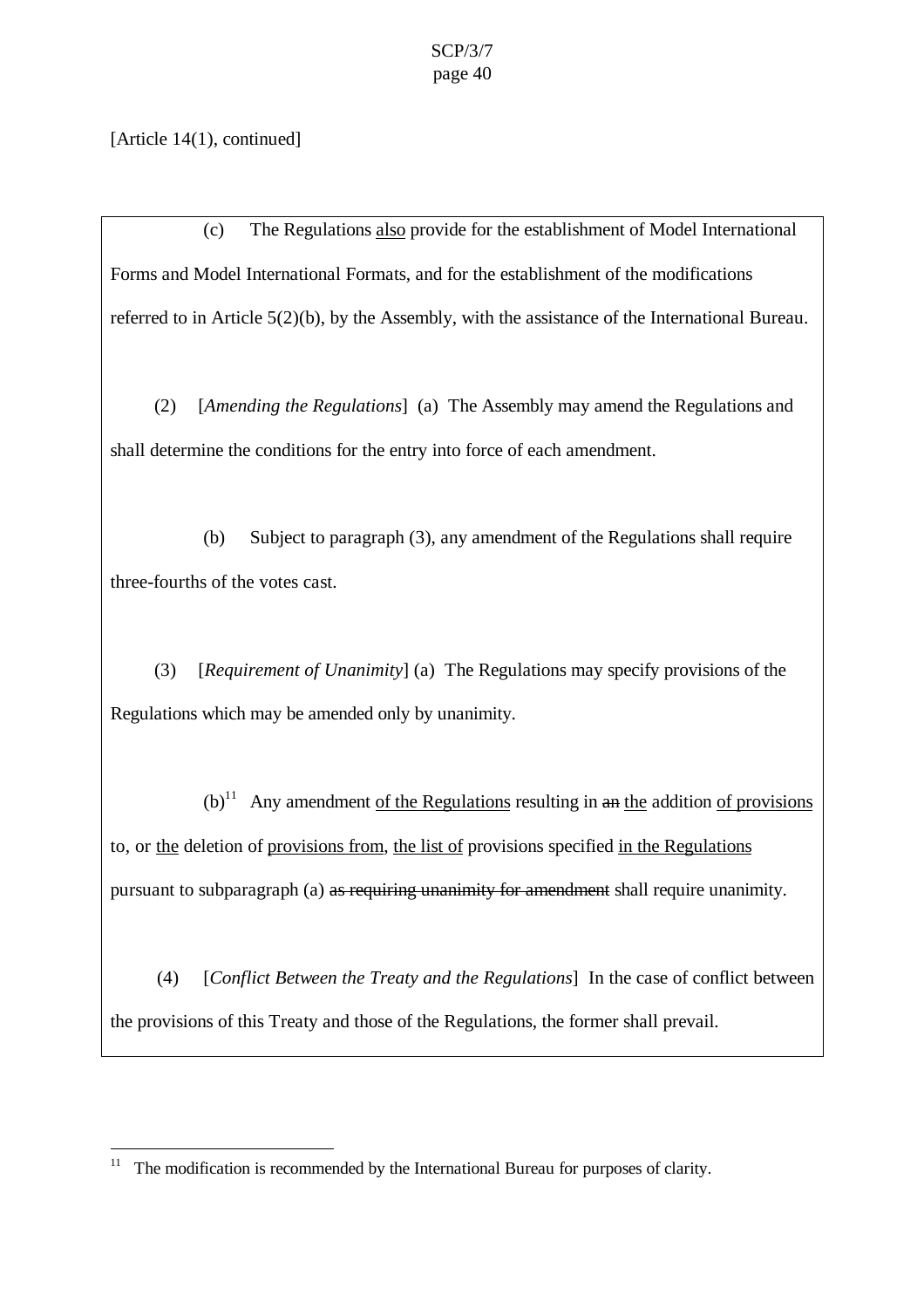## *Article 15*

## *Relation to the Paris Convention*

(1) [*Obligation to Comply with the Paris Convention*] Any Contracting Party shall comply with the provisions of the Paris Convention which concern patents.

(2) [*Obligations and Rights Under the Paris Convention*] (a) Nothing in this Treaty shall derogate from obligations that Contracting Parties have to each other under the Paris Convention.

(b) Nothing in this Treaty shall derogate from rights that applicants and owners enjoy under the Paris Convention.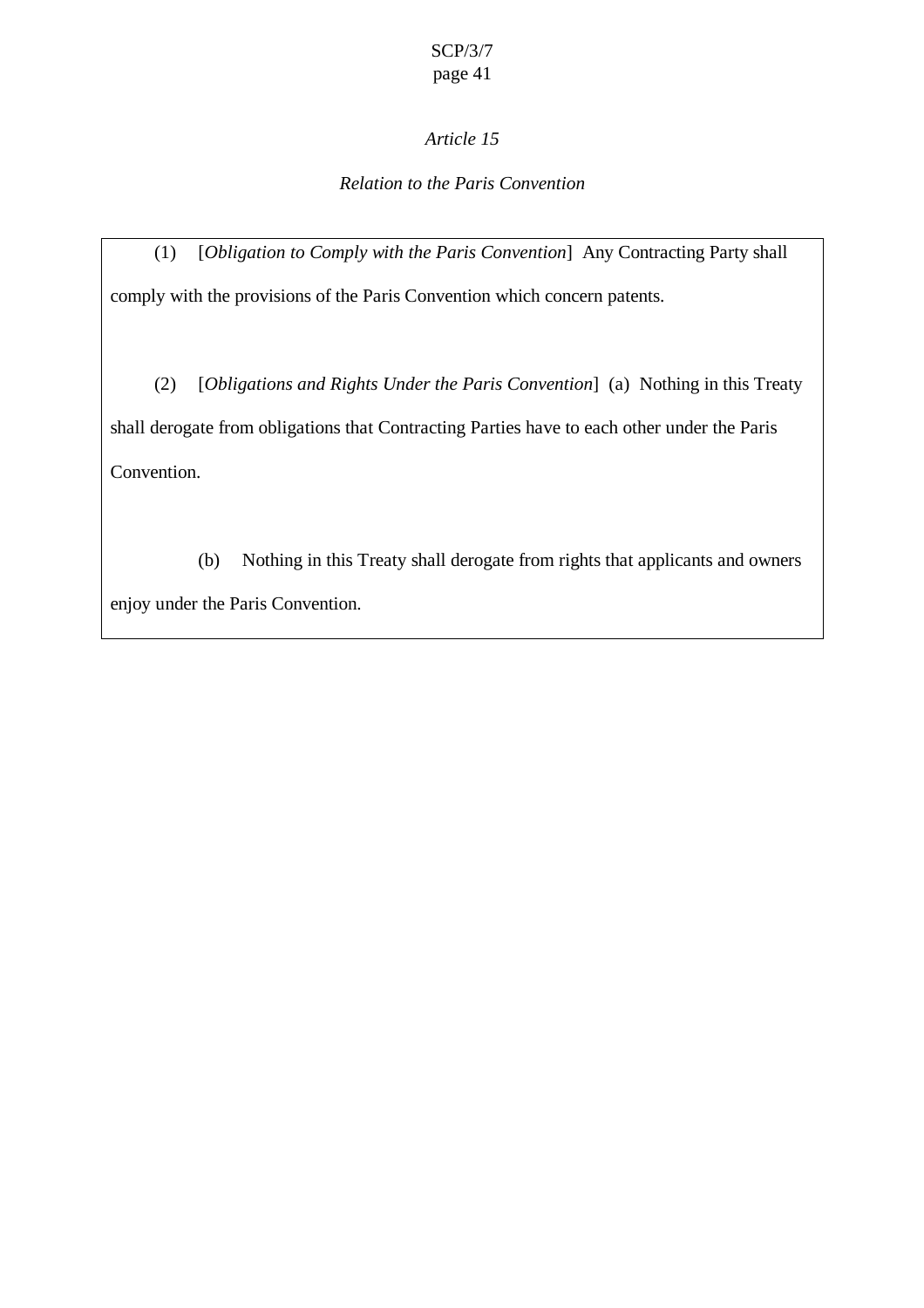*Assembly*

(1) [*Composition*] (a) The Contracting Parties shall have an Assembly.

(b) Each Contracting Party shall be represented by one delegate, who may be assisted by alternate delegates, advisors and experts.

(c) The expenses of each delegation shall be borne by the Contracting Party that has appointed the delegation. The Assembly may ask the Organization to grant financial assistance to facilitate the participation of delegations of Contracting Parties that are regarded as developing countries in conformity with the established practice of the General Assembly of the United Nations or that are countries in transition to a market economy.

(2) [*Tasks*] The Assembly shall:

(i) deal with matters concerning the maintenance and development of this Treaty and the application and operation of this Treaty;

(ii) establish Model International Forms and Model International Formats referred to in Article 14(1)(c);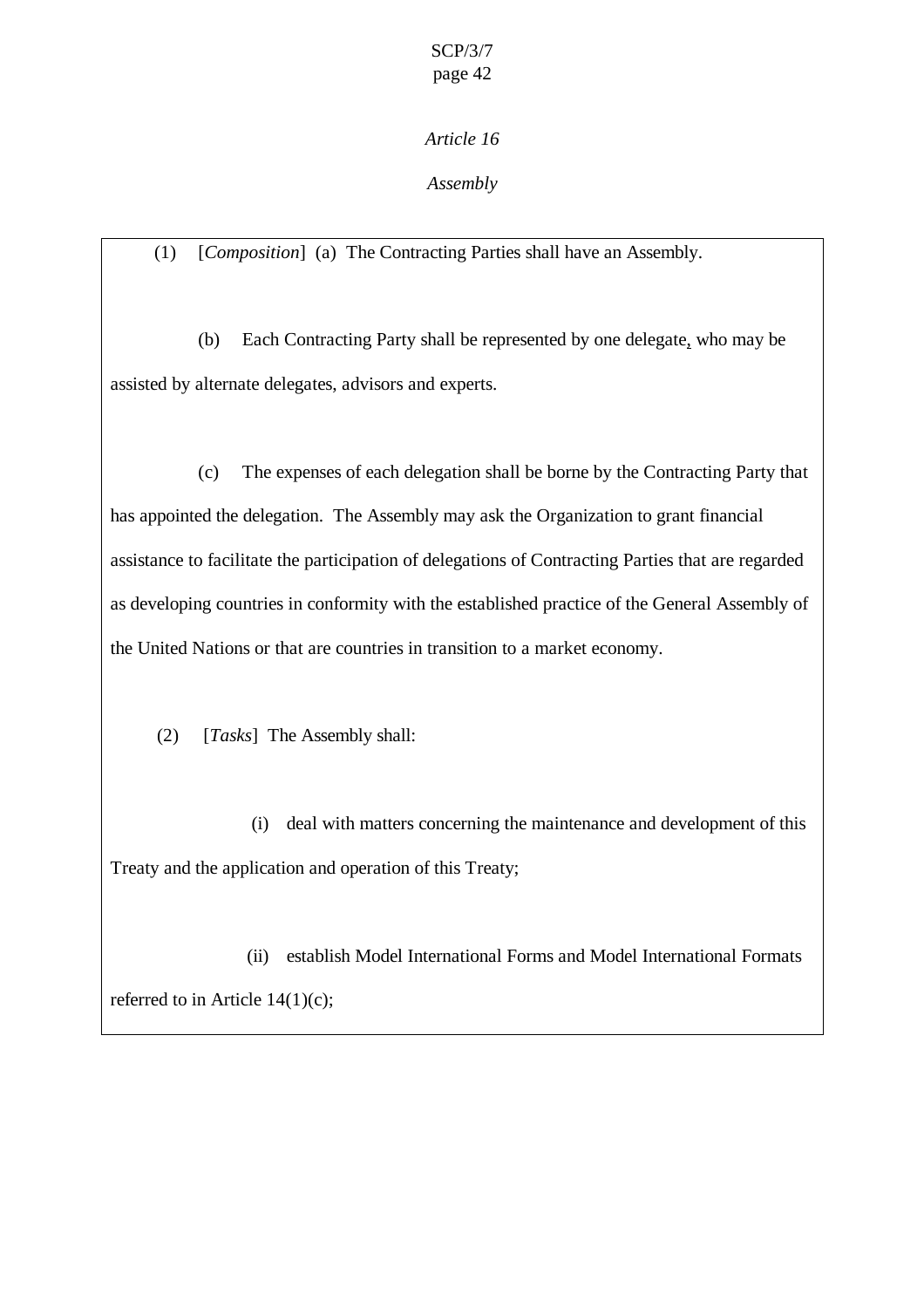[Article 16(2), continued]

(iii) perform the function allocated to it under Article 19(2) in respect of the admission of certain intergovernmental organizations to become party to this Treaty;

(iv) perform such other functions as are appropriate under this Treaty.

(3) [*Voting*] (a) Each Contracting Party that is a State shall have one vote and shall vote only in its own name.

(b) Any Contracting Party that is an intergovernmental organization may participate in the vote, in place of its Member States, with a number of votes equal to the number of its Member States which are party to this Treaty. No such intergovernmental organization shall participate in the vote if any one of its Member States exercises its right to vote and *vice versa*. In addition, no such intergovernmental organization shall participate in the vote if any one of its Member States party to this Treaty is a Member State of otheranother such intergovernmental organization and that other intergovernmental organization participates in that vote.

(4) [*Sessions*] The Assembly shall meet in ordinary session once every two years upon convocation by the Director General.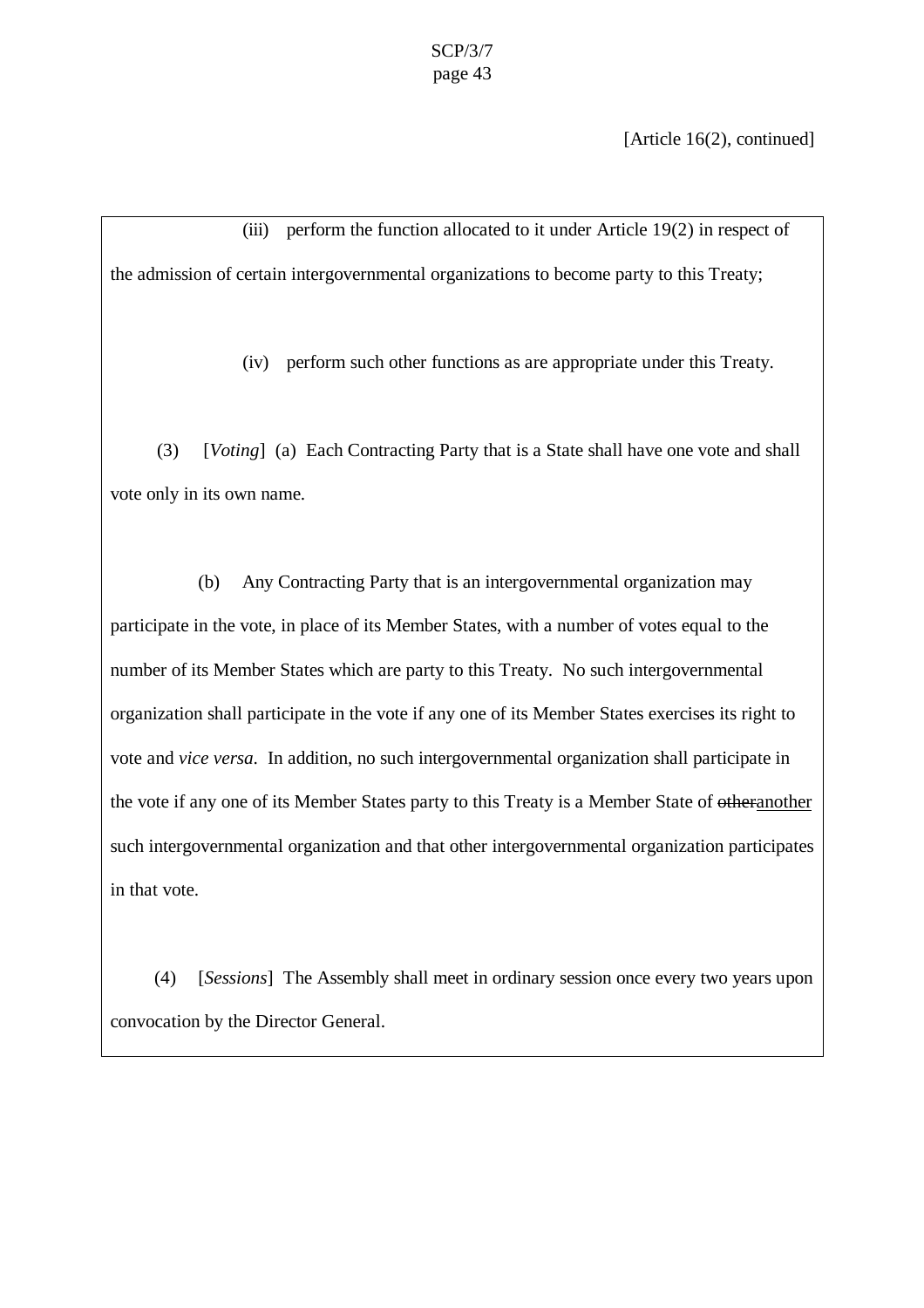[Article 16, continued]

(5) [*Rules of Procedure*] The Assembly shall establish its own rules of procedure, including rules for the convocation of extraordinary sessions, the requirements of a quorum and, subject to the provisions of this Treaty and Regulations, the required majority for various kinds of decisions.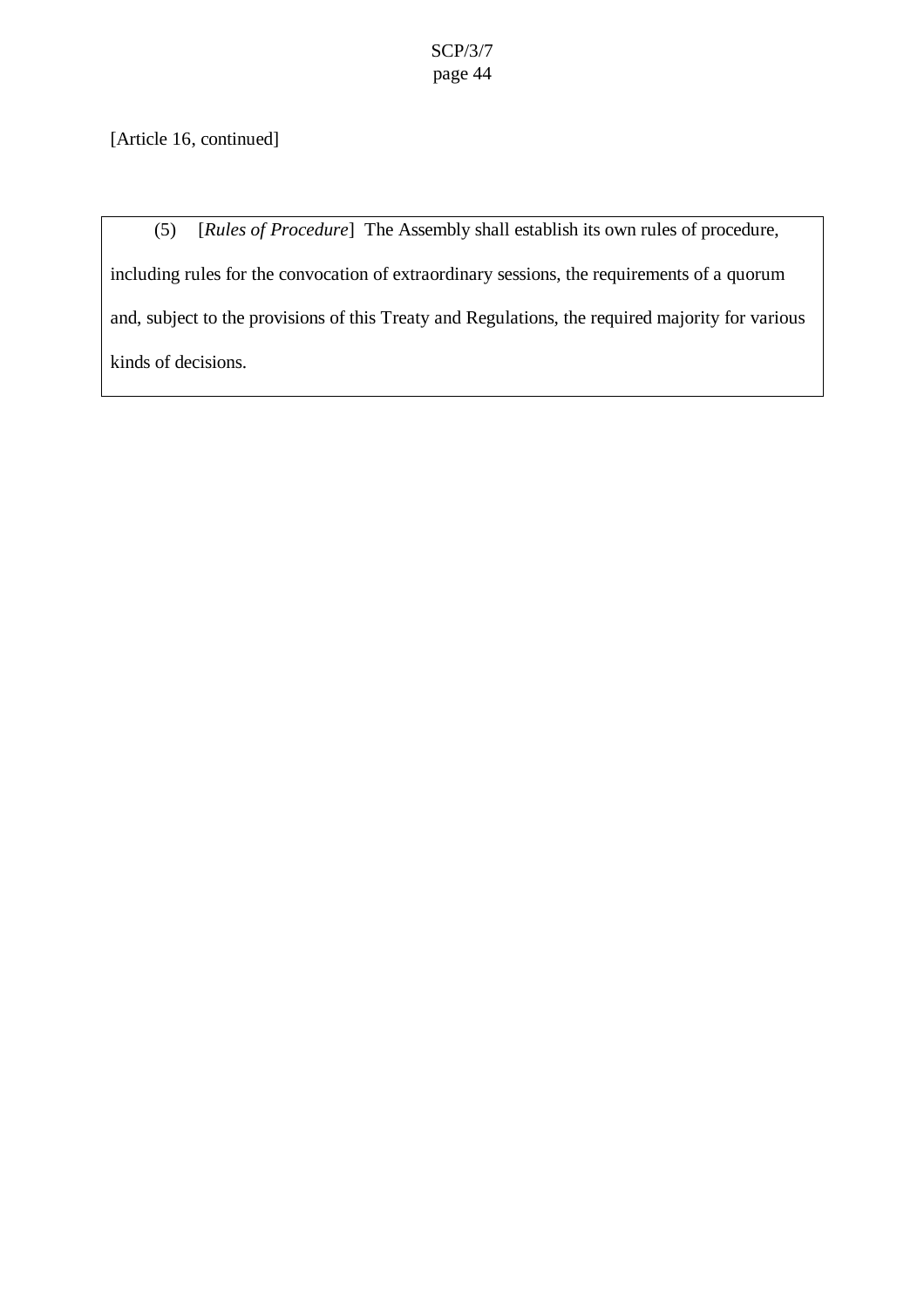*Article 17*

## *International Bureau*

The International Bureau shall perform the administrative tasks concerning the Treaty.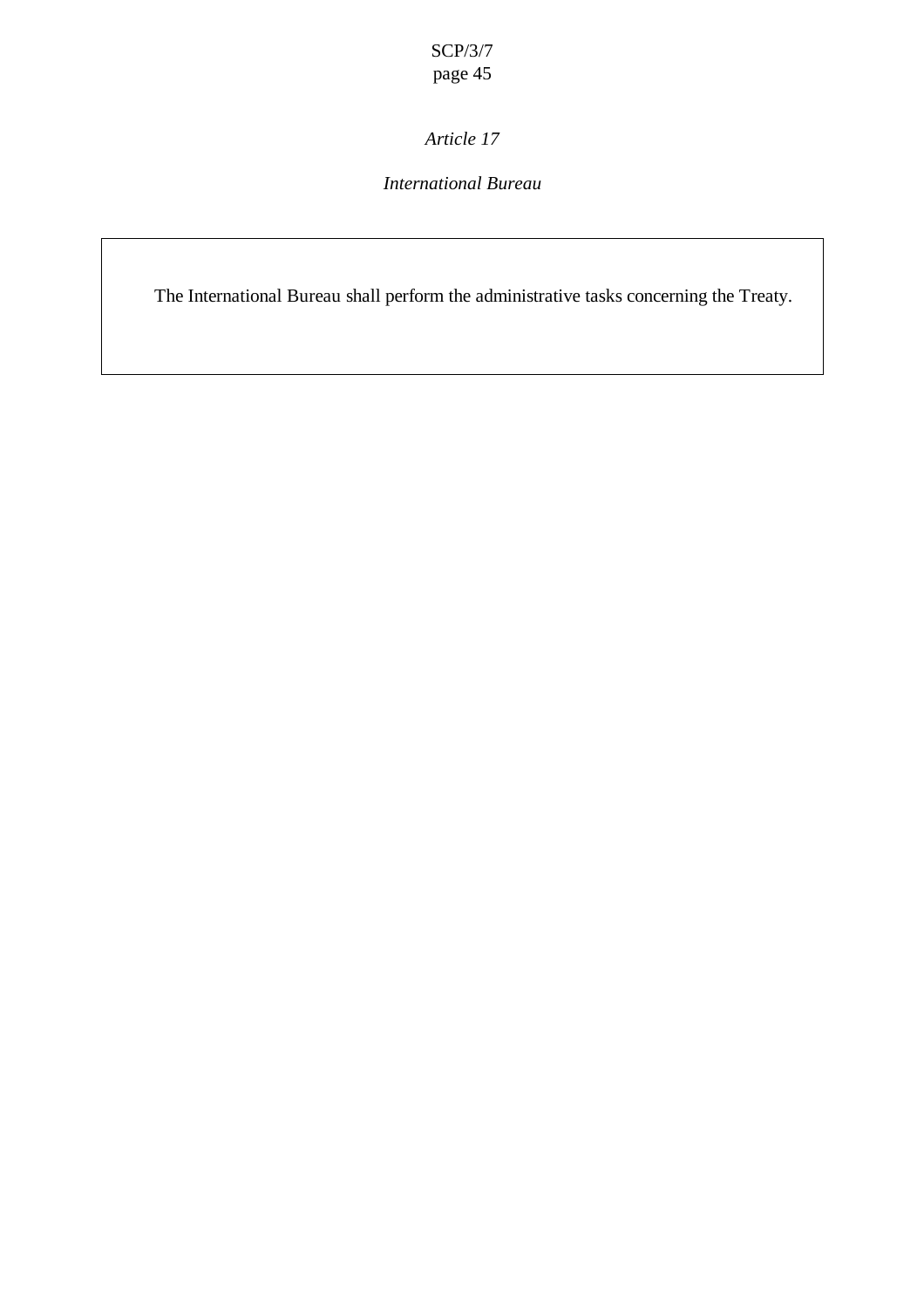## *Revisions*

(1) [*Revision of the Treaty*] Subject to paragraph (2), this Treaty may be revised by a conference of the Contracting Parties. The convocation of any revision conference shall be decided by the Assembly.

(2) [*Amendment of Certain Provisions of the Treaty*] (a) Proposals for the amendment of Article 16(2) and (4) may be initiated by any Contracting Party or by the Director General. Such proposals shall be communicated by the Director General to the Contracting Parties at least six months in advance of their consideration by the Assembly.

(b) Amendments to the provisions referred to in subparagraph (a) shall be adopted by the Assembly. Adoption shall require three-fourths of the votes cast.

(c) Any amendment to the provisions referred to in subparagraph (a) shall enter into force one month after written notifications of acceptance, effected in accordance with their respective constitutional processes, have been received by the Director General from threefourths of the Contracting Parties which were Contracting Parties at the time the Assembly adopted the amendment. Any amendment to the said provisions thus accepted shall bind all the Contracting Parties at the time the amendment enters into force, or which become Contracting Parties thereof at a subsequent date.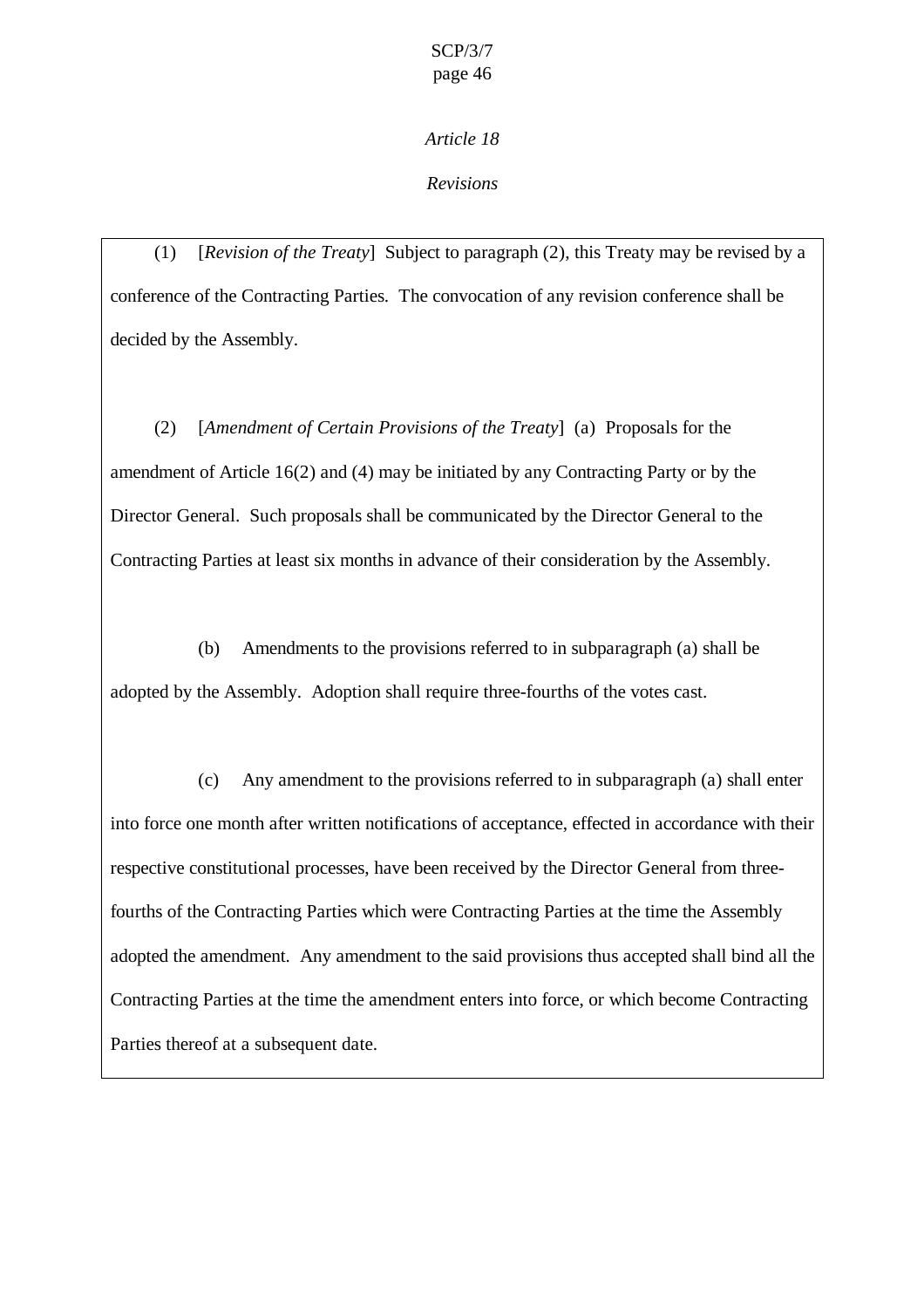### *Article 19*

## *Eligibility for Becoming Party to the Treaty*

(1) [*States*] Any State which is a party to the Paris Convention or which is a member of the Organization, and in respect of which patents may be obtained, either through the State's own Office or through the Office of another Contracting Party, may become party to this Treaty*.*

 $(2)^{12}$  *[Intergovernmental Organizations]* The Assembly may decide to admit any intergovernmental organization to become party to this Treaty if all the at least one member States of that intergovernmental organization are is a party to the Paris Convention or a members of the Organization, and the intergovernmental organization declares that it is competent to grant patents with effect for its member States and that it had has been duly authorized, in accordance with its internal procedures, to become party to this Treaty and that:

(i) it is competent in respect of, and has its own legislation binding on all its member States concerning, matters covered by the Treaty; or

(ii) it is competent to grant patents with effect for its member States.

 $\overline{a}$ 

<sup>12</sup> Following informal consultations with the European Community, as agreed at the second session of the SCP (paragraph 138 of document SCP/2/13), the International Bureau recommends that this provision also cover an intergovernmental organization that falls under proposed item (i). The International Bureau also recommends that this provision allow an intergovernmental organization to become party to the Treaty if at least one, but not necessarily all, of the member States of that intergovernmental organization is a party to the Paris Convention or a member of WIPO. This modification is modeled after Article 27 of the Geneva Act of the Hague Agreement Concerning the International Registration of Industrial Designs, signed on July 6, 1999.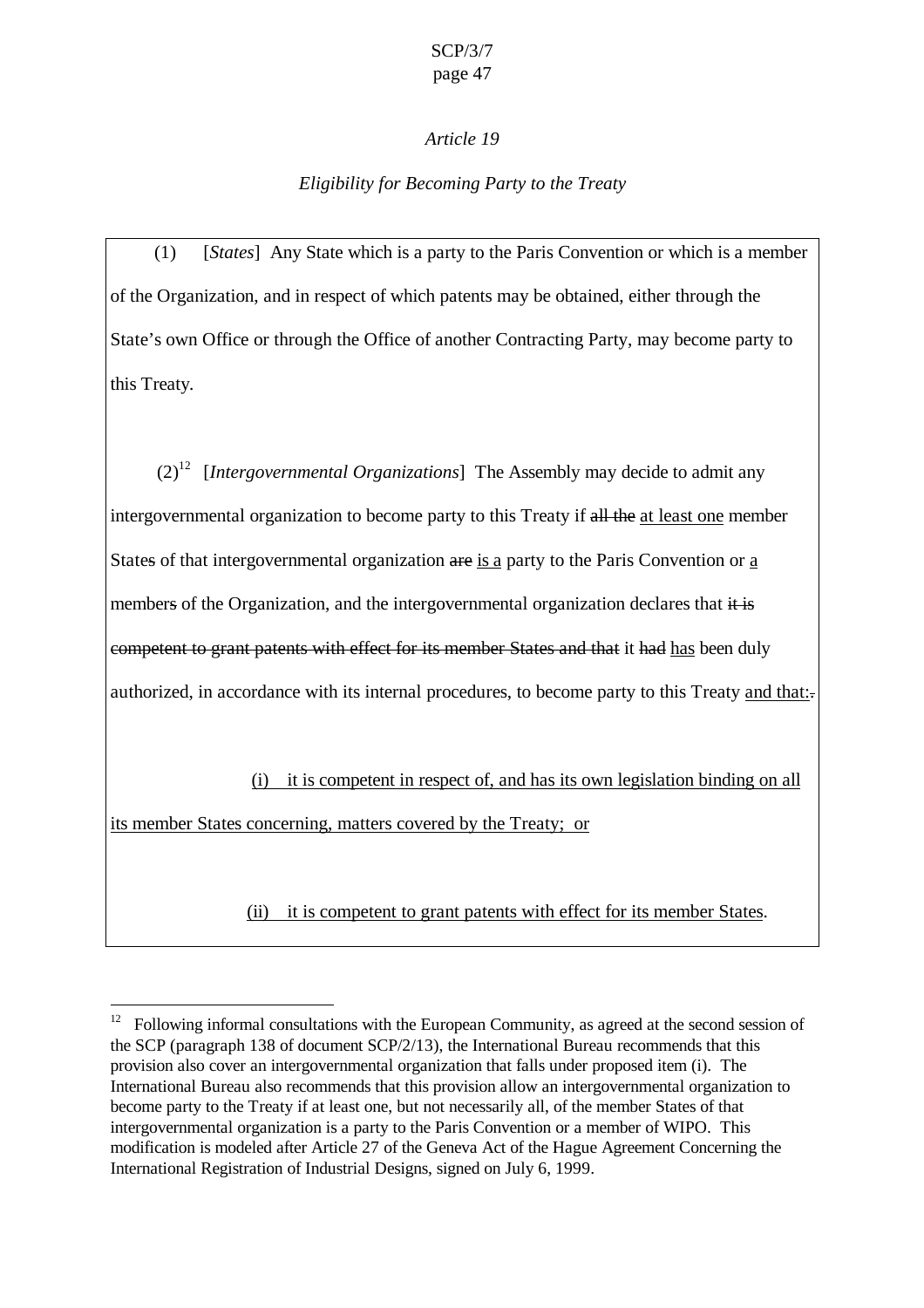[Article 19, continued]

(3) [*Regional Patent Organizations*] [The European Patent Organization][, the Eurasian Patent Organization][, the African Regional Industrial Property Organization][ and the African Intellectual Property Organization], having made the declaration referred to in the preceding paragraph in the Diplomatic Conference that has adopted this Treaty, may become party to this Treaty as intergovernmental organizations.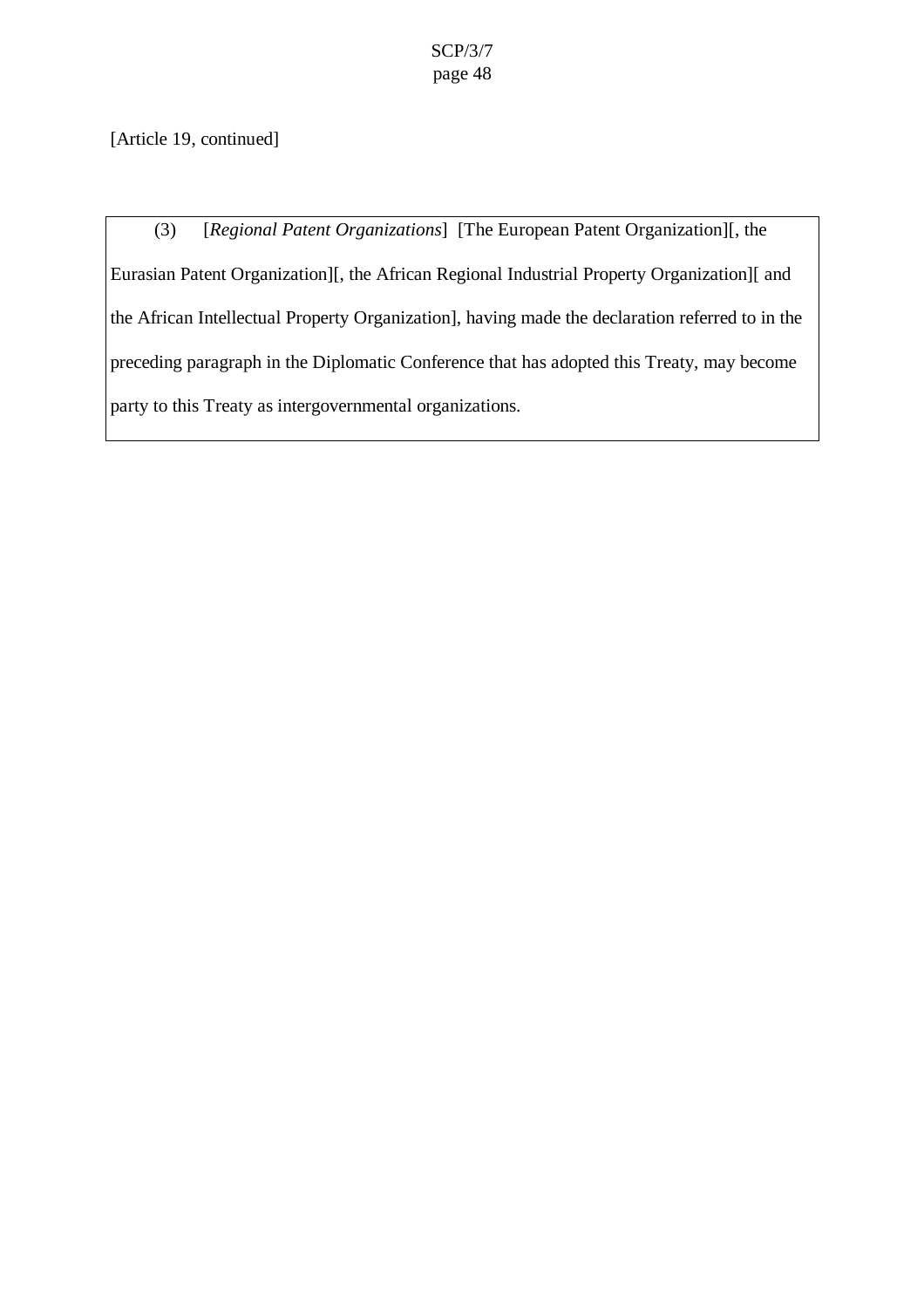## *Article 20*

## *Signature of the Treaty*

This Treaty shall be open for signature until [reserved], by any State that is eligible for becoming party to the Treaty under Article 19 and by [the European Patent Organisation][, the Eurasian Patent Organization][, the African Regional Industrial Property Organization][ and the African Intellectual Property Organization].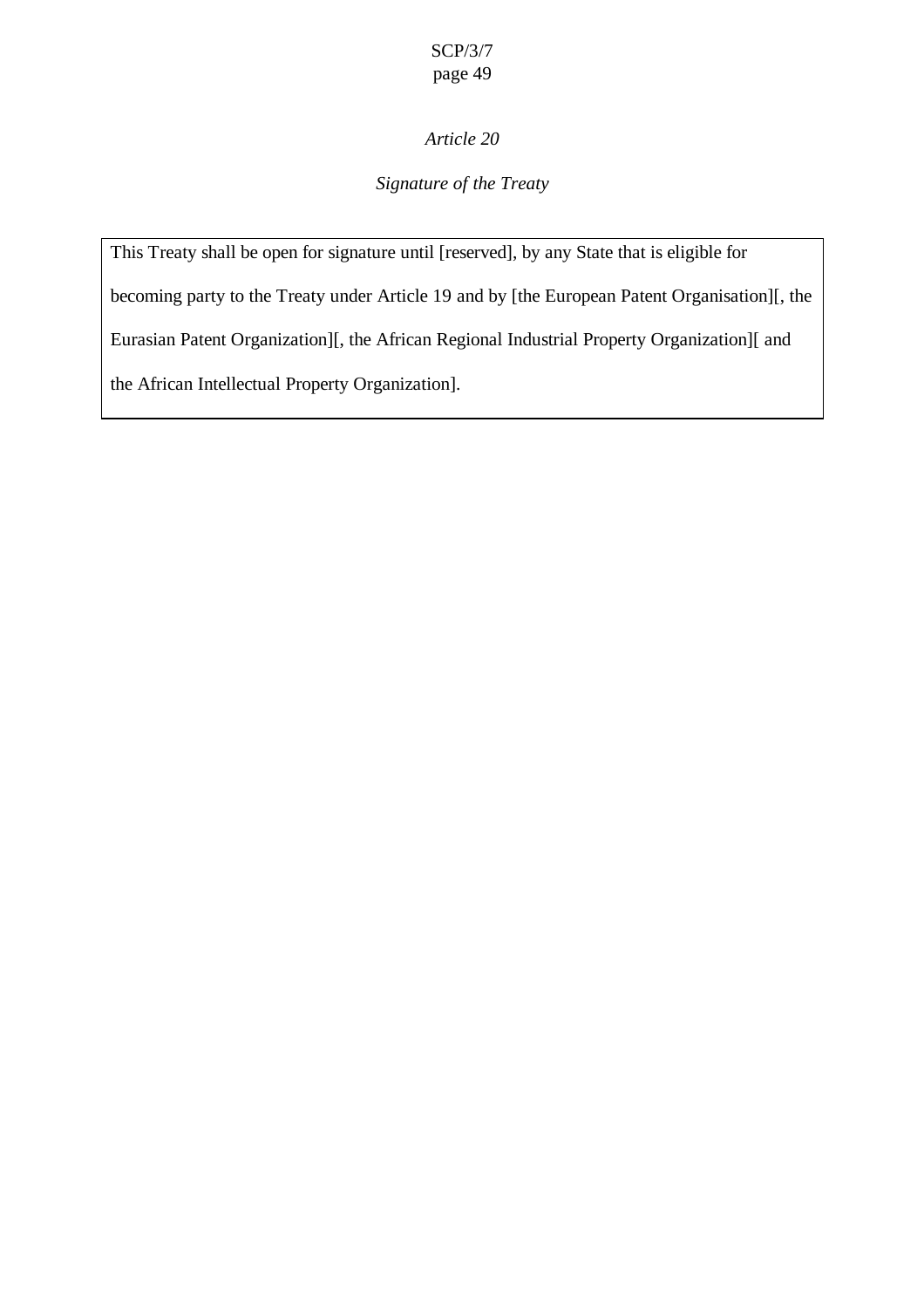## *Entry into Force*

(1) [*Entry into Force of This Treaty*] This Treaty shall enter into force three months after ten instruments of ratification or accession by States have been deposited with the Director General.

(2) [*Effective Dates of Ratifications and Accessions*] This Treaty shall bind:

(i) the ten States referred to in paragraph (1), from the date on which this Treaty has entered into force;

(ii) each other State, from the expiration of three months after the date on which the State has deposited its instrument with the Director General, or from any later date indicated in that instrument;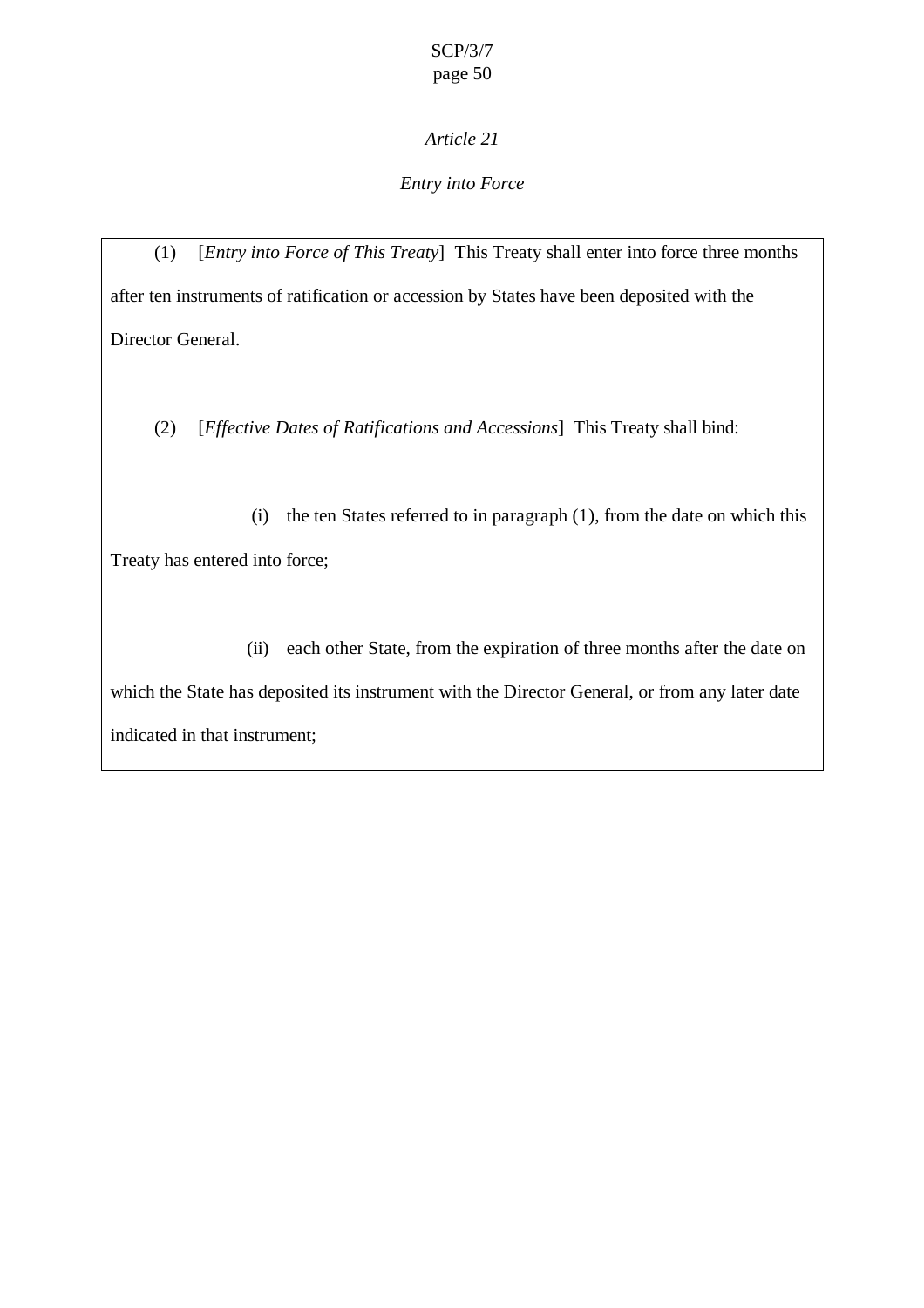[Article 21(2), continued]

 $(iii)^{13}$  each of [the European Patent Organisation]], the Eurasian Patent Organization][, the African Regional Industrial Property Organization][ and the African Intellectual Property Organization], from the expiration of three months after the deposit of its instrument of ratification or accession, or from any later date indicated in that instrument, if such instrument has been deposited after the entry into force of this Treaty according to paragraph (1), or three months after the entry into force of this Treaty if such instrument has been deposited before the entry into force of this Treaty;

(iv) any other intergovernmental organization that is admitted to become party to this Treaty, from the expiration of three months after the deposit of its instrument of accession, or from any later date indicated in that instrument.

 $\overline{a}$ 

<sup>&</sup>lt;sup>13</sup> This suggested modification, which is based on the Geneva Act of the Hague Agreement Concerning the International Registration of Industrial Designs, signed on July 6, 1999, is intended to make it clear that the effective date for each organization is independent of the deposit of instruments by the other organizations.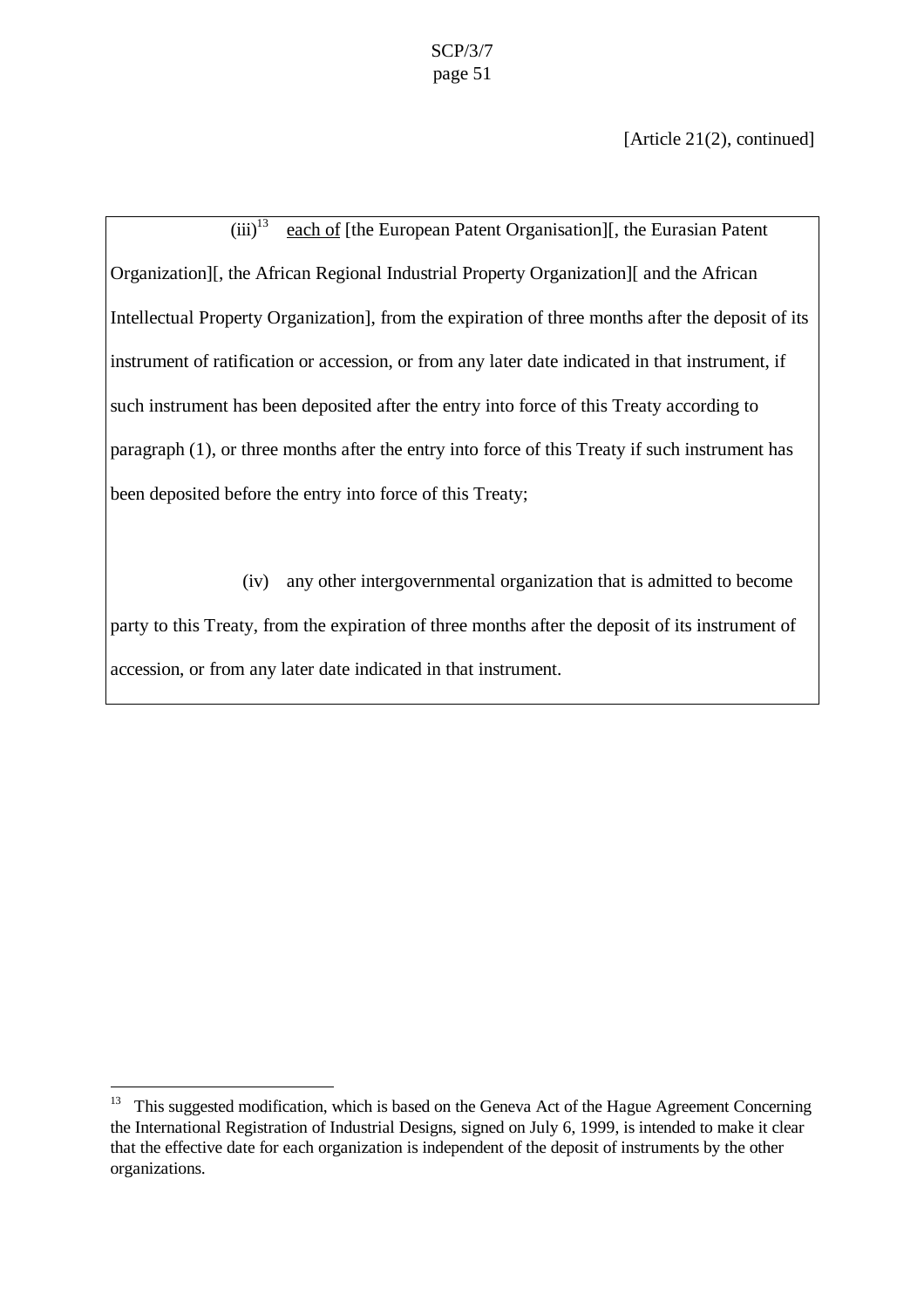## *Article 21bis<sup>14</sup>*

### *Application of the Treaty to Existing Applications and Patents*

(1) [*Principle*] Subject to paragraph (2), a Contracting Party shall apply the provisions of this Treaty and the Regulations to applications which are pending, and to patents which are in force, as of the date on which this Treaty binds that Contracting Party under Article 21.

(2) [*Procedures*] No Contracting Party shall be obliged to apply the provisions of this Treaty and the Regulations to any procedure in proceedings with respect to applications and patents referred to in paragraph (1), if such procedure commenced before the date on which this Treaty binds that Contracting Party under Article 21.

 $\overline{a}$ 

 $14$  This Article was first presented as new Article 26 in document SCP/3/2. The Notes to this Article may be found in document SCP/3/3, Notes 26.01 to 26.03. If this draft Article is accepted by the SCP, there will be a consequential renumbering of Articles.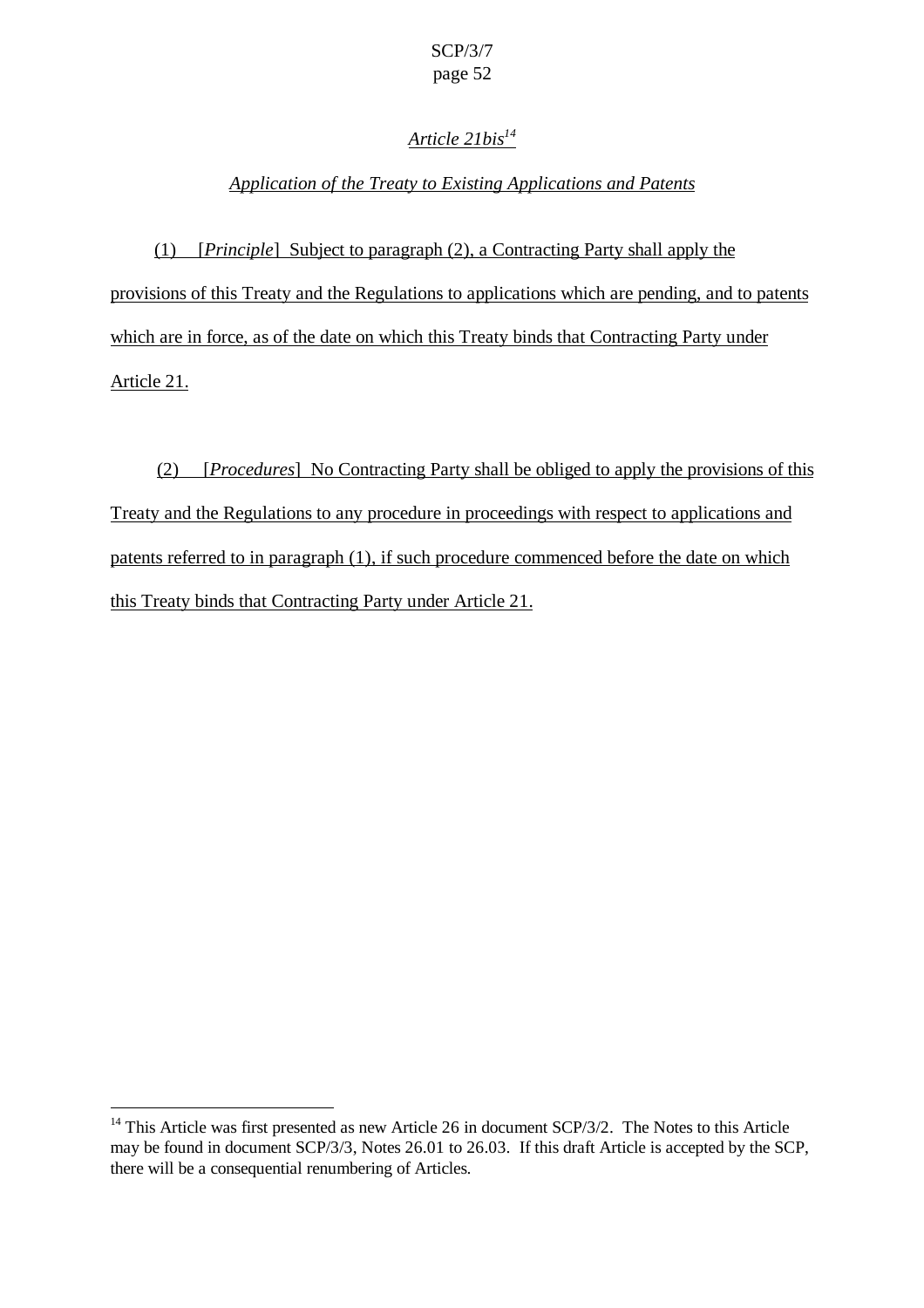### *Reservations*

(1) [*Declaration Reservation*] Any State or intergovernmental organization may declare through a reservation that the provisions of Article 5(1) shall not apply to any requirement relating to unity of invention applicable under the Patent Cooperation Treaty to an international application.

(2) [*Modalities*] Any reservation under paragraph (1) shall be made in a declaration accompanying the instrument of ratification of, or accession to, this Treaty of the State or intergovernmental organization making the reservation.

(3) [*Withdrawal*] Any reservation under paragraph (1) may be withdrawn at any time.

(4) [*Prohibition of Other Reservations*] No reservation to this Treaty other than the reservation allowed under paragraph (1) shall be permitted.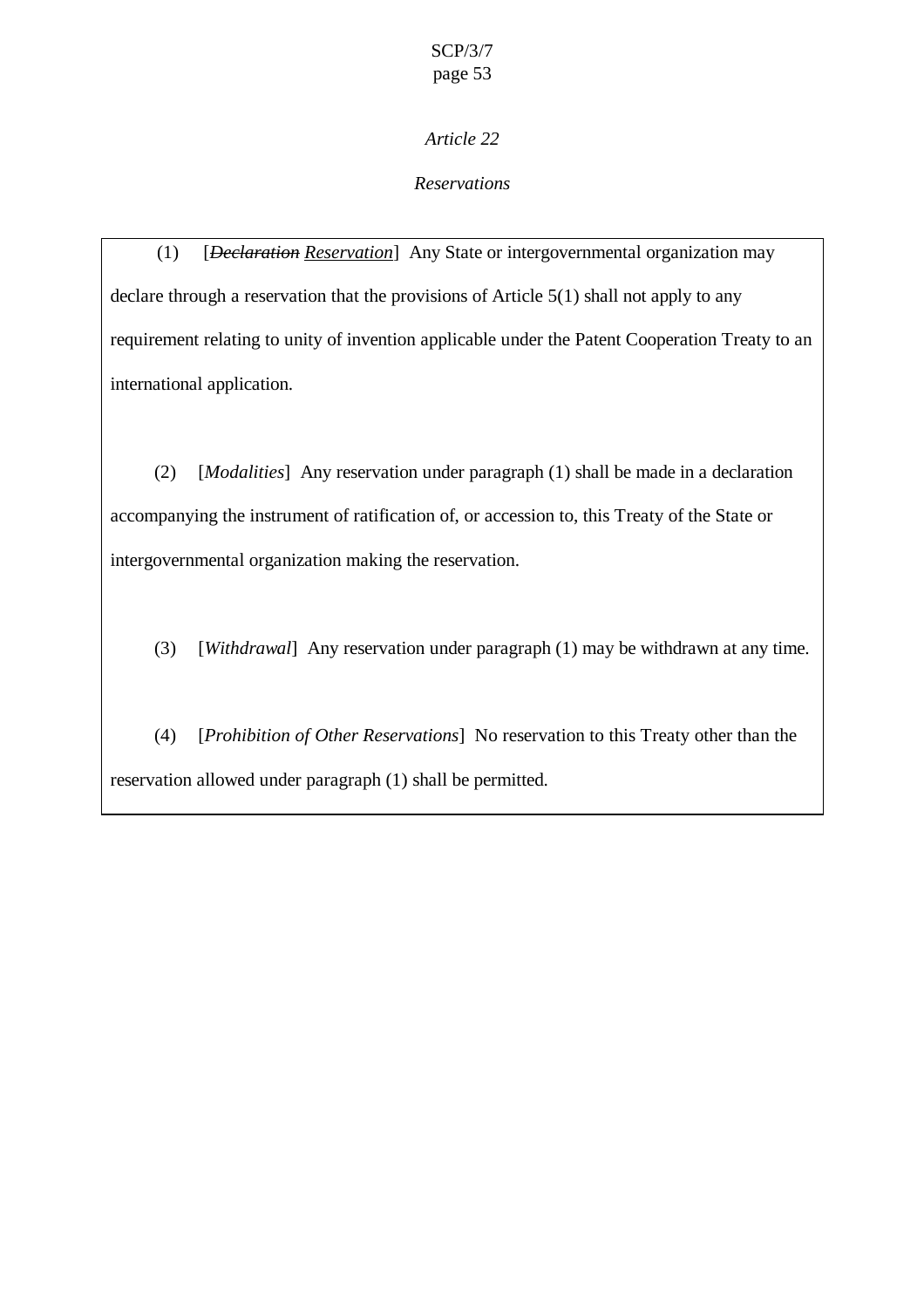### *Denunciation of the Treaty*

 $(1)$ <sup>15</sup> [*Notification*] Any Contracting Party may denounce this Treaty by written notification addressed to the Director General.

(2)<sup>16</sup> [*Effective Date*] Any denunciation shall take effect one year from the date on which the Director General has received the notification or at any later date indicated in the notification. It shall not affect the application of this Treaty to any application pending or any patent in force in respect of the denouncing Contracting Party at the time of the expiration of the said period coming into effect of the denunciation.

 $\overline{a}$ 

<sup>&</sup>lt;sup>15</sup> The International Bureau recommends that the word "written" be deleted in order to avoid an *a contrario* interpretation of other provisions containing the word "notification" without the modifier "written"

<sup>&</sup>lt;sup>16</sup> The modification recommended by the International Bureau is modeled after Article 32(2) of the Geneva Act of the Hague Agreement Concerning the International Registration of Industrial Designs signed on July 6, 1999.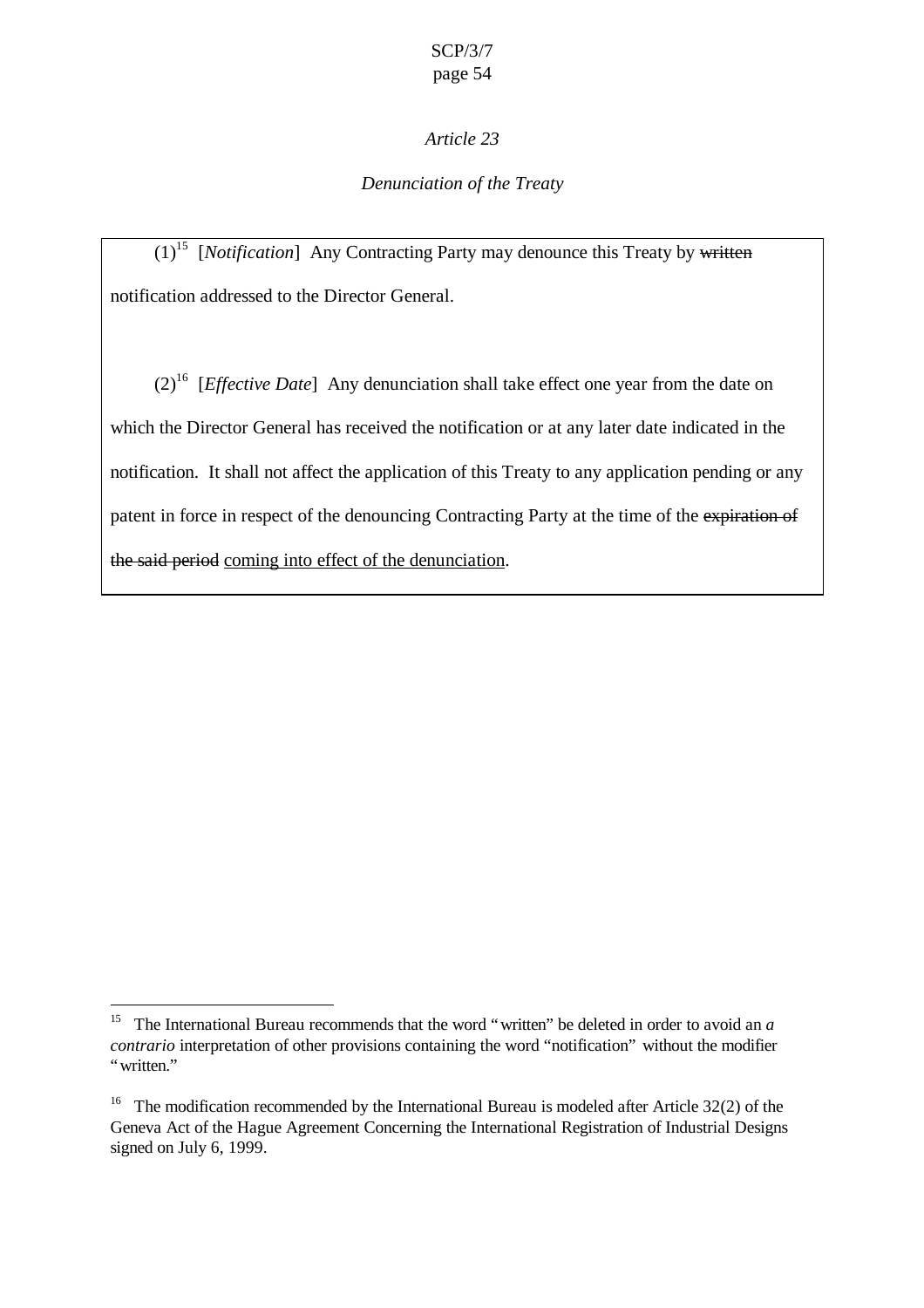## *Languages of the Treaty*

 $(1)^{17}$  *[Original Texts]* This Treaty is signed in a single original in the English, Arabic, Chinese, French, Russian and Spanish languages, the versions in all these languages texts being equally authentic.

(2) [*Official Texts*] An official text in any language other than those referred to in paragraph (1) shall be established by the Director General, after consultation with the interested parties. For the purposes of this paragraph, interested party means any State which is party to the Treaty, or is eligible for becoming party to the Treaty under Article 19(1), whose official language, or one of whose official languages, is involved, and [the European Patent Organization][, the Eurasian Patent Organization][, the African Regional Industrial Property Organization][ and the African Intellectual Property Organization] and any other intergovernmental organization that is party to the Treaty, or may become party to the Treaty, if one of its official languages is involved.

 $\overline{a}$ 

<sup>&</sup>lt;sup>17</sup> The modification recommended by the International Bureau is modeled after Article  $33(1)(a)$  of the Geneva Act of the Hague Agreement Concerning the International Registration of Industrial Designs signed on July 6, 1999.